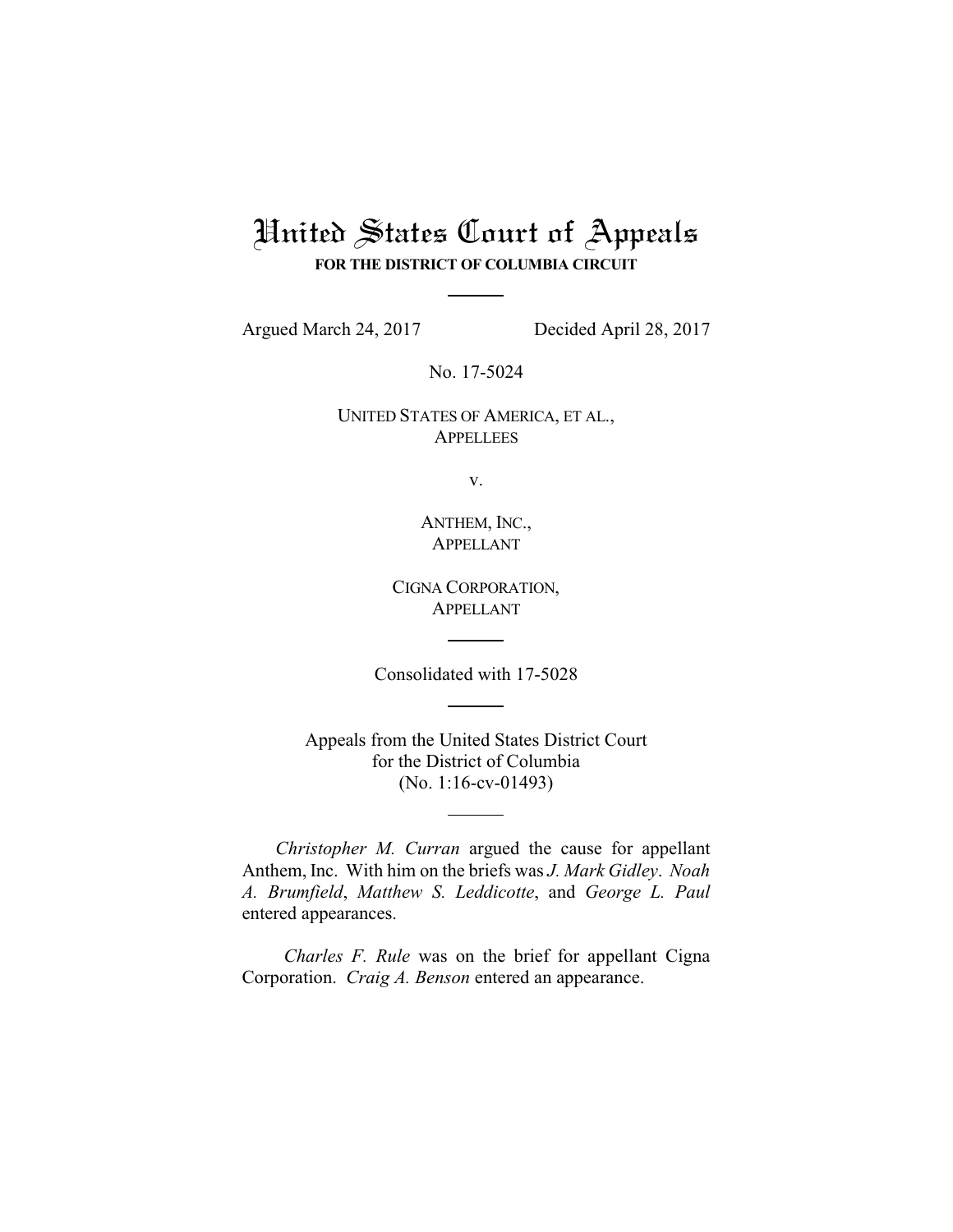*Paul T. Denis* and *Steven G. Bradbury* were on the brief for *amici curiae* Antitrust Economists and Business Professors in support of appellant.

*Scott A. Westrich*, Attorney, U.S. Department of Justice, argued the cause for appellees. With him on the brief were *Kristen C. Limarzi*, *James J. Fredricks*, *Mary Helen Wimberly*, and *Daniel E. Haar*, Attorneys, *Rachel O. Davis*, Assistant Attorney General, Office of the Attorney General for the State of Connecticut, and *Paula Lauren Gibson*, Deputy Attorney General, Office of the Attorney General for the State of California. *Loren L. AliKhan*, Deputy Solicitor General, Office of the Attorney General for the District of Columbia, *Sarah O. Allen* and *Tyler T. Henry*, Assistant Attorneys General, Office of the Attorney General for the Commonwealth of Virginia, *Ellen S. Cooper*, Assistant Attorney General, Office of the AttorneyGeneral for the State of Maryland, *Victor J. Domen Jr.*, Senior Counsel, *Cynthia E. Kinser*, Deputy Attorney General, and *Erin Merrick*, Assistant Attorney General, Office of the Attorney General for the State of Tennessee, *Jennifer L. Foley*, Assistant Attorney General, Office of the Attorney General for the State of New Hampshire, *Devin Laiho*, Senior Assistant Attorney General, Office of the Attorney General for the State of Colorado, *Layne M. Lindebak*, Assistant Attorney General, Office of the Attorney General for the State of Iowa, *Christina M. Moylan*, Assistant Attorney General, Office of the Attorney General for the State of Maine, *Irina C. Rodriguez*, Assistant Attorney General, Office of the Attorney General for the State of New York, and *Daniel S. Walsh*, Assistant Attorney General, Office of the Attorney General for the State of Georgia, entered appearances.

*David A. Balto* was on the brief for *amici curiae* American Antitrust Institute, et al. in support of plaintiffs-appellees.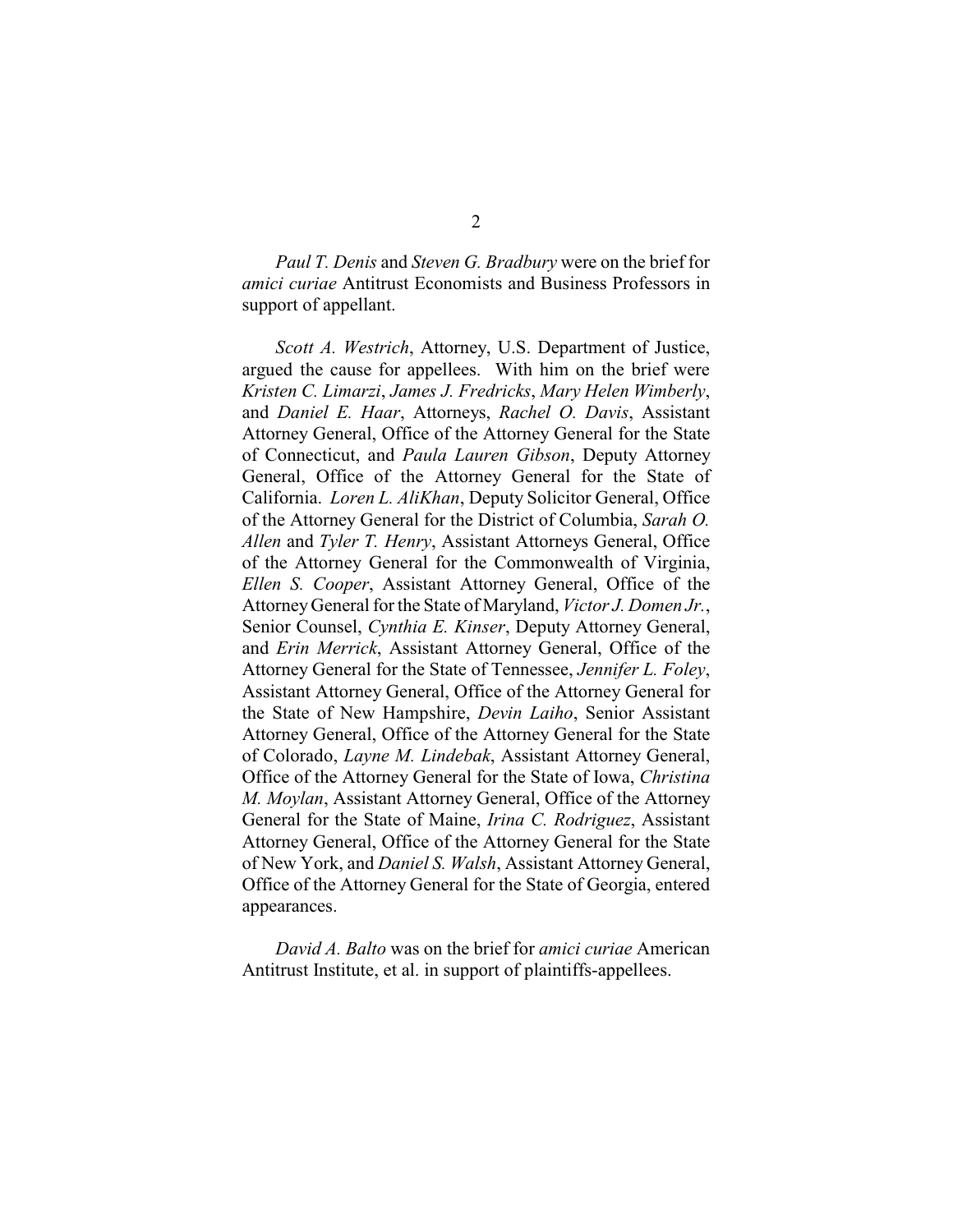*Edith M. Kallas*, *Joe R. Whatley*, *Jr*., and *Henry C. Quillen* were on the brief for *amici curiae* The American Medical Association and The Medical Society of the District of Columbia in support of appellees.

*Douglas C. Ross*, *David A. Maas*, and *Melinda Reid Hatton* were on the brief for *amicus curiae* American Hospital Association in support of appellees.

*Richard P. Rouco* was on the brief for *amici curiae* Professors in support of appellees.

Before: ROGERS, KAVANAUGH and MILLETT, *Circuit Judges*.

Opinion for the Court filed by *Circuit Judge* ROGERS.

Concurring opinion filed by *Circuit Judge* MILLETT.

Dissenting opinion filed by *Circuit Judge* KAVANAUGH.

ROGERS, *Circuit Judge*: This expedited appeal arises from the government's successful challenge to "the largest proposed merger in the history of the health insurance industry, between two of the four national carriers," Anthem, Inc. and Cigna Corporation. Appellees Br. 1. In July 2015, Anthem, which is licensed to operate under the Blue Cross Blue Shield brand in fourteen states, reached an agreement to merge with Cigna, with which Anthem competes largely in those fourteen states. The U.S. Department of Justice, along with eleven States and the District of Columbia (together, the "government"), filed suit to permanently enjoin the merger on the ground it was likely to substantially lessen competition in at least two markets in violation of Section 7 of the Clayton Act. Following a bench trial, the district court enjoined the merger, rejecting the factual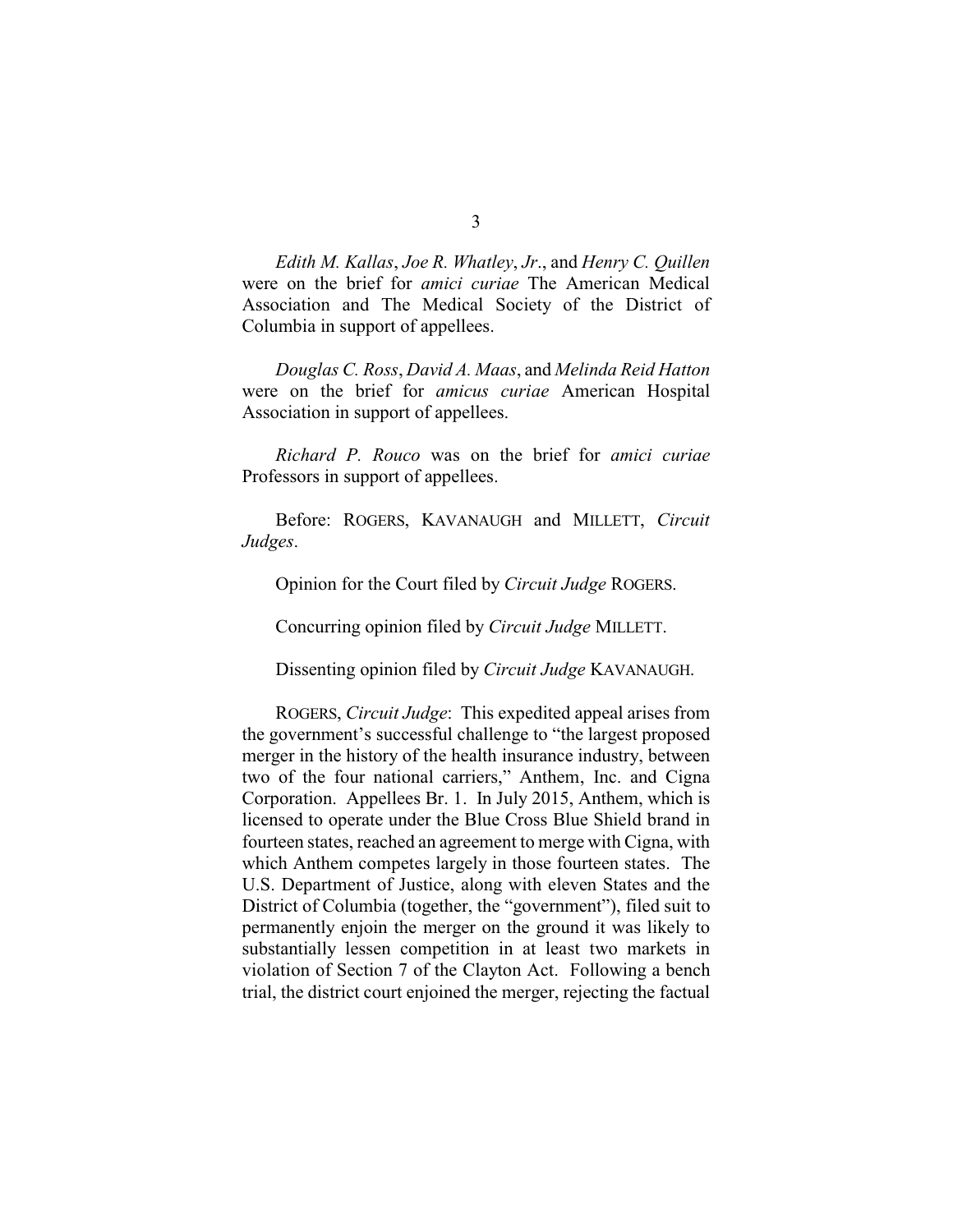basis of the centerpiece of Anthem's defense, and focus of its current appeal, that the merger's anticompetitive effects would be outweighed by its efficiencies because the merger would yield a superior Cigna product at Anthem's lower rates. The district court found that Anthem had failed to demonstrate that its plan is achievable and that the merger will benefit consumers as claimed in the market for the sale of medical health insurance to national accounts in the fourteen Anthem states, as well as to large group employers in Richmond, Virginia.

Anthem and Cigna (hereinafter, Anthem) challenge the district court's decision and order permanently enjoining the merger on the principal ground that the court improperly declined to consider the claimed billions of dollars in medical savings. *See* Appellant Br.  $10<sup>1</sup>$  Specifically, Anthem maintains the district court improperly rejected a consumer welfare standard — what it calls "the benchmark of modern antitrust law," *id.* — and generally abdicated its responsibility to balance likely benefits against any potential harm. According to Anthem, the merger's efficiencies would benefit customers directly by reducing the costs of customer medical claims through lower provider rates, without harm to the providers. The government has not challenged Anthem's reliance on an

<sup>&</sup>lt;sup>1</sup> Cigna has become a reluctant supporter of the merger, stating in its appellate brief that "[i]n accordance with the merger agreement, Cigna has appealed and defers to Anthem." Cigna Br. 3. Indeed, the district court noted the "elephant in the courtroom," for at trial Cigna executives dismissed various of Anthem's claims of savings, cross-examined the merging parties' expert witness, and refused to sign Anthem's proposed findings of fact and conclusions of law. *United States v. Anthem, Inc.*, No. CV 16-1493 (ABJ), 2017 WL 685563, at \*4 (D.D.C. Feb. 21, 2017). Anthem suggested this is a "side issue,' a mere 'rift between CEOs.'" *Id.* That their relationship may have deteriorated has little to do with the anticompetitive effects of the proposed merger.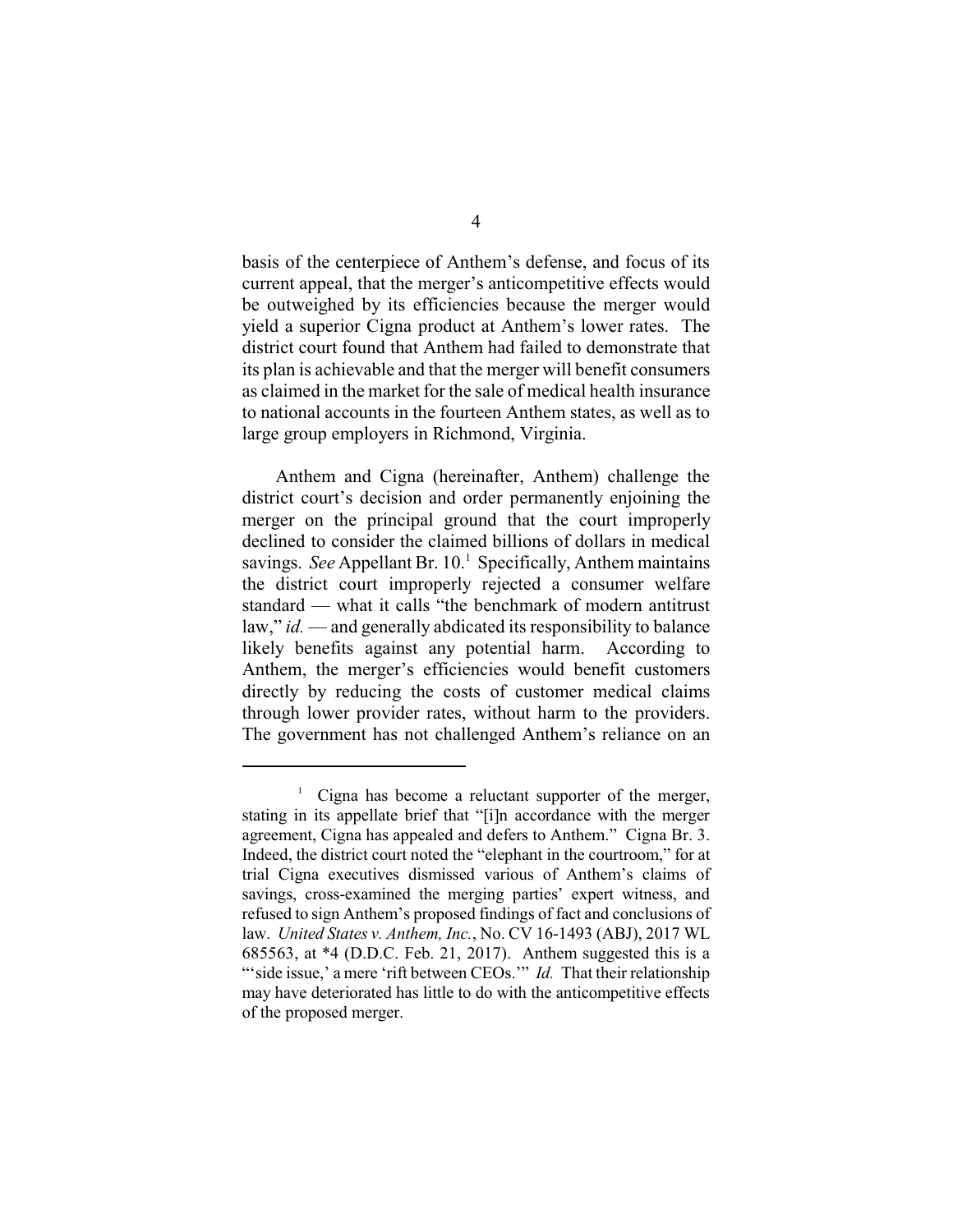efficiencies defense *per se*. Rather, it points out that Anthem neither disputes that the merger would be anticompetitive but for the claimed medical cost savings, nor challenges the district court's findings on the relevant market definition, ease of entry, the effect of sophisticated buyers, or innovation. Instead, Anthem's appeal focuses principally on factual disputes concerning the claimed medical cost savings, which the government maintains were not verified, not specific to the merger, and not even real efficiencies.

For the following reasons, we hold that the district court did not abuse its discretion in enjoining the merger based on Anthem's failure to show the kind of extraordinary efficiencies necessary to offset the conceded anticompetitive effect of the merger in the fourteen Anthem states: the loss of Cigna, an innovative competitor in a highly concentrated market. Additionally, we hold that the district court did not abuse its discretion in enjoining the merger based on its separate and independent determination that the merger would have a substantial anticompetitive effect in the Richmond, Virginia large group employer market. Accordingly, we affirm the issuance of the permanent injunction on alternative and independent grounds.

**I.**

Under Section 7 of the Clayton Act, a merger between two companies may not proceed if "in any line of commerce or in any activity affecting commerce in any section of the country, the effect of such [merger] may be substantially to lessen competition." 15 U.S.C. § 18.

A burden-shifting analysis applies to consider the merger's effect on competition. *United States v. Baker Hughes Inc.*, 908 F.2d 981, 982 (D.C. Cir. 1990). First, the plaintiff must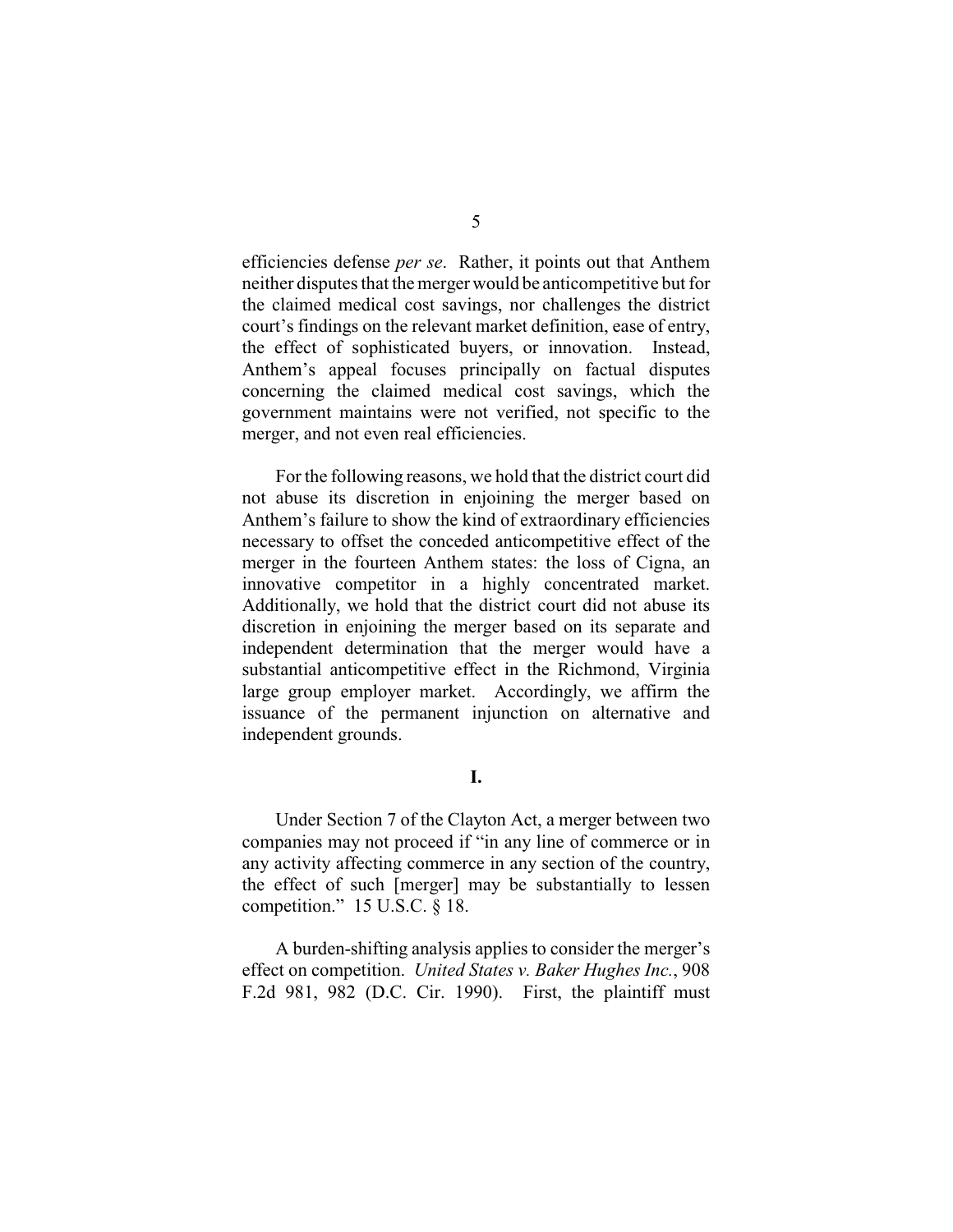establish a presumption of anticompetitive effect by showing that the "transaction will lead to undue concentration in the market for a particular product in a particular geographic area." *Id.* The most common way to make this showing is through a formula called the Herfindahl-Hirschman Index ("HHI"), which compares a market's concentration before and after the proposed merger. *See id.* at 983 n.3. By squaring the market share percentage of each market participant and adding them together, a market's HHI can range from >0 to 10,000 (*i.e.*, a pure monopoly, or 100²). Dept. of Justice & Fed. Trade Comm'n, Horizontal Merger Guidelines § 5.3 & n.9 (Aug. 19, 2010) (the "Guidelines"). Under the Guidelines, a market will be considered highly concentrated if it has an HHI above 2500, and if the merger increases HHI by more than 200 points and results in a highly concentrated market, it "will be presumed to be likely to enhance market power." *Id.* § 5.3. Although, as the Justice Department acknowledges, the court is not bound by, and owes no particular deference to, the Guidelines, this court considers them a helpful tool, in view of the many years of thoughtful analysis they represent, for analyzing proposed mergers. *See Baker Hughes*, 908 F.2d at 985–86.

The burden shifts, once the prima facie case is made, to the defendant to rebut the presumption. *Id.* at 982. To do so, it must provide sufficient evidence that the prima facie case "inaccurately predicts the relevant transaction's probable effect on future competition," or it must sufficiently discredit the evidence underlying the initial presumption. *Id.* at 991. "The more compelling the prima facie case, the more evidence the defendant must present to rebut it successfully," but because the burden of persuasion ultimately lies with the plaintiff, the burden to rebut must not be "unduly onerous." *Id.*

Upon rebuttal by the defendant, "the burden of producing additional evidence of anticompetitive effect shifts to the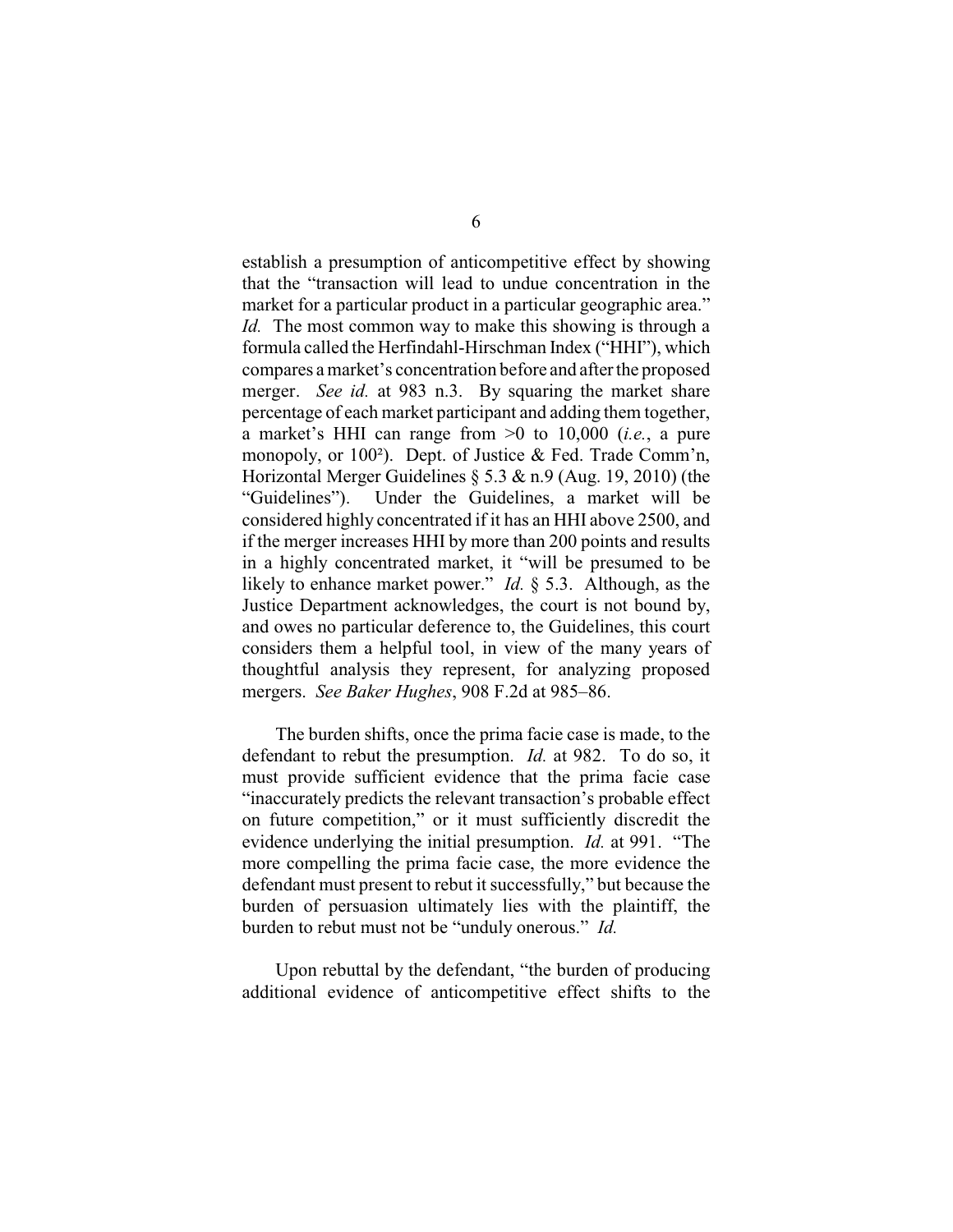[plaintiff], and merges with the ultimate burden of persuasion, which remains with the [plaintiff] at all times." *Id.* at 983.

## **II.**

Anthem is the second-largest seller of medical health insurance to large companies in the United States, and it serves approximately 38.6 million medical members. It is a member of the Blue Cross Blue Shield Association, a group of thirty-six health insurance companies licensed to do business under the Blue Cross and/or Blue Shield brands. Anthem holds an exclusive license to the Blue brands in all or part of fourteen states (the "Anthem states"), and it may also compete for business outside those states if it receives permission from the Blue licensee in the relevant area. Anthem also owns non-Blue subsidiaries through which it may operate both in and outside of the Anthem states, subject to Anthem's "Best Efforts" obligations in its licensing agreement with the Blue Cross Association. Under these "Best Efforts" provisions, at least 80% of Anthem's revenue within the Anthem states must come from Blue-branded products, as must at least 66.67% of its revenue nationwide. Failure to comply could result in termination of Anthem's license, which would trigger a \$2.9 billion fee to the Association.

Cigna, the third-largest seller of health insurance to large companies in the United States, serves approximately 13 million medical members nationwide and in more than 30 countries, in addition to offering other specialty products such as dental and vision insurance. Unlike Anthem, which has historically been able to leverage its size to negotiate steep discounts from providers, Cigna's provider discounts have generally not been as good, so Cigna has developed a different and innovative value proposition in order to compete for customers. Under its more collaborative arrangementswith providers, and through the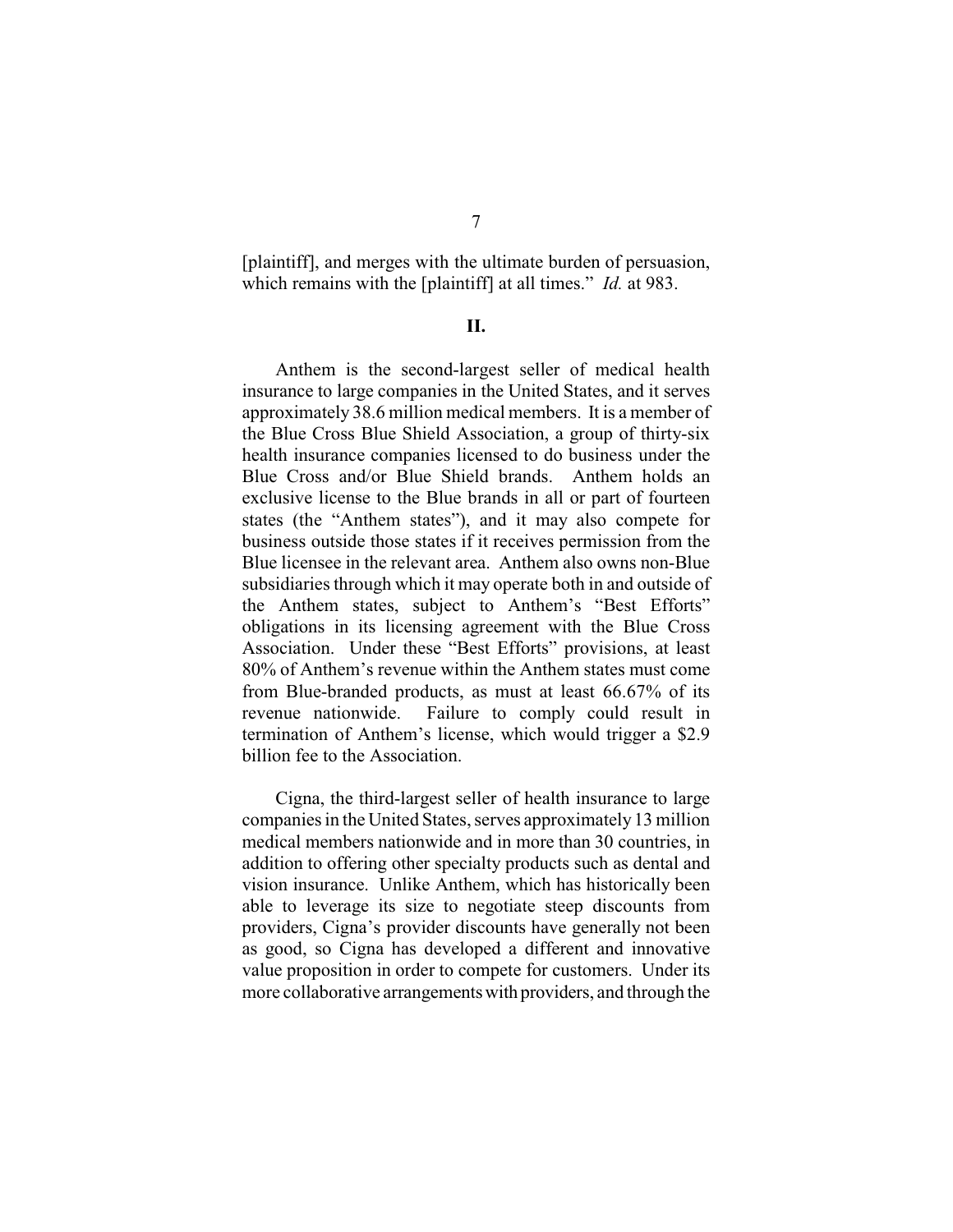integrated, customized wellness programs it offers its customers' employees, Cigna's focus is on reducing employees' utilization of expensive medical procedures and promoting wellness through behavioral supports and lifestyle changes. This offers customers a different means of lowering health care costs than the traditional model relying heavily on provider discounts.

On July 23, 2015, Anthem reached an agreement to merge with Cigna. The merger would leave Anthem as the surviving company, with a controlling share of the merged company's stock and a majority of seats on the merged company's board of directors. Within the Anthem states, Cigna customers would be permitted to remain with Cigna, at least for the time being, but Anthem and Cigna would otherwise no longer compete with one another in those states. Outside the Anthem states, Cigna's existing business would allow Anthem a bigger foothold to compete, subject to Anthem's "Best Efforts" obligations. The merger agreement extends until April 30, 2017.

On July 21, 2016, the United States, along with California, Colorado, Connecticut, Georgia, Iowa, Maine, Maryland, New Hampshire, New York, Tennessee, Virginia, and the District of Columbia, sued to enjoin the merger. Relying on Section 7 of the Clayton Act, 15 U.S.C. § 18, plaintiffs alleged that the merger would substantially lessen competition in the market for the sale of health insurance to national accounts in both the Anthem states and the United States as a whole, as well as in the market for the sale of health insurance to large group employers in 35 local markets. Plaintiffs also alleged that the merger would substantially lessen competition for the purchase of services from healthcare providers in the 35 local markets by giving the combined company anticompetitive buying power.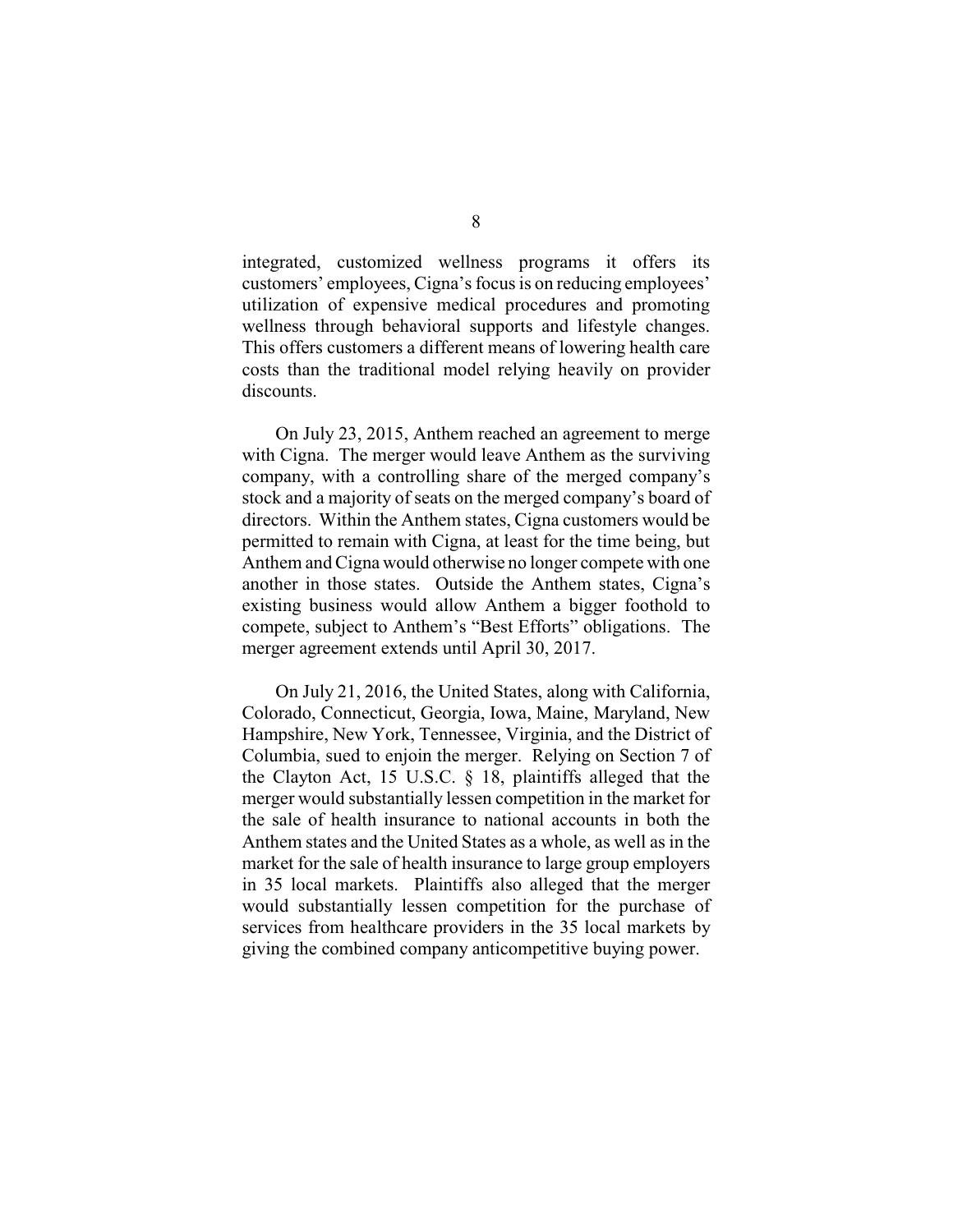Following a six-week bench trial, the district court permanently enjoined the merger on the basis of its likely substantial anticompetitive effect in the market for the sale of health insurance to national accounts in the Anthem states, as well as in the market for the sale of health insurance to large group employers in Richmond, Virginia. *United States v. Anthem, Inc.*, No. CV 16-1493 (ABJ), 2017 WL 685563, at \*68 (D.D.C. Feb. 21, 2017). It first defined the relevant national accounts market, accepting the government's proposed definition of "national account" as an employer purchasing health insurance for more than 5,000 employees across more than one state. It also found that the market properly included both fully insured and "administrative services only" ("ASO") plans. Under a fully-insured plan, the employer pays for claims adjudication, access to the insurer's provider network (including whatever discounted rates the insurer has negotiated), and coverage of the employees' medical costs. Under an ASO plan, the employer pays for claims adjudication and network access, but the employer self-insures and thus takes on the risk of its employees' medical costs. Finally, the district court found that the relevant geographic market for national accounts was the fourteen Anthem states, because that is where Anthem and Cigna currently compete most prominently, given the geographical restrictions imposed on Anthem under its Blue Cross license.

With the national accounts market so defined, the district court then found a presumption of anticompetitive effect based on the combined company's market share. It determined that the merger would increase HHI by 537 to 3000, while the Guidelines threshold is an increase of 200 to 2500, resulting in a highly concentrated market. Guidelines § 10. It also noted that under any variation performed by plaintiffs' expert the resulting numbers were still well over the presumptive Guidelines limits: considering only national accounts where 5%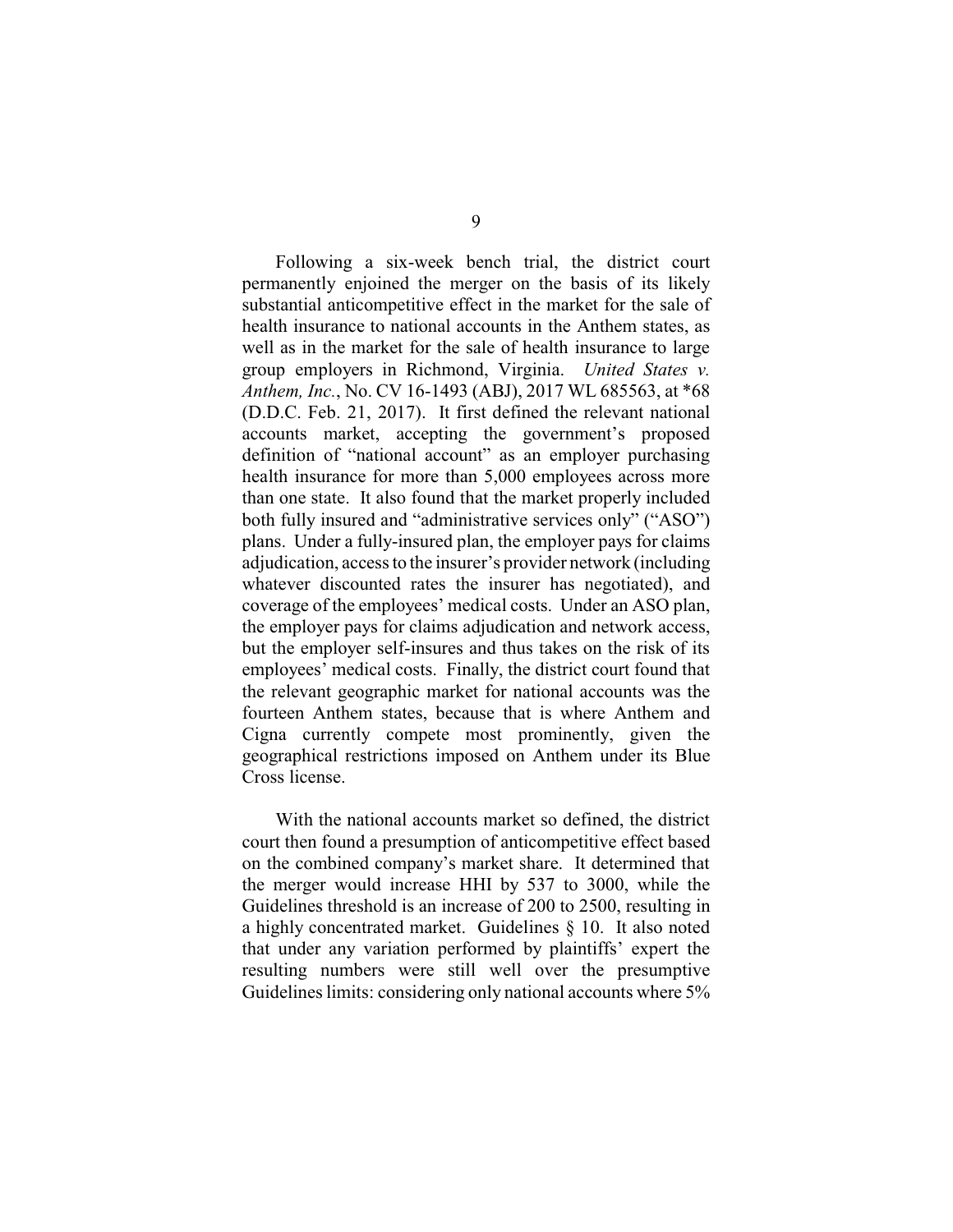of employees reside in another state, HHI would increase 641 to 3124; considering only ASO customers with 5% out-of-state employees, HHIwould increase 880 to 3675; and considering all ASO national accounts, HHI would increase 771 to 3663. Anthem objected that these calculations overstated Anthem's market share by including all Blue customers even if they were not Anthem's, but the district court found that this was appropriate. Anthem's own internal calculations include these customers, and a key part of Anthem's value proposition to customers is that they can access all non-Anthem Blue networks nationwide.

Next, the district court found that Anthem had provided sufficient evidence to rebut the government's prima facie case. It relied on evidence that Anthem's primary competitor for national accounts is United Healthcare, not Cigna; that national accounts tend to be sophisticated, well-informed customers and thus better able to thwart an attempted price increase; that new entrants to the market will constrain pricing; and that the combined company would have incentives to innovate in its collaborative care arrangements with healthcare providers.

Finally, the district court found that the merger's overall effect in the Anthem states would be anticompetitive by reducing the number of national health insurance carriers from four to three. It rejected Anthem's efficiencies defense, which posited the combined company would realize \$2.4 billion in medical cost savings through its ability to (1) "rebrand" Cigna customers as Anthem in order for them to access Anthem's existing lower rates; (2) exercise an affiliate clause in some of its provider agreements to allow Cigna customers access to Anthem rates; and (3) renegotiate lower rates with providers. First, it found that the claimed savings were not merger-specific because they were based on the application of rates that either company was already able to attain, and thus presumably each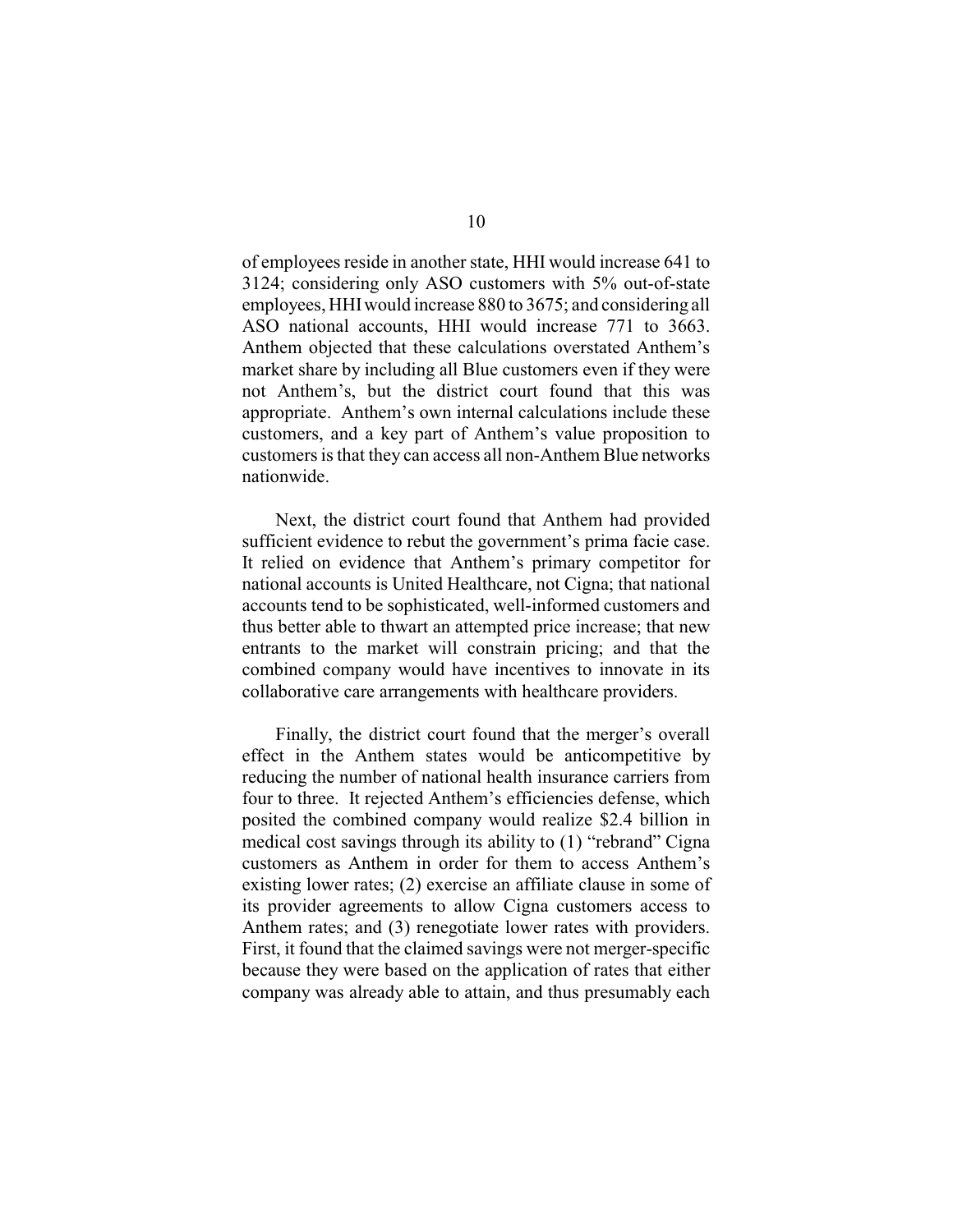company could attain the other's superior rates on its own. It also found that for Cigna customers that would be rebranded to Anthem, any related savings would not be merger-specific because Cigna customers could simply purchase the Anthem product today. It rejected the notion that the merger was necessary to allow Anthem customers access to Cigna's popular product offerings because Anthem had failed to show that it could not develop and offer these products on its own. Second, the district court found that the claimed savings also failed because they were not sufficiently verifiable. It found that Anthem's plan to exercise the affiliate clause in its provider contracts was unlikely to work as Anthem suggested. That is, exercise of the affiliate clause would likely give rise to provider resistance because the providers were unlikely to accept lower rates and provide more services without getting anything in return. The district court also found, as a matter of fact, that attempts to achieve the claimed savings through renegotiation of provider contracts would run into similar problems. It found that any savings would take time to be realized, and that Anthem's expert failed to account for utilization, *i.e.*, the amount of medical services that would be consumed by a given customer. In sum, it found the claimed savings were aspirational inasmuch as every proffered strategy either floundered in the face of business reality or was achievable without the merger, or both. The district court also expressed doubt as to whether the type of efficiencies claimed by Anthem, which merely redistribute wealth from providers to Anthem and its customers rather than creating new value, are even cognizable under Section 7.

Additionally, with regard to the Richmond market for large group employers, the district court found a presumption of anticompetitive effect based on the fact that Anthem and Cigna were the city's first- and second-largest competitors, with a combined market share of between 64% and 78%. It found that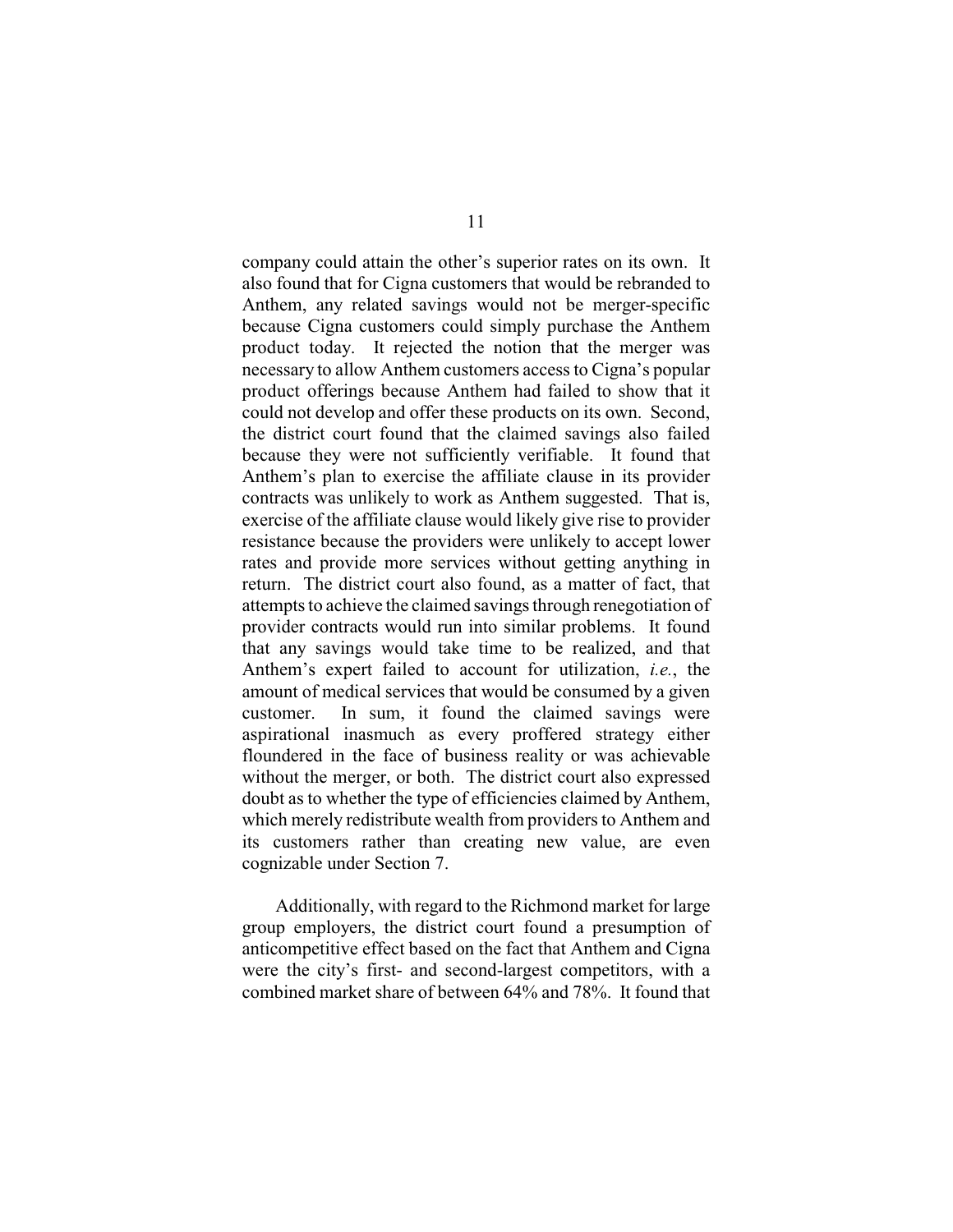Anthem rebutted the presumption by challenging the government's calculations, pointing to additional competitors outside the Richmond area and claiming that Anthem customers in the Federal Employee Program skewed its Richmond market share. Overall, however, the district court credited the testimony of the government's expert that even accepting all of Anthem's claimed efficiencies, the merger would still have a net anticompetitive effect. Because Anthem had not shown that the remaining competition (or potential market entrants) could likely constrain a price increase by the combined company, it found that the merger should be enjoined on that additional basis as well.

## **III.**

Our review of the district court's decision whether to issue a permanent injunction under the Clayton Act is limited to determining whether there was an abuse of discretion. *United States v. Borden Co.*, 347 U.S. 514, 518 (1954); *see FTC v. H.J. Heinz Co.*, 246 F.3d 708, 713 (D.C. Cir. 2001) ("*Heinz*"). The district court's conclusions of law are reviewed *de novo*, and its findings of fact must be affirmed unless clearly erroneous. *Heinz*, 246 F.3d at 713. If a finding of fact rests on an erroneous legal premise, then the court "must examine the decision in light of the legal principles [it] believe[s] proper and sound." *Id.* (quoting *Ambach v. Bell*, 686 F.2d 974, 979 (D.C. Cir. 1982)).

#### **A.**

It is undisputed that the government met its burden to demonstrate a highly concentrated post-merger market, which would be reduced from four to just three competing companies. Anthem also does not dispute the definition of the national accounts market, nor that such a market will be even more highly concentrated post-merger. Anthem's appeal instead hinges on the district court's treatment of its efficiencies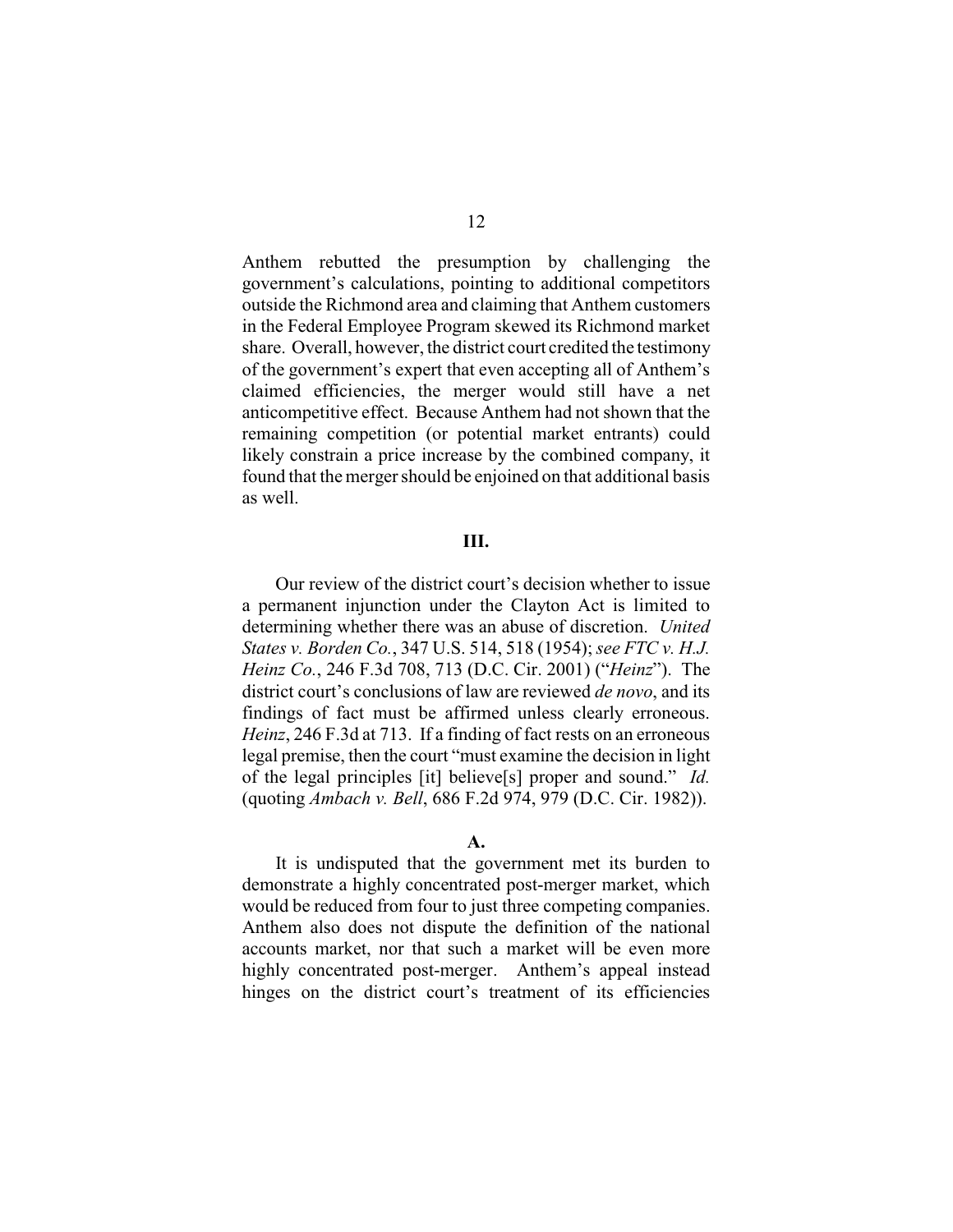defense. The premise of its defense was explained by its expert, Mark Israel, Ph.D. According to Anthem, Dr. Israel quantified the medical cost savings that the combined company could achieve post-merger using a "best of best" methodology, based on the economic theory that the combined company, with its greater volume, would be able to obtain discount rates that are no worse than either of the companies could achieve separately. Using claims data from Anthem and Cigna, he calculated that the merger would generate \$2.4 billion in medical cost savings through improved discount rates, 98% of which he predicted would be passed through to customers, the large national employers with which Anthem and Cigna contract. Of the \$2.4 billion in claimed savings, Dr. Israel projected that \$1.517 billion would result from Cigna customers accessing Anthem's lower rates, while \$874.6 million would result from Anthem customers accessing Cigna's lower rates; when viewed in terms of self-insured versus fully-insured customers, the former would purportedly see \$1.772 billion of the claimed \$2.4 billion, while the latter would see \$619.8 million. Using merger simulation models, he balanced these projected savings against potential anticompetitive effects from the loss of the rivalry between the two companies and found the savings easily outweighed any potential harm. *See* Appellant Br. 5–6. But, as Anthem tends to ignore, the government offered its own evidence and experts to challenge these conclusions, as we discuss below.

Despite, however, widespread acceptance of the potential benefit of efficiencies as an economic matter, *see, e.g.*, Guidelines § 10, it is not at all clear that they offer a viable legal defense to illegality under Section 7. In *FTC v. Procter & Gamble Co.*, 386 U.S. 568 (1967), the Supreme Court enjoined a merger without any consideration of evidence that the combined company could purchase advertising at a lower rate. It held that "[p]ossible economies cannot be used as a defense to illegality. Congress was aware that some mergers which lessen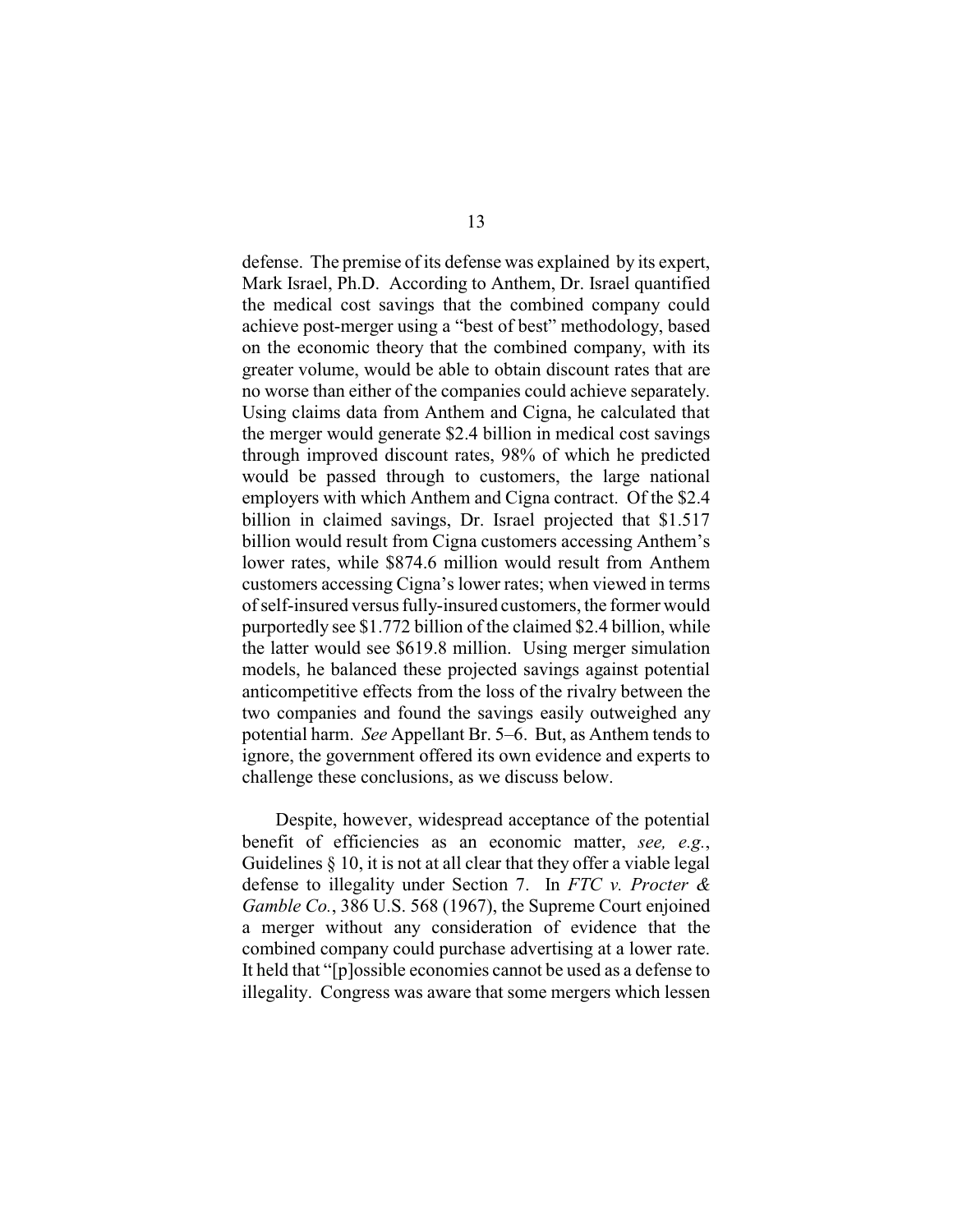competition may also result in economies but it struck the balance in favor of protecting competition." *Id.* at 580. In his concurrence, Justice Harlan criticized this attempt to "brush the question aside," and he "accept[ed] the idea that economies could be used to defend a merger." *Id.* at 597, 603 (Harlan, J., concurring). No matter that Justice Harlan's view may be the more accepted today, the Supreme Court held otherwise, *id.* at 580, and no party points to any subsequent step back by the Court.

Nor does our dissenting colleague, despite his wishful assertion that *Procter & Gamble* can be disregarded by this court because it preceded the "modern approach" adopted in cases like *United States v. General Dynamics Corp.*, 415 U.S. 486 (1974), and *Continental T. V., Inc. v. GTE Sylvania Inc.*, 433 U.S. 36 (1977). *See* Dis. Op. 9–11, 14–15. The Supreme Court made no mention of *Procter & Gamble* in *General Dynamics*, 415 U.S. 486, and it cannot be read to have implicitly overruled the earlier decision because it did not involve efficiencies. *See id.* at 494–504; *see also* 4APHILLIPE.AREEDA & HERBERT HOVENKAMP, ANTITRUST LAW ¶ 976c2, at 115 (2016) ("AREEDA& HOVENKAMP") (distinguishing between an efficiencies defense and *General Dynamics*' "competitive significance" defense). And whatever significance *Continental T. V.* may have in the area of vertical restraints on trade, 433 U.S. at 54–59, it did not do the yeoman's work that the dissent apparently ascribes to it here, for it did not involve efficiencies, mergers, or Section 7 of the Clayton Act. Even stranger is the dissent's suggestion that our decision in *Baker Hughes*, 908 F.2d at 986, blessed an efficiencies defense, *see* Dis. Op. 10–11, because *Baker Hughes* did not concern efficiencies and, like *Heinz*, 246 F.3d at 720, it could not overrule Supreme Court precedent. Nor has this court even hinted, as the dissent proclaims, that *General Dynamics* overruled *Procter & Gamble*'s efficiencies holding*. See Baker Hughes*, 908 F.2d at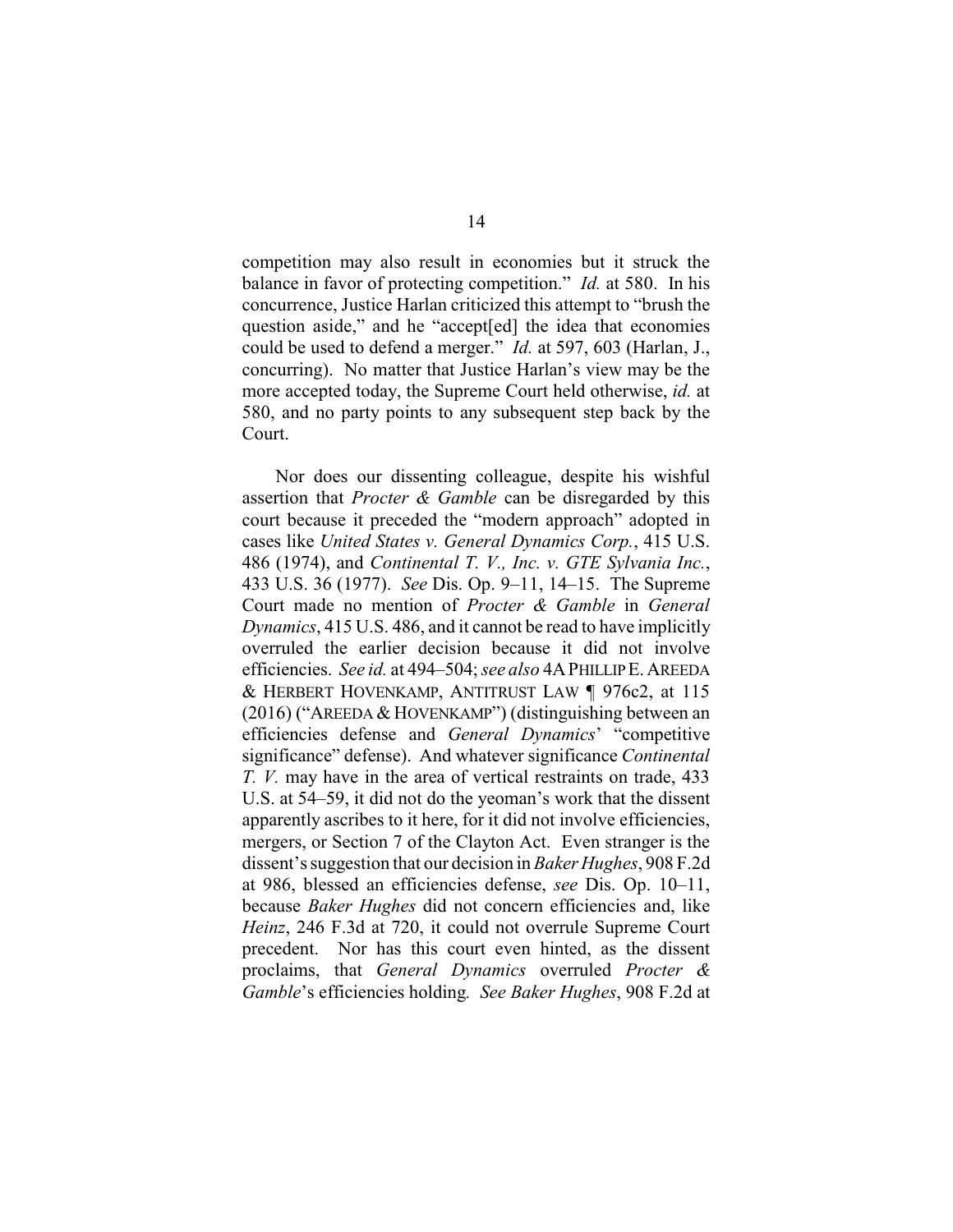988 (citing *Procter & Gamble* favorably); *Heinz*, 246 F.3d at 720 & n.18 (interpreting *Procter & Gamble*'s efficiencies holding). Put differently, our dissenting colleague applies the law as he wishes it were, not as it currently is. Even if "the Supreme Court has not decided a case assessing the lawfulness of a horizontal merger under Section 7 of the Clayton Act" since 1975, Dis. Op. 10, it still is not a lower court's role to ignore onpoint precedent so as to adhere to what might someday become Supreme Court precedent.

Despite the clear holding of *Procter & Gamble*, 386 U.S. at 580, two circuit courts, and our own, have subsequently recognized the use of efficiencies evidence in rebutting a prima facie case. *Heinz*, 246 F.3d at 720 (citing, *inter alia*, *FTC v. Tenet Health Care Corp.*, 186 F.3d 1045 (8th Cir. 1999); *FTC v. Univ. Health, Inc*., 938 F.2d 1206 (11th Cir. 1991)); *see also ProMedica Health Sys., Inc. v. FTC*, 749 F.3d 559, 571 (6th Cir. 2014). The Eighth Circuit, in holding that the government had produced insufficient evidence of a well-defined market, acknowledged that the district court may have properly rejected the efficiencies defense, while observing evidence of enhanced efficiencies should be considered in the context of the competitive effects of the merger. *Tenet Health Care Corp.*, 186 F.3d at 1053–55. The Eleventh Circuit similarly concluded that whether an acquisition would yield significant efficiencies in the relevant market is "an important consideration in predicting whether the acquisition would substantially lessen competition," *University Health, Inc.*, 938 F.2d at 1222, while noting both that "[i]t is unnecessary . . . to define the parameters of this defense now," and that "it may further the goals of antitrust law to limit the availability of an efficiency defense," *id*. at 1222 n.30. Other circuits have remained skeptical and simply assumed efficiencies can rebut a prima facie case, before finding that the merging parties had not clearly shown the merger would enhance rather than hinder competition. *See, e.g.*,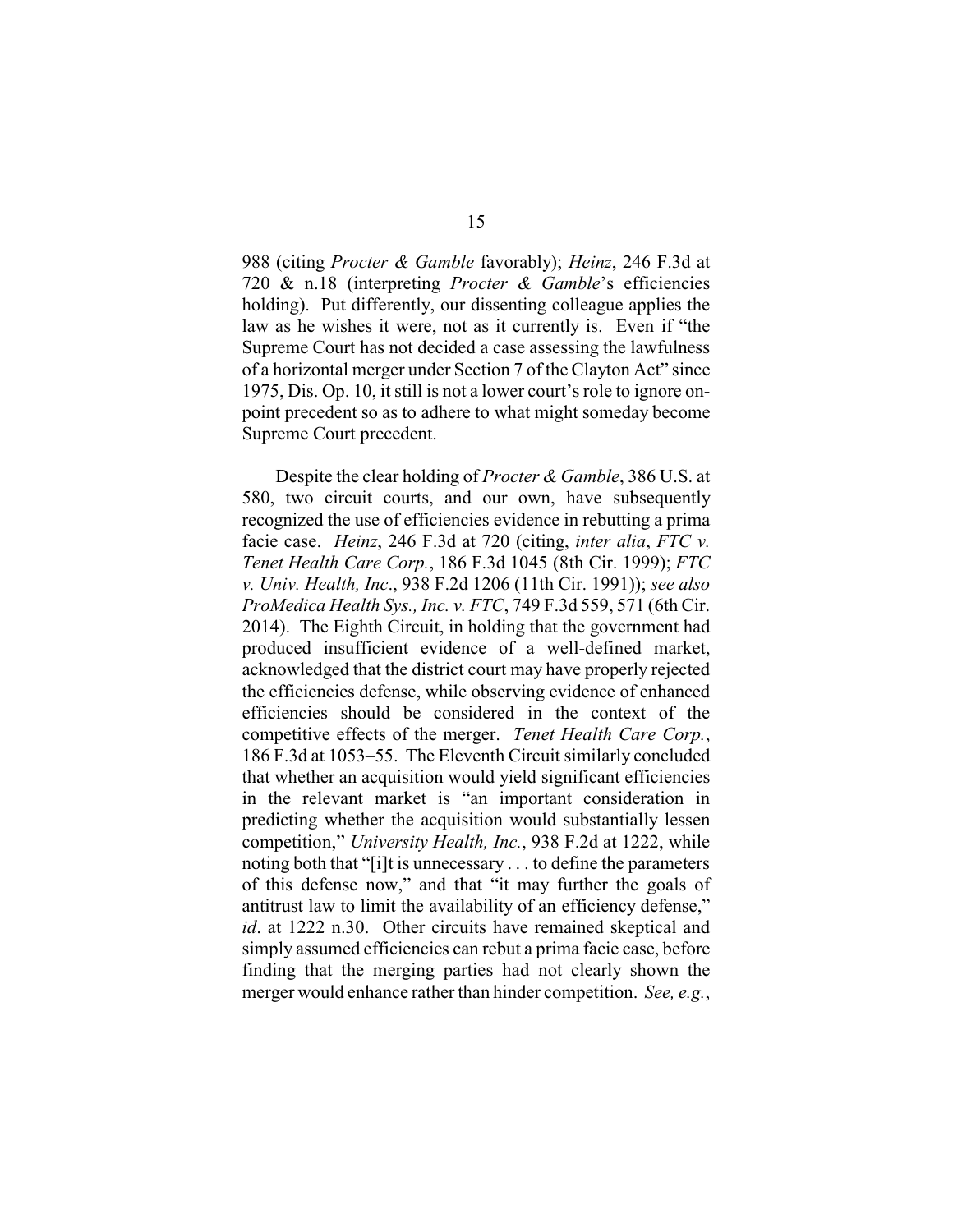*FTC v. Penn State Hershey Med. Ctr.*, 838 F.3d 327, 348 (3d Cir. 2016); *Saint Alphonsus Med. Ctr.–Nampa, Inc. v. St. Luke's Health Sys., Ltd.*, 778 F.3d 775, 790 (9th Cir. 2015). These very recent decisions put to rest the dissent's notion that "no modern court" recognizes the continued viability of *Procter & Gamble*, *see Penn State Hershey Med. Ctr.*, 838 F.3d at 348; *Saint Alphonsus Med. Ctr.*, 778 F.3d at 789, while even a cursory reading of the court's opinion today puts to rest any suggestion that it "espouses the old . . . position that efficiencies might be reason to *condemn* a merger." Dis. Op. 15 (emphasis added) (quoting ERNEST GELLHORN ET AL., ANTITRUST LAW AND ECONOMICS IN A NUTSHELL 463 (5th ed. 2004)).

"Of course, once it is determinated that a merger *would* substantially lessen competition, expected economies, however great, will not insulate the merger from a [S]ection 7 challenge." *Univ. Health*, 938 F.2d at 1222 n.29. Notably, Professors Areeda and Hovenkamp have observed that "Congress may not have wanted anything to do with an efficiencies defense asserted by a firm that was already large or low cost within the market and to whom the efficiencies would give an even greater advantage over rivals." AREEDA&HOVENKAMP,*supra*, ¶ 950f, at 42; *id*. ¶ 970c, at 31. As our subsequent analysis shows, this court, like our sister circuits, can simply assume the availability of an efficiencies defense to Section 7 illegality because Anthem fails to show that the district court clearly erred in rejecting Anthem's efficiencies defense.

This court was satisfied in *Heinz*, in view of the trend among lower courts and secondary authority, that the Supreme Court can be understood only to have rejected "possible" efficiencies, while efficiencies that are verifiable can be credited. 246 F.3d at 720 & n.18 (discussing 4 PHILLIPAREEDA & DONALD TURNER, ANTITRUST LAW ¶ 941b, at 154 (1980)). The issue in *Heinz* was whether under Section 13(b) of the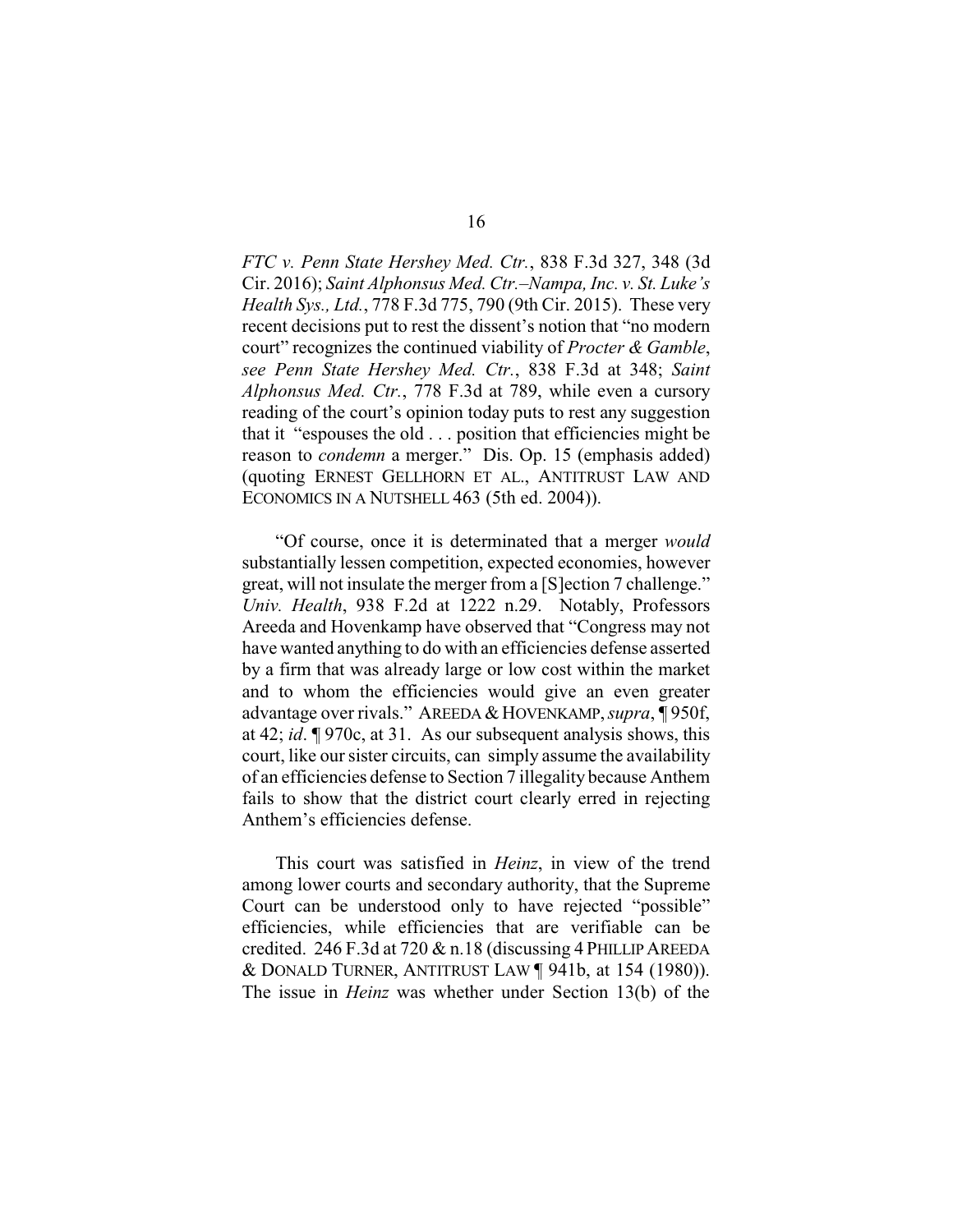Federal Trade Commission Act, 15 U.S.C. § 53(b), preliminary injunctive relief would be in the public interest. 246 F.3d at 727. The court held that the district court "failed to make the kind of factual findings required to render that defense sufficiently concrete to rebut the government's prima facie showing," *id.* at 725, and, upon weighing the equities, remanded for entry of a preliminary injunction. *Id.* at 726–27. The court expressly stated however: "It is important to emphasize the posture of this case. We do not decide whether . . . the defendants' claimed efficiencies will carry the day." *Id.* at 727. These are not the issues in Anthem's appeal from the grant of a permanent injunction. *See LaShawn A. v. Barry*, 87 F.3d 1389, 1393 (D.C. Cir. 1996) (en banc).

Consequently, the circuit precedent that binds us allowed that evidence of efficiencies could rebut a prima facie showing, *Heinz*, 246 F.3d at 720–22, which is not invariably the same as an ultimate defense to Section 7 illegality. *Cf. generally Saint Alphonsus Med. Ctr.*, 778 F.3d at 789–90 (and authorities cited therein). In this expedited appeal, prudence counsels that the court should leave for another day whether efficiencies can be an ultimate defense to Section 7 illegality. We will proceed on the assumption that efficiencies as presented by Anthem could be such a defense under a totality of the circumstances approach, *see Baker Hughes*, 908 F.2d at 984–85 (citing *General Dynamics*, 415 U.S. at 498), because Anthem has failed to show the district court clearly erred in rejecting Anthem's purported medical cost savings as an offsetting efficiency. Guidelines § 10; *cf. Heinz*, 246 F.3d at 720–22. Additionally, because the district court could permissibly conclude that the efficiencies defense failed, because the amount of cost saving that is both merger-specific and verifiable would be insufficient to offset the likely harm to competition, this court has no occasion to decide whether the type of redistributional savings claimed here are cognizable at all under Section 7. It bears noting, though, that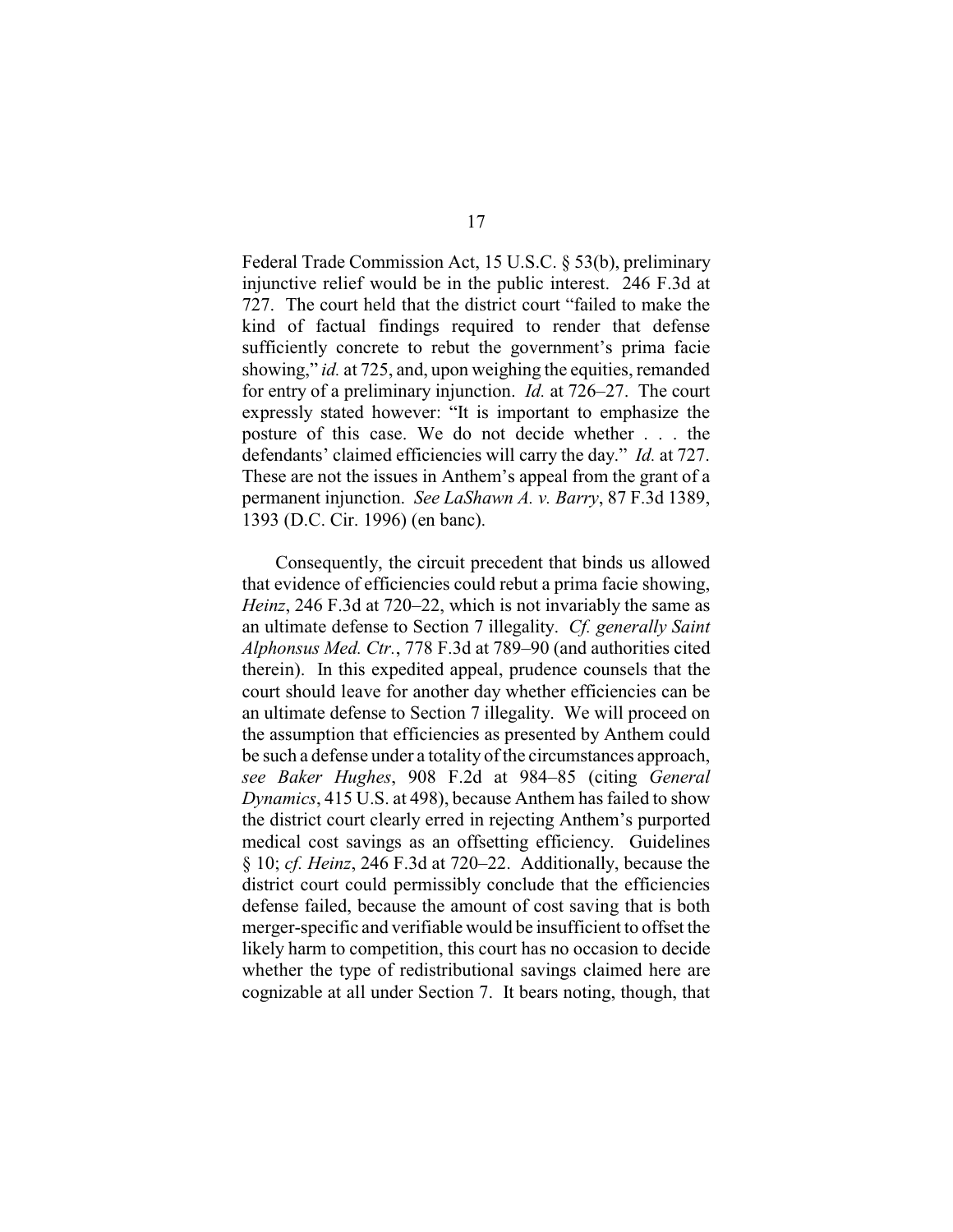all of those other issues pose potentially substantial additional obstacles to this merger.

One further preliminary analytical point. Amici supporting Anthem invite the court to disregard the merger-specificity and verifiability requirements on the ground they place an asymmetric burden on merging parties that could doom beneficial mergers. *See* Br. for Antitrust Economists and Business Professors as Amicus Curiae in Support of Appellant and Reversal ("Amici Economists") at 5–7. Anthem itself has not adopted this argument. *See Burwell v. Hobby Lobby Stores, Inc.*, 134 S. Ct. 2751, 2776 (2014); *Eldred v. Reno*, 239 F.3d 372, 378 (D.C. Cir. 2001). We note, however, that Amici Economists misapprehend the nature of Anthem's claimed efficiencies as "direct price reductions," *id.* at 6–7, rather than as potential price reductions subject to a number of uncertainties. For customers to realize any price reduction, Anthem would first have to succeed in reducing providers' rates, and to that extent the purported reductions would not be a direct effect of the merger. By contrast, the merger would immediately give rise to upward pricing pressure by eliminating a competitor, *see, e.g.*, Tr. 960:12–18, and Anthem could unilaterally raise its prices in response. Further, Amici Economists ignore that fully-insured customers, and potentially self-insured customers depending on the terms of their contracts with Anthem, will not see any savings until Anthem takes a second action, renegotiating the customers' contracts to pass through the savings. This illustrates the reason for the verifiability requirement: Perhaps Anthem is certain to take those actions, and there will be no impediments to the savings' realization, but that showing is still necessary for a court to conclude that the merger's direct effect (upward pricing pressure) is likely to be offset by an indirect effect (potential downward pricing pressure). *See* Guidelines § 10. As for merger-specificity, Amici Economists point to no logical flaw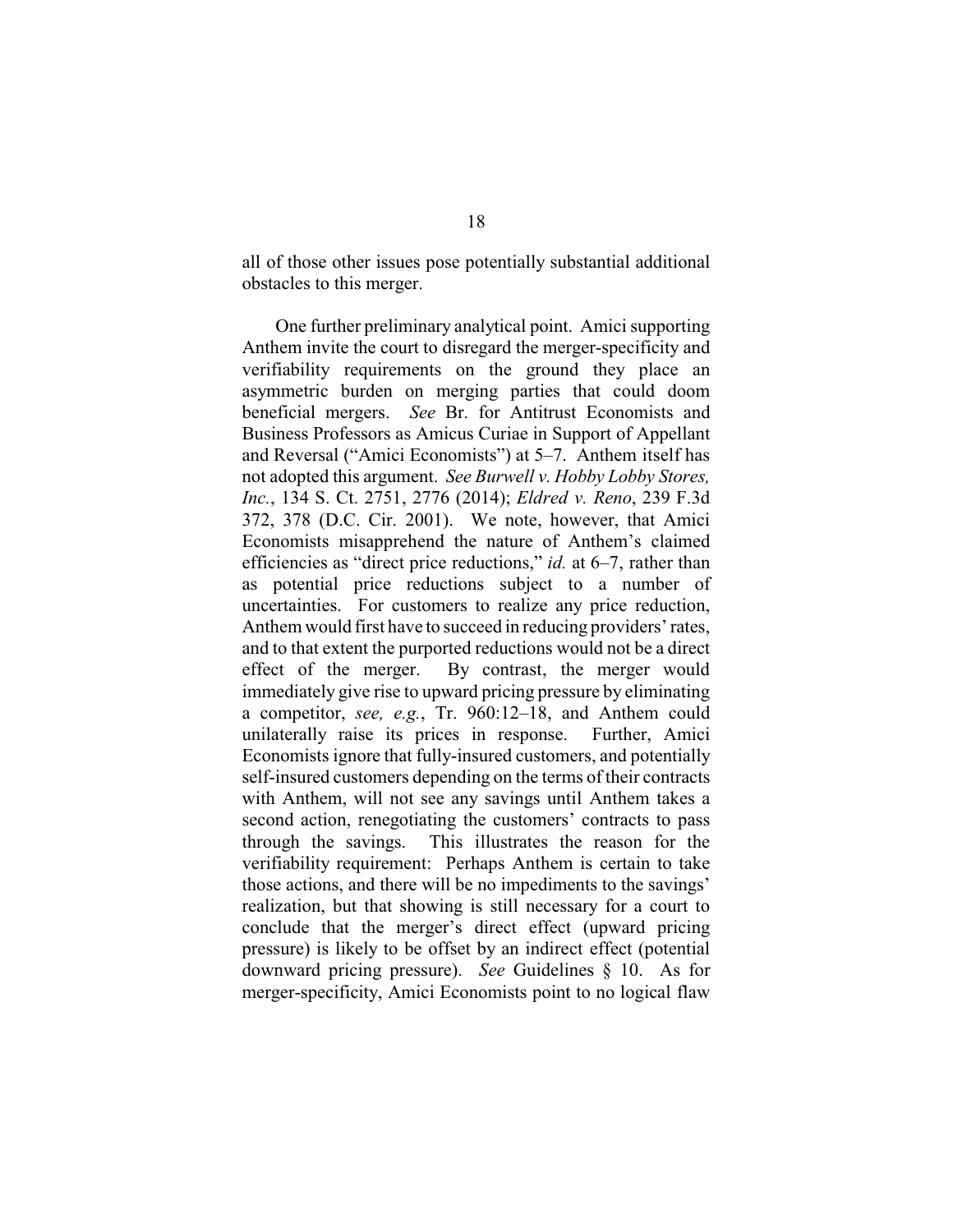in the policy that consumers should not bear the loss of a competitor if the offsetting benefit could be achieved without a merger. *See Heinz*, 246 F.3d at 722.

#### **B.**

Any claimed efficiency must be shown to be mergerspecific, meaning that it "cannot be achieved by either company alone because, if [it] can, the merger's asserted benefits can be achieved without the concomitant loss of a competitor." *Heinz*, 246 F.3d at 722. The Guidelines frame the issue slightly differently: an efficiency is said to be merger-specific if it is "likely to be accomplished with the proposed merger and unlikely to be accomplished in the absence of either the proposed merger or another means having comparable anticompetitive effects." Guidelines § 10. Anthem faults the district court for considering whether the efficiencies "could" be achieved absent the merger, without regard to likelihood, Appellant Br. 24, even though in *Heinz*, 246 F.3d at 722, this court spoke repeatedly in terms of possibility ("can" or "could").

*Heinz*, 246 F.3d at 721–22, cited the Guidelines with approval in describing the standard for merger-specificity. Both the current and then-current Guidelines refer to "practical" alternatives to achieving the efficiency short of merger, alternatives that are more than "merely theoretical." Guidelines § 10 (2010); Guidelines § 4 (1997). Similarly, in *Heinz*, 246 F.3d at 722, the court considered whether it was practical for the company to obtain better baby food recipes by investing more money in product development, or whether that would cost more money than the merger itself. The real question is whether the alternatives to merger are practical and more than merely theoretical, *see id.*; Guidelines § 10. Even assuming there is any difference between the two standards, it would not affect the outcome here on this factual record. Viewed under either articulation, certain of Anthem's claimed efficiencies fall away.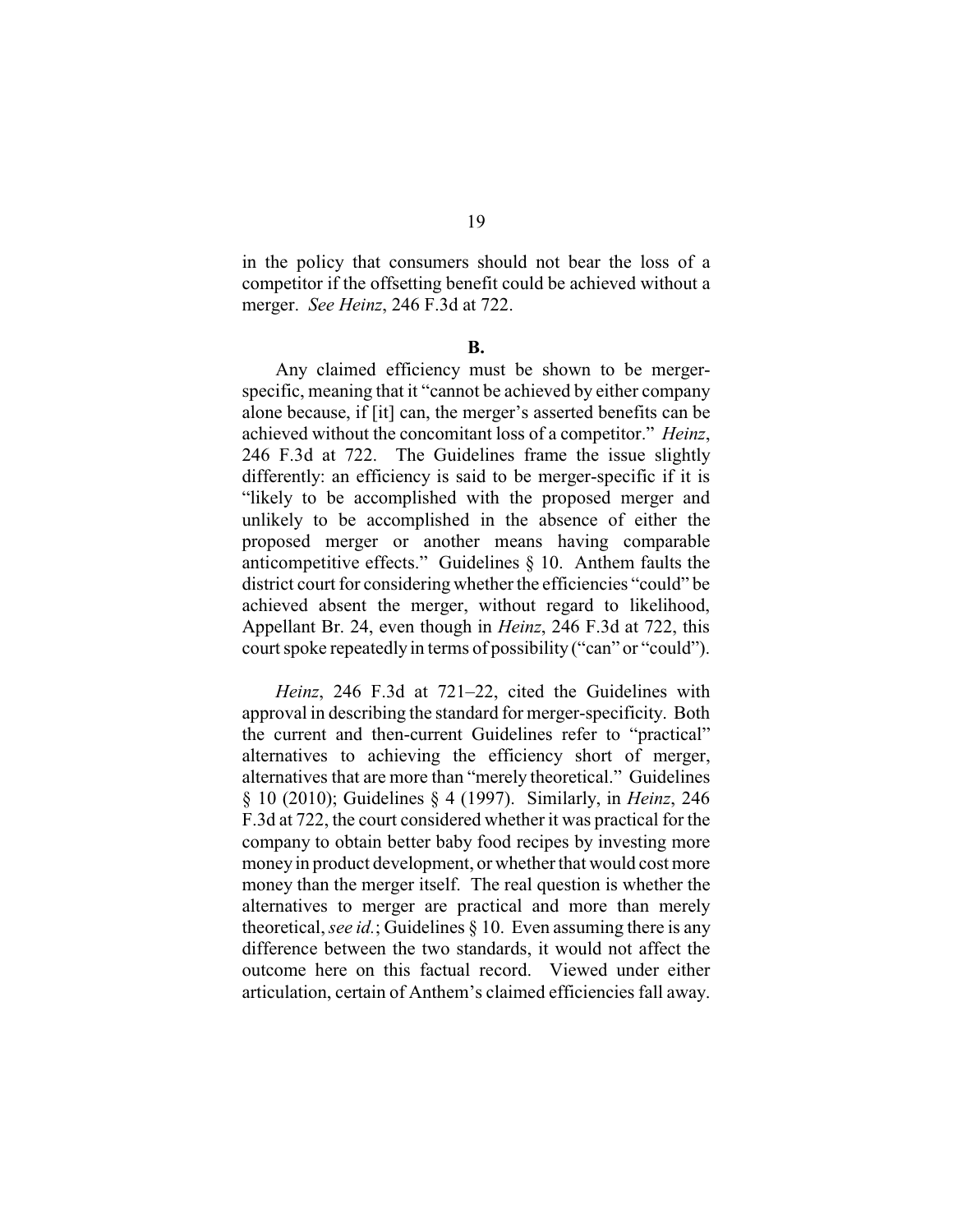The crux of Anthem's argument regarding mergerspecificity is the theory that the combined company will allow Anthem to create a "new product" that is "unavailable on the market today": a product that features both "Cigna's customerfacing programs" and Anthem's "generally lower . . . rates." Appellant Br. 26. One way Anthem maintains the merger will result in this new product is through rebranding. According to Anthem, "rebranding means [the combined company] retain[s] the Cigna product but brand[s] it under the Anthem name with Anthem's negotiated provider rates." Appellant Br. 34. The record, however, refutes rather than substantiates Anthem's proposed rebranding approach. In fact, the record evidence Anthem cites for its rebranding plan is the testimony of Anthem Senior Vice President Dennis Matheis. But in that testimony, Matheis confirmed that, at least "[i]n the short term," rebranding would simply involve Anthem "offer[ing] Cigna customers Anthem products," in a manner that is "no different" than Anthem "selling new business in the market." Tr. 1599:20–25. In other words, when a Cigna customer rebrands, the immediate effect is that the customer gives up a Cigna contract and Cigna product in favor of an Anthem contract and Anthem product. Indeed, it is only "[o]ver the long haul," Matheis testified, that Anthem could actualize its "vision . . . [to] combine Cigna features . . . with Anthem features," Tr. 1606:17–21, and then rebranding might result in a former Cigna customer obtaining some semblance of the former Cigna product at the new Anthem rate. But rebranding in the immediate aftermath of the merger would involve a Cigna customer switching to the extant Anthem product, and that is not a merger-specific outcome; that is just more successful marketing of the existing Anthem product. And Anthem expressly "does not contend that . . . a customer simply switching from a Cigna product to an existing Anthem product[] results in merger-specific efficiencies." Appellant Reply Br. 21.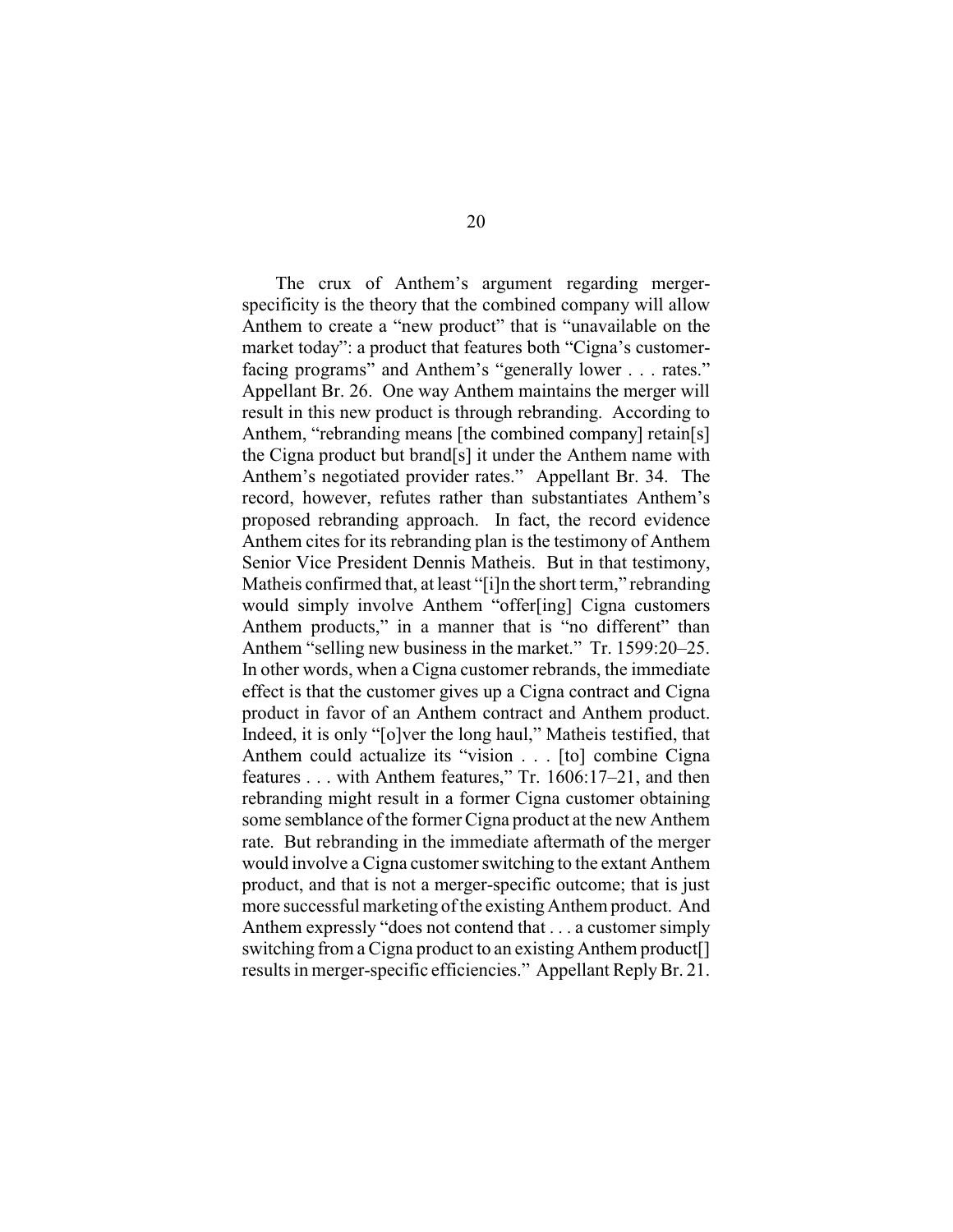Instead, Anthem claims only that rebranding over the long haul, once it has successfully rolled out an improved, Cigna-like product, will result in a merger-specific benefit, and maintains that the district court clearly erred in finding Anthem could simply develop and offer an improved product on its own. Just as in *Heinz*, 246 F.3d at 722, the evidence offered by Anthem is woefully insufficient to show that it cannot develop better customer-facing programs. Anthem points to testimony from two witnesses that Anthem has failed to replicate Cigna's products, for reasons unknown. In particular, Anthem's President of Specialty Business Pam Kehaly testified that Cigna offers a "packaged integrated wellness approach where [Anthem offers] disparate pieces that employers kind of have to piece together on their own." Kehaly Depo. Tr. 87:12–15 (Apr. 28, 2016). According to Kehaly, Anthem has been trying to solve the problem for "probably a decade" but for whatever reason it just has "not been able to crack this nut." *Id.* at 88:3–13. She did not indicate how intensive the effort has been, how many hours were devoted to it, or how much money Anthem has allocated toward it. Anthem's Regional Vice President of Sales Brian Fetherston also testified that Cigna has "done a really good job of building wellness programs" and that Anthem has tried but failed to catch up. Fetherston Depo. Tr. 170:14–19 (May 6, 2016). The district court could properly find that failure likely results more from Anthem's own no-frills culture or flawed marketing strategies than from any inherent difficulties in pulling together an integrated wellness program. For instance, Fetherston testified that Cigna is "significantly better at marketing" its wellness program, while by contrast Anthem "just [was not] actively promoting" its own, and indeed, Anthem recently decided to "dial back some of [its] disease management programs," which Fetherston believed was a mistake. *Id.* 169:1–170:6, 323:1–23. To the extent Anthem has failed to devote the resources needed to improve its product, it is in no position to claim that consumers will benefit from it swallowing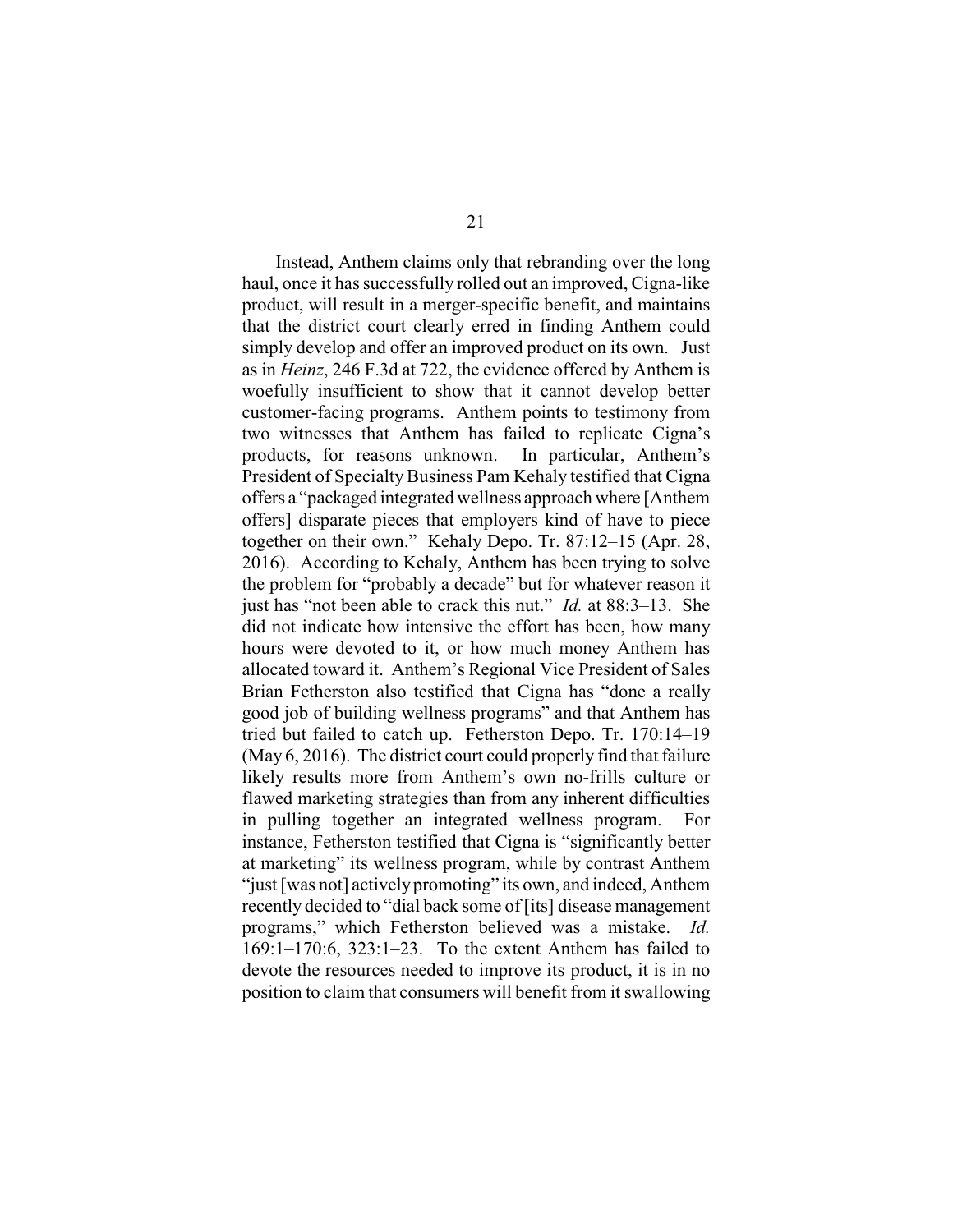up Cigna's superior product.

Put differently, rebranding does not create a merger-specific benefit in either the short- or long-term. Perhaps Anthem could create some brief, interim benefit in the mid-term by integrating Cigna's product faster than it could develop a comparable product of its own. Guidelines § 10 n.13 ("If a merger affects not whether but only when an efficiency would be achieved, only the timing advantage is a merger-specific efficiency."). But Anthem made no sufficient factual showing in the district court on this point. It has offered no evidence to show how long it would take, once the necessary resources were allocated, to develop an improved product. Nor has it shown how long it would take to roll out a hybrid Anthem-Cigna product. At oral argument, Anthem claimed that it could do so in six months, but at trial, Anthem's Senior Vice President Matheis allowed that it might not be able to do so within two-and-a-half years.

To the extent Anthem also maintains that none of Dr. Israel's claimed savings are dependent on rebranding, it ignores the reality of his economic model. Without one of its mechanisms to get current Cigna customers access to Anthem rates, none of the \$1.517 billion in claimed Cigna savings could be realized. Although Dr. Israel may have been agnostic as to which mechanism is used to achieve those savings, he acknowledged that rebranding would achieve a portion of them: "If there was rebranding as a way to get the discounts . . . that would just be another way to get them faster." Tr. 2108:9–11. Given that rebranding is the linchpin of Anthem's post-merger strategy, because it is the only option that helps Anthem comply with its "Best Efforts" obligations, the inability to credit rebranding savings seriously undermines Anthem's efficiencies defense.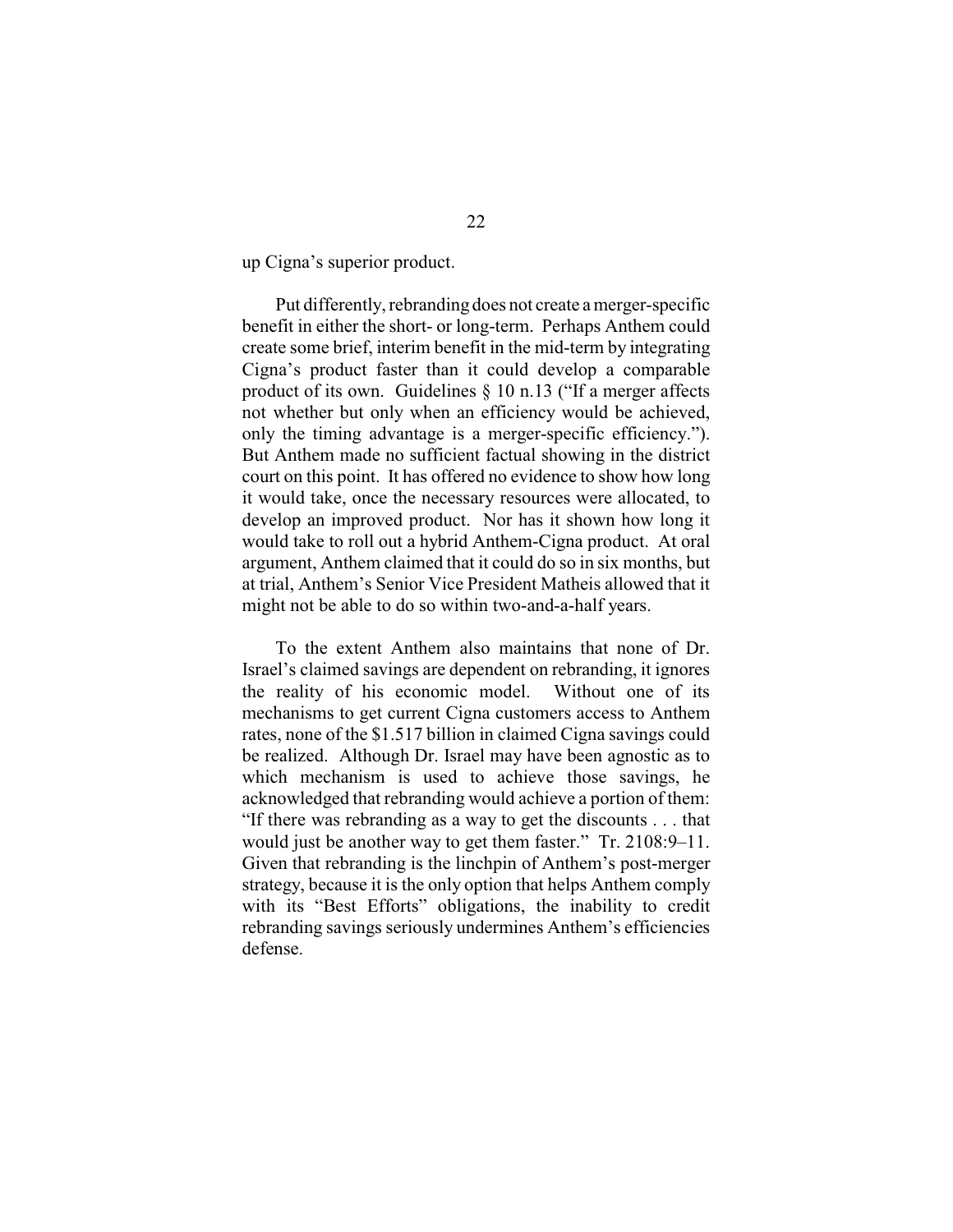The district court further found that none of the medical cost savings are merger-specific because they are based on an application of rates that each of the companies has already achieved on its own. Anthem, quite reasonably, challenges this finding with regard to Cigna's rates on the ground that "there is no dispute that [Cigna] has generally secured less favorable provider rates than Anthem for years and has been unable to close that gap despite its best efforts." Appellant Br. 27. The record shows that, by its own account, Cigna has been unable to match Anthem's volume-based discounts and instead has had to compete on quality and innovation. Even the government's expert, Dr. David Dranove, agreed that a true Cigna product at Anthem rates would not be achievable absent the merger. That the district court clearly erred in finding that the application of Anthem rates to customers that choose to remain with Cigna is not merger-specific, however, is immaterial to the district court's ultimate conclusion that the merger would be unlawful because these claimed efficiencies are not sufficiently verifiable.

**C.**

Under the Guidelines, projected efficiencies will not be credited "if they are vague, speculative, or otherwise cannot be verified by reasonable means." Guidelines § 10. Anthem maintains that the district court clearly erred because the \$2.4 billion in projected post-merger savings was verified by two independent sources (Dr. Israel and an integration planning team from McKinsey & Company, which had access to each company's internal files). In Anthem's view, the district court also erred as a matter of law by imposing a "virtually insurmountable burden" of persuasion, Appellant Br. 38, when all that is required is to show "*probabilities*, not certainties," *Baker Hughes*, 908 F.2d at 984.

As discussed, Anthem plans to achieve the claimed savings through a combination of three mechanisms: rebranding,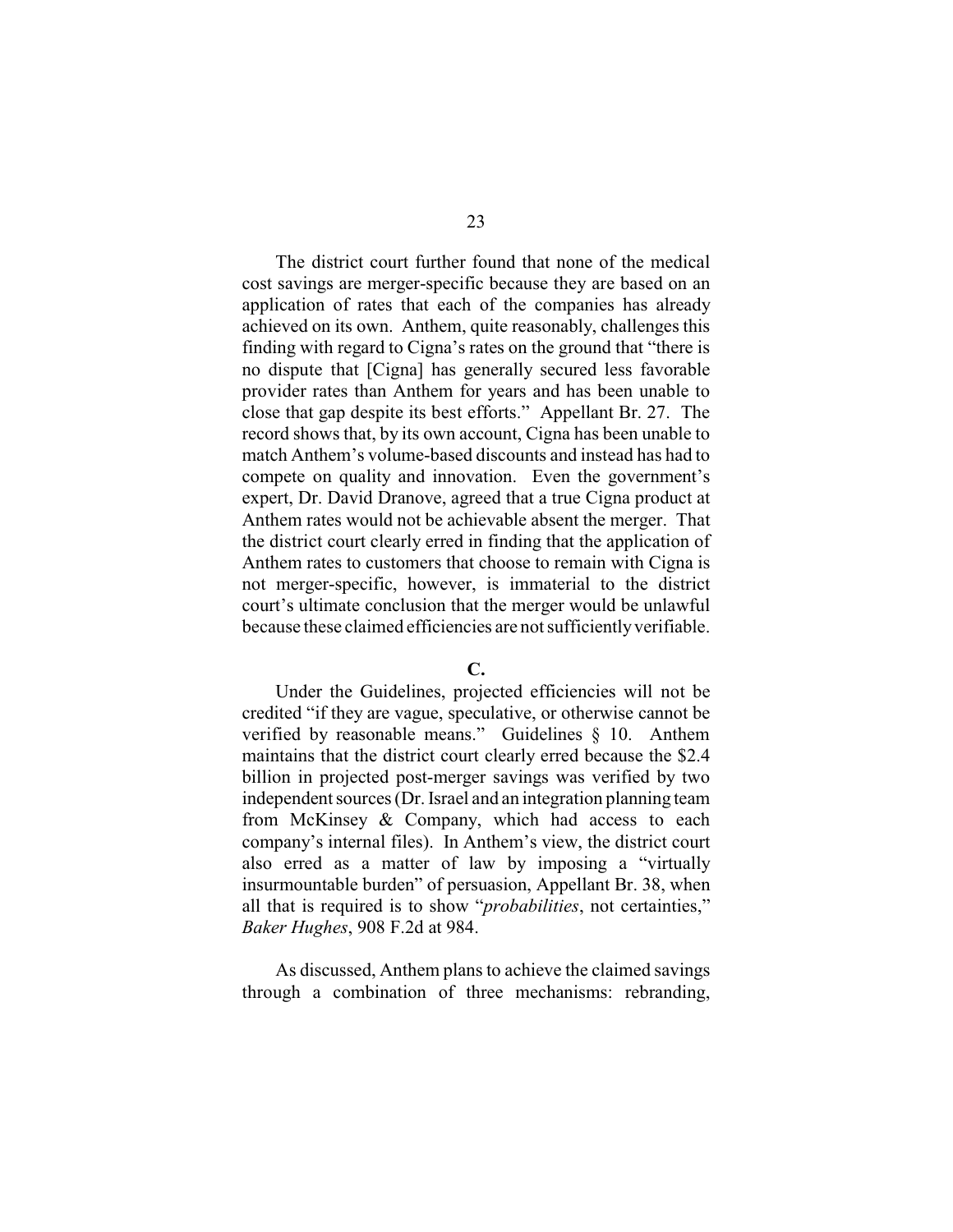renegotiating provider contracts, and exercising Anthem's affiliate clause. The district court found that practical business realities would undermine the execution of that plan, making achievement of the savings speculative, and therefore unverifiable. With regard to the affiliate clause, the district court focused on evidence of the potential for provider discontent if the lower Anthem rates are forced on providers that must expend extra effort and resources to deliver the Cigna product, without any corresponding increase in value for providers. This evidence included testimony by both Anthem and Cigna witnesses as well as documents from Anthem and Cigna that acknowledged the likely "abrasi[on]." *E.g.*, Pls.' Ex. 89. The record indicates that physician contracts can be terminated by either party with only 90 days' notice, so the affiliate clause would accomplish little if the contract is terminated or renegotiated soon after the clause is exercised. Hospital contracts tend to involve three-year commitments, so the affiliate clause may bind them to offer lower rates for a longer period. Still, when those hospital contracts expire, large delivery systems with greater leverage "could push back hard" in renegotiation. Pls.' Ex. 717. In either event, it is probable, as Cigna CEO David Cordani testified, that some providers will eventually "react [by] renegotiating . . . and putting upward pressure on rates, which has been a market force to date." Tr. 443:17–23. That "very few" Anthem providers have preemptively sought to renegotiate proves little, *see* Tr. 1686:15–25, because the feared abrasion would not occur until Anthem invokes the affiliate clause, assuming it ever does so.

This raises another practical difficulty with the affiliate clause: although it is theoretically useful to Anthem, in reality it is unlikely to be widely exercised because it works counter to Anthem's contractual obligations. Under the "Best Efforts" clause in Anthem's licensing agreement with the Blue Cross Blue Shield Association, 80% of Anthem's revenue within the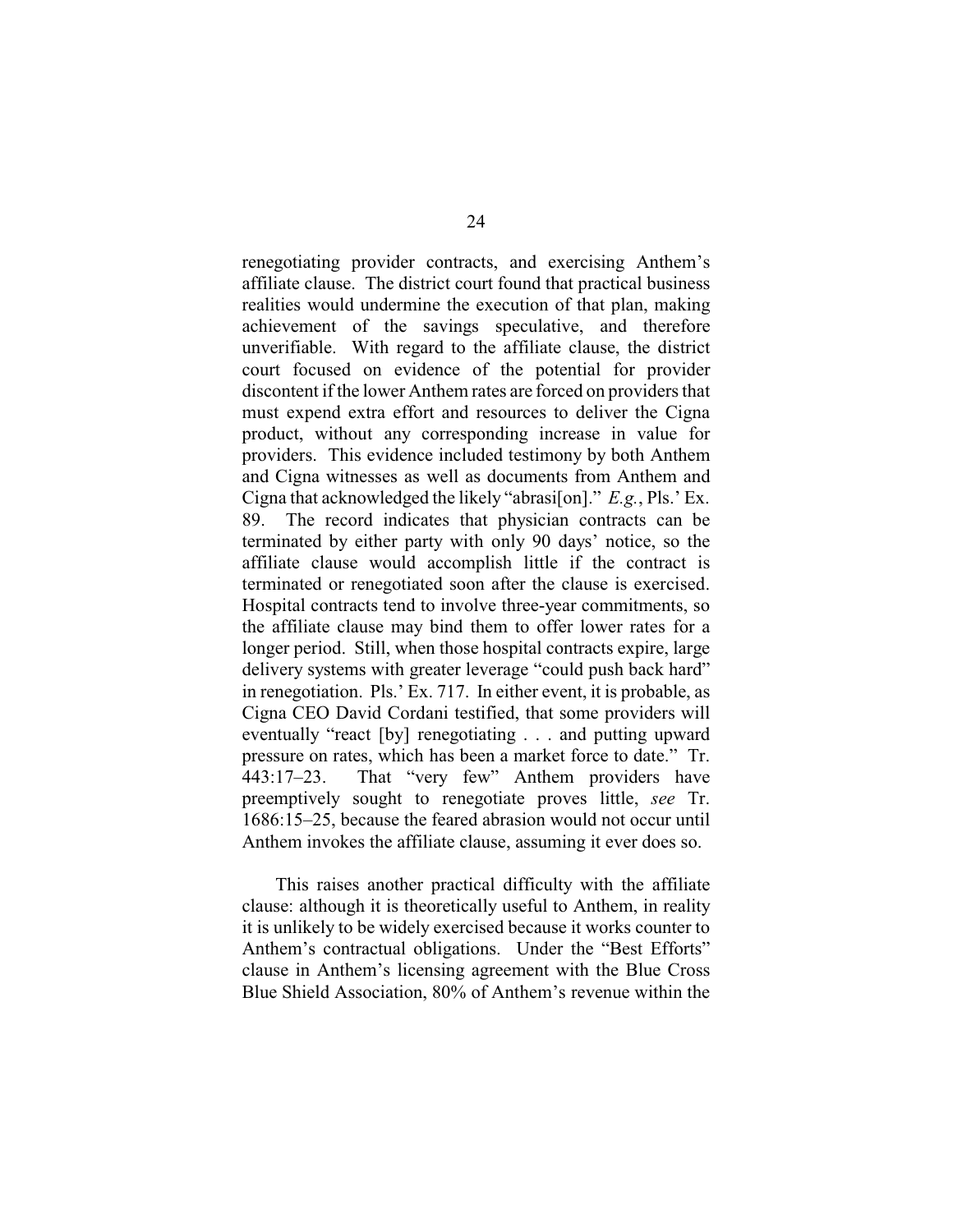Anthem states must be Blue-branded, as must 66.67% of its revenue nationwide. The merger would immediately throw Anthem out of compliance and so Anthem intends to rebrand a "lion's share" of current Cigna customers in order to count that revenue as Blue-branded. Tr. 1600:17–21 (Anthem Sr. VP Matheis). By contrast, widespread exercise of the affiliate clause would remove any incentive for Cigna customers to convert to Anthem because those customers would then be receiving the Cigna product at Anthem prices, Dr. Israel's much-touted "best of both worlds" scenario. Anthem fails to address this reality when it maintains that 80% of the savings to Cigna customers could be achieved rapidly using the affiliate clause. *See* Appellant Br. 40. Because doing so would work contrary to Anthem's own contractual obligations, its witnesses conceded that it will instead rely heavily on rebranding, which, as discussed, gives rise to no merger-specific benefits.

As for renegotiation, the short answer is that *if* Anthem cannot persuade providers to extend lower rates to Cigna under its affiliate clauses — where it has apparent contractual recourse to do so — then it is speculative that Anthem could get them to agree to do the same thing through negotiations absent compulsion. Anthem assumes, as did Dr. Israel's model, that in all instances renegotiation would result in providers accepting the lower Anthem rates. That assumption appears questionable in the case of a provider that has just terminated a contract because Anthem mandated, through an affiliate clause, the acceptance of *those very rates*. Instead, Cigna's CEO Cordani predicted such renegotiation would put upward pressure on the Anthem rate, and to the extent Anthem were to adopt a take-itor-leave-it approach, the provider could simply choose to walk away. *See* Br. for Amici Am. Med. Ass'n. & Med. Soc'y of D.C. ("AMA Br.") 11–12. This is especially true for large hospital networks with significant bargaining power.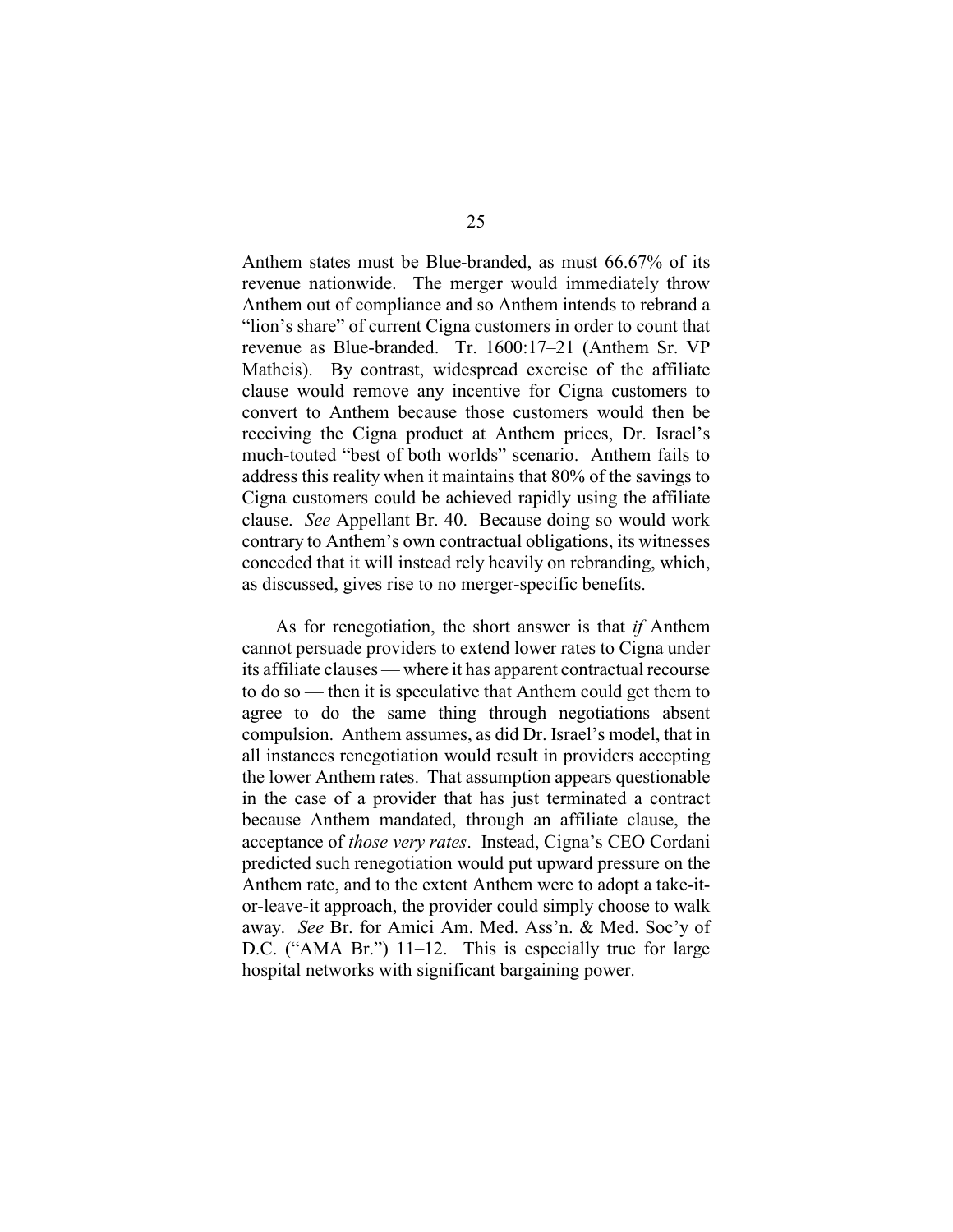To the extent that some medical savings would be achieved for Cigna customers at the bargaining table due to the combined company's volume, the district court expressed concern over how long such savings would take to be realized. Anthem's CEO Swedish testified that capturing medical savings requires a "long gestation period," in part because existing hospital contracts span three to five years and would not be subject to renegotiation "for a considerable period of time." Tr. 337:21–338:16. He also rejected the idea that Anthem would simply "drop[] the hammer" on providers by insisting on maximum discounts across-the-board because Anthem instead relies upon "customized relationship-driven contract[s]" that seek to optimize performance on a case-by-case basis, rather than focusing solely on discounts. Tr. 294:20–295:11. Anthem's expert agreed that renegotiations in the ordinary course of business will take place over time. The longer it takes for an efficiency to materialize, the more speculative it can be, *see* Guidelines § 10 & n.15, so the district court was on solid ground to give less weight to the claimed renegotiation savings.

In sum, although renegotiation will lead to a decrease in Cigna's rates, the assumption that it will in every instance lead to the Anthem rate is farfetched. *See Tenet Health Care Corp.*, 186 F.3d at 1054. Indeed, as the district court observed, "the Department of Justice is not the only party raising questions about Anthem's characterization of the outcome of the merger" because Cigna itself had "provided compelling testimony undermining the projections of future savings." *Anthem, Inc.*, 2017 WL 685563, at \*4; *see also* Pls.' Ex. 722.

Whatever mechanism is employed to achieve the savings, the district court had "reason to question . . . whether the quality of the Cigna offering will in fact degrade" as a result of the merger, *Anthem*, 2017 WL 685563, at \*61, which further undermines the purported efficiency claims. Guidelines § 10.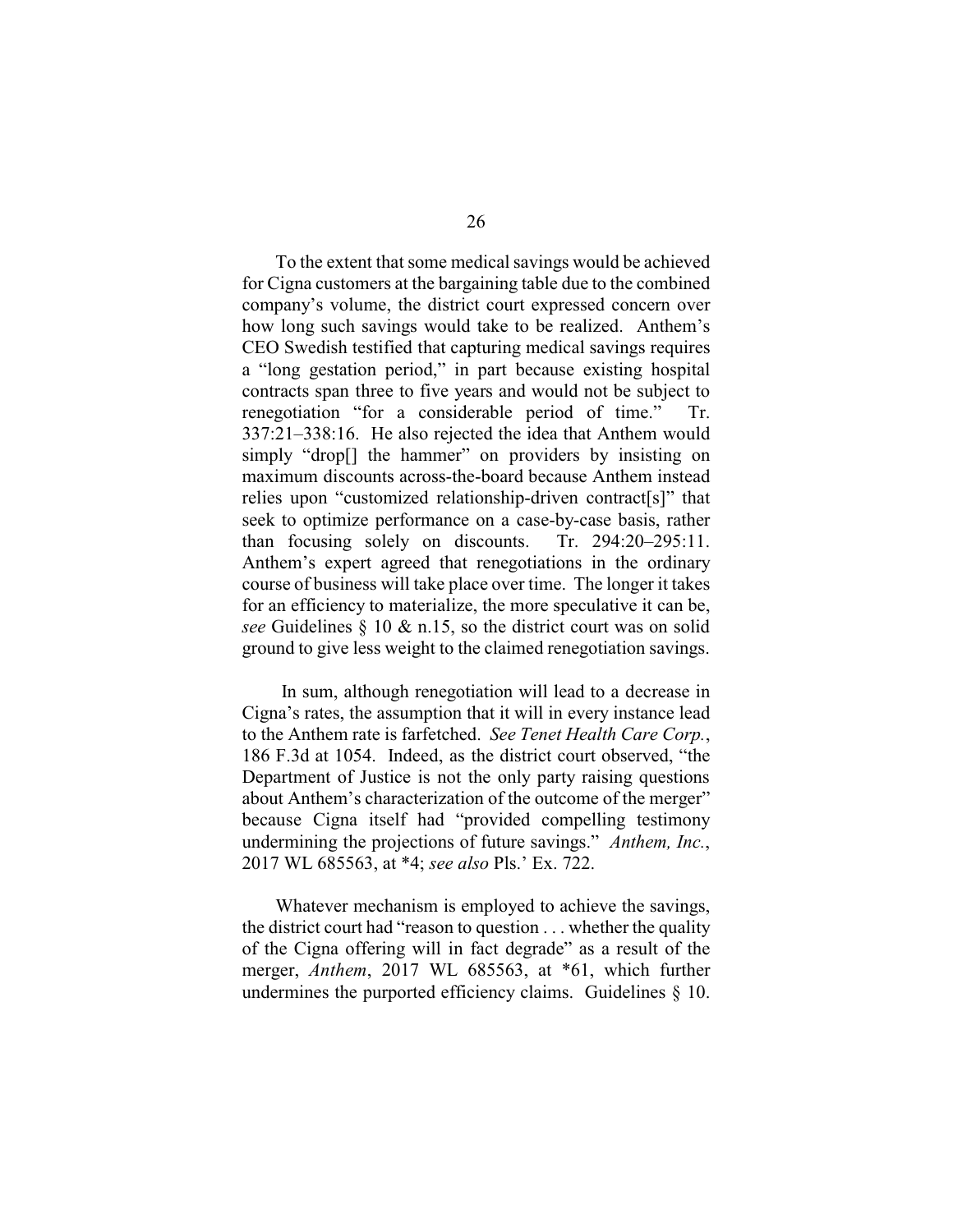For those that choose to stay with Cigna post-merger — and thus would access lower rates through renegotiation or exercise of the affiliate clause — the abrasion problem arises because providers would be asked to continue offering the high-touch, collaborative Cigna service, with its added behavioral, wellness, and lifestyle programs, for less money. *See* AMA Br. 10–11. It was perfectly reasonable for the district court to find that some providers, even if they are willing to accept less money, will simply respond by offering customers less in the way of Cigna high-touch service. Furthermore, according to Cigna's CEO Cordani, the value of the Cigna offering will be diminished because Anthem's rebranding strategy will siphon business away from Cigna, leaving behind an atrophied Cigna customer base that is less attractive to providers. This will in turn diminish Cigna's capacity for further innovation with its collaborative model. And for Cigna customers that agree to migrate to Anthem (or are pushed into doing so because the company refuses to extend their expiring Cigna contracts), provider abrasion again rears its head, this time with providers being asked to offer Anthem customers better, and more resource-intensive, collaborative service for the same rates they have historically received. Anthem does not respond meaningfully to these concerns, simply labeling them "speculation." Appellant ReplyBr. 10. In light of the numerous Anthem witnesses who acknowledged the abrasion problem, the district court did not err in finding it "dubious" that Anthem would be able to offer a true Cigna-like product, or that legacy Cigna would be able to maintain the quality of its own product. *Anthem*, 2017 WL 685563, at \*59, \*61.

The fact is, it is widely accepted that customers value the existing Cigna product, and that Cigna is a leading innovator in collaborative patient care. That threat to innovation is anticompetitive in its own right. *Cf. United States v. Cont'l Can Co.*, 378 U.S. 441, 465 (1964). And the problem is neither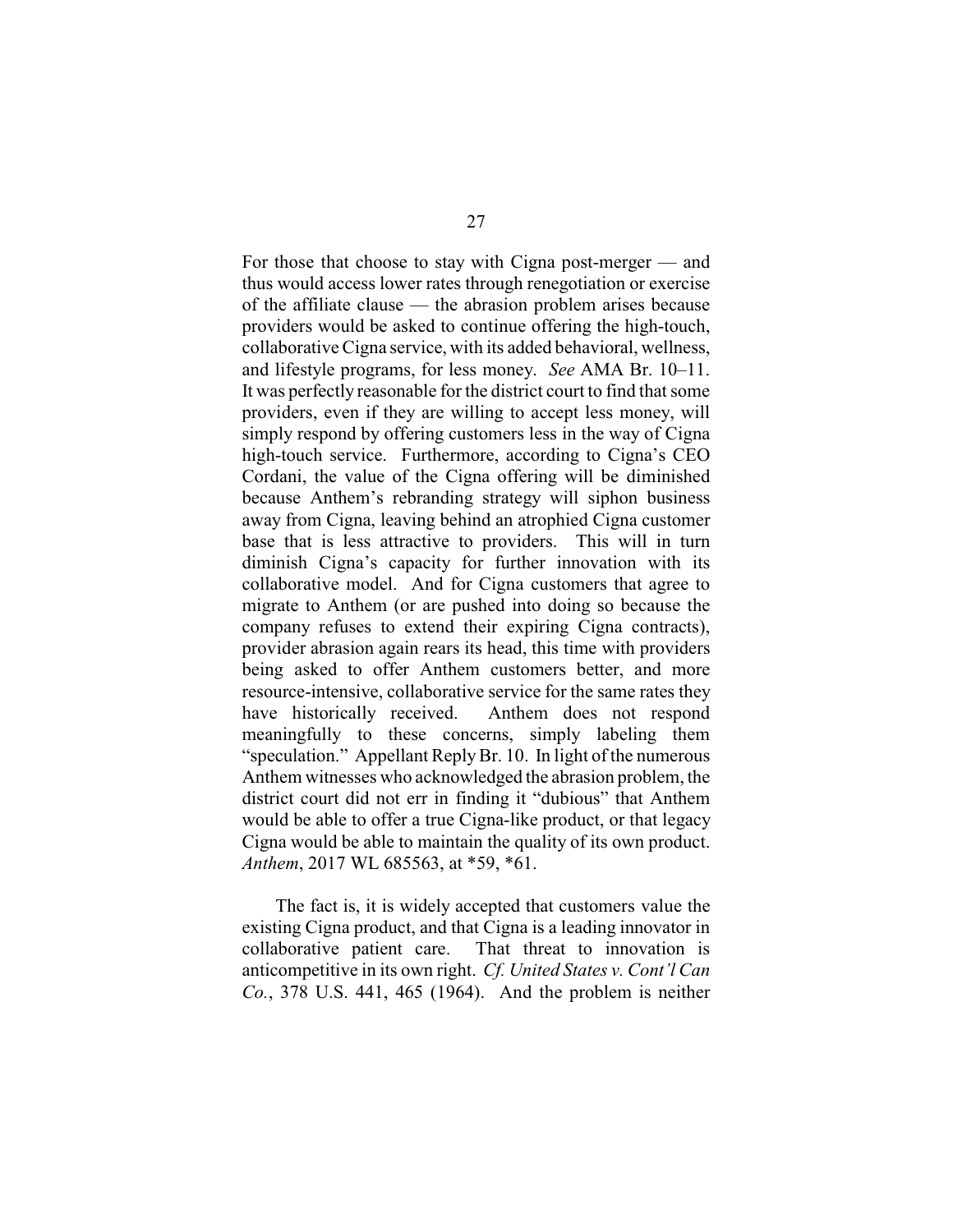answered by Anthem's evidence nor offset by its purported efficiency of offering a degraded Cigna product at a lower rate.

In addition to claimed savings to current Cigna customers, Dr. Israel also projected that \$874.6 million in savings would be realized if Anthem's customers were able to access superior rates that Cigna has already negotiated. In focusing almost entirely on the other side of the ledger, Anthem offers little reason to think that the district court clearly erred in rejecting the claimed savings to existing Anthem customers. *See* Appellant Br. 41–42. To the extent Anthem argues on appeal that Anthem customers could access Cigna's superior rates through rebranding or exercise of an affiliate clause, the only witness it cites was actually discussing the affiliate clause in *Anthem's* contracts that would apply to *Cigna's* customers. And even assuming that Cigna's contracts contain an affiliate clause, Blue Cross Association rules would prohibit Anthem from exercising it. Further, rebranding Anthem customers to Cigna would only exacerbate Anthem's "Best Efforts" problem, which indicates why Anthem Senior VP Matheis testified that Anthem would rebrand a lion's share of Cigna customers to Anthem, not the other way around. Renegotiation would be the only viable option for realizing the projected savings to Anthem customers.

Moreover, Anthem has not explained why these projected savings would even exist. The record is clear that Anthem, unlike Cigna, has already achieved whatever economies of scale are available. According to *Anthem'*s expert Dr. Robert Willig, in the 35 local markets identified in the government's complaint, the data did not show that Anthem's size correlated with its provider discounts. To the contrary, Dr. Willig testified that Anthem is "already past the threshold of having enough size to do what it needs to do in terms of offering volume to providers." Tr. 2231:9–12. Similarly, Anthem's CEO Joseph Swedish denied that Anthem would seek to negotiate even greater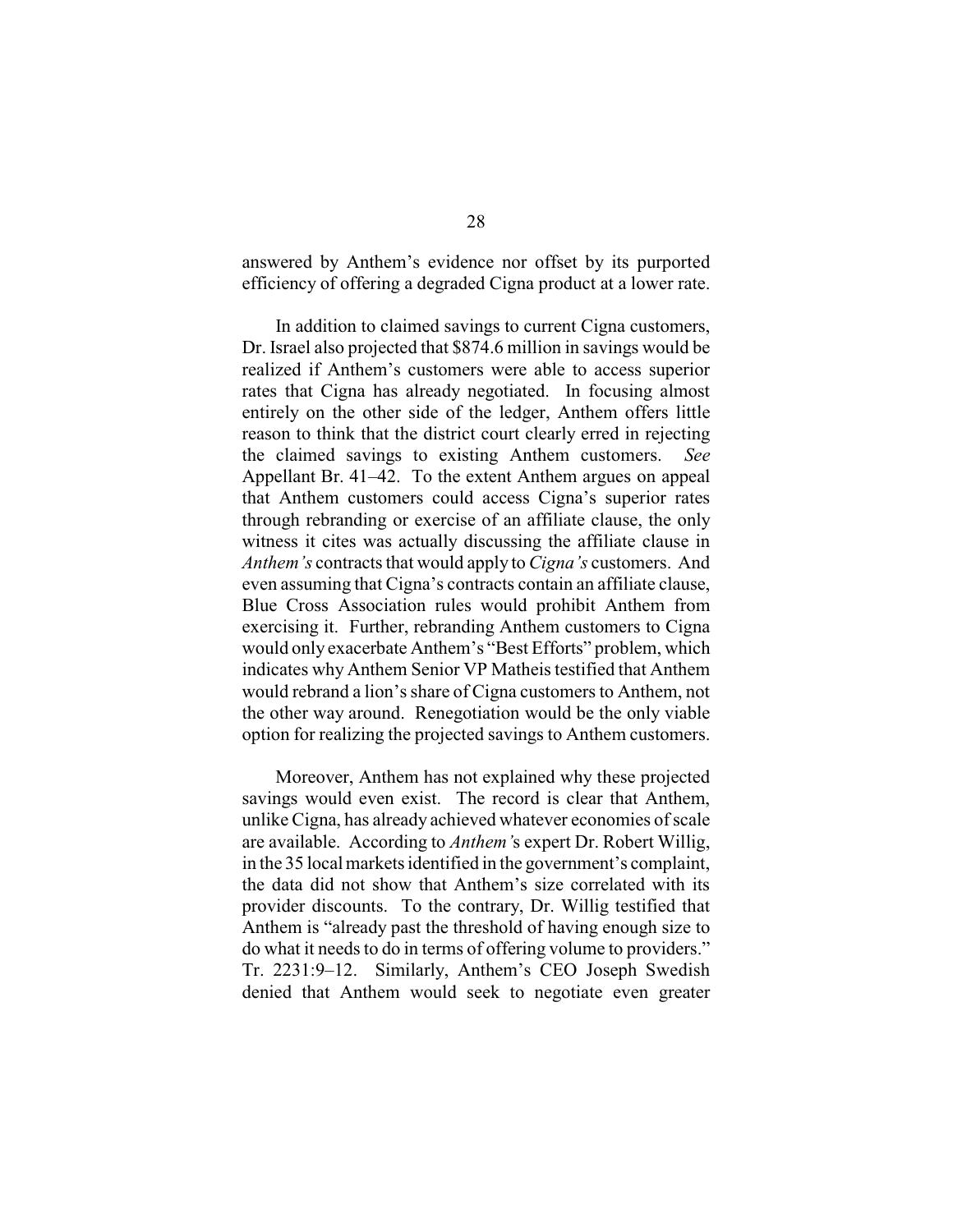volume-based discounts after the merger because post-merger Anthem would "certainly not [pay] less than what [it is] now paying as Anthem." Tr. 294:10–19. The evidence indicates that where Cigna has better discounts than Anthem, that is a result of factors other than volume, and the district court reasonably questioned whether those atypical discounts would remain available post-merger. In the absence of an additional volume-based discount, then, Anthem makes no effort to show how its current customers would see lower prices as a result of the merger, and certainly not to the tune of \$874.6 million. Consequently, the district court did not clearly err in rejecting these alleged medical cost savings as unverifiable.

Next, the claimed medical cost savings only improve consumer welfare to the extent that they are actually passed through to consumers, rather than simply bolstering Anthem's profit margin. *See Univ. Health, Inc.*, 938 F.2d at 1223. After all, the merger potentially harms consumers by creating upward pricing pressure due to the loss of a competitor, and so only efficiencies that create an equivalent downward pricing pressure can be viewed as "sufficient to reverse the merger's potential to harm consumers . . . , e.g., by preventing price increases." Guidelines § 10; *see also* AREEDA & HOVENKAMP, *supra*, ¶ 971a, at 48 ("[A] sufficient amount of any efficiencies [must] be passed on that the post-merger price is no higher than the premerger price."). Dr. Israel testified that absent monopsony (*i.e.*, the exercise of market power to gain subcompetitive prices from providers), *any* cost savings will create downward pricing pressure, and while this is unobjectionable, the amount passed through to consumers indicates the strength of that pressure. *See* Br. of Professors as Amici Curiae in Support of Appellee and for Affirmance 7–8 ("Amici Professors"). The district court rightly cast doubt on Dr. Israel's estimated pass-through rate of 98%, which was unsupported by the evidence and treated self-insured and fully-insured customers identically.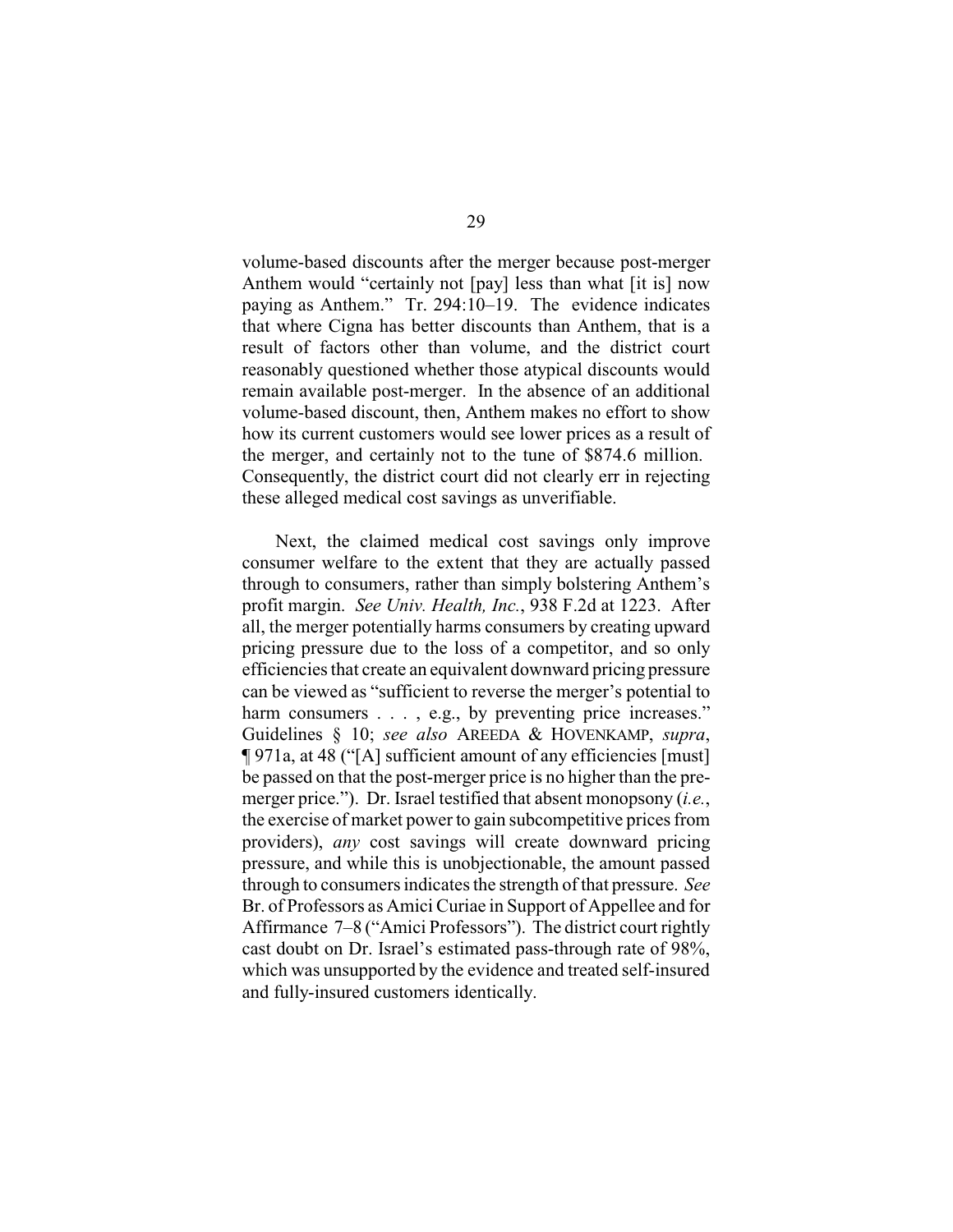BecauseASO customers paytheir employees'medical costs directly, any reduction in medical rates would result in savings that automatically pass through to the customer, absent some corresponding ASO price increase by Anthem. This would improve the quality of one aspect of the ASO product (*i.e.*, access to more deeply discounted network rates), and it could thus be procompetitive even if it did not immediately result in an ASO price decrease. *See* Guidelines § 10. Dr. Israel's analysis rested on the assumption that rather than raising ASO prices to capture the medical cost savings, Anthem would attempt to increase its market share by providing a much superior product at only a slightly higher price, thereby maximizing its profits through increased sales. The district court highlighted internal Anthem documents that discussed ways to keep those savings for itself, in particular where Anthem listed seven alternatives with 100% pass-through to ASO customers considered last. Contrary to Dr. Israel's assumption, then, Anthem apparently concluded that total passthrough was not the profit-maximizing, "optimal solution to capture the most value from [the] deal," and that it could actually lose business if customers initially saw savings that were not sustained over the long term. Pls.' Ex. 727. Amici Professors offer another reason why Anthem might have come to this conclusion: in highly concentrated markets, already-large insurers are less constrained by competition and thus tend to find it more profitable to capture medical savings and increase premiums. Amici Professors Br. 6–9; *see also* AREEDA & HOVENKAMP, *supra*, ¶ 971f, at 56 (in highly concentrated markets "there is less competition present to ensure that the benefit of efficiencies will flow to consumers"). That corroborates rather than remediates anticompetitive concerns.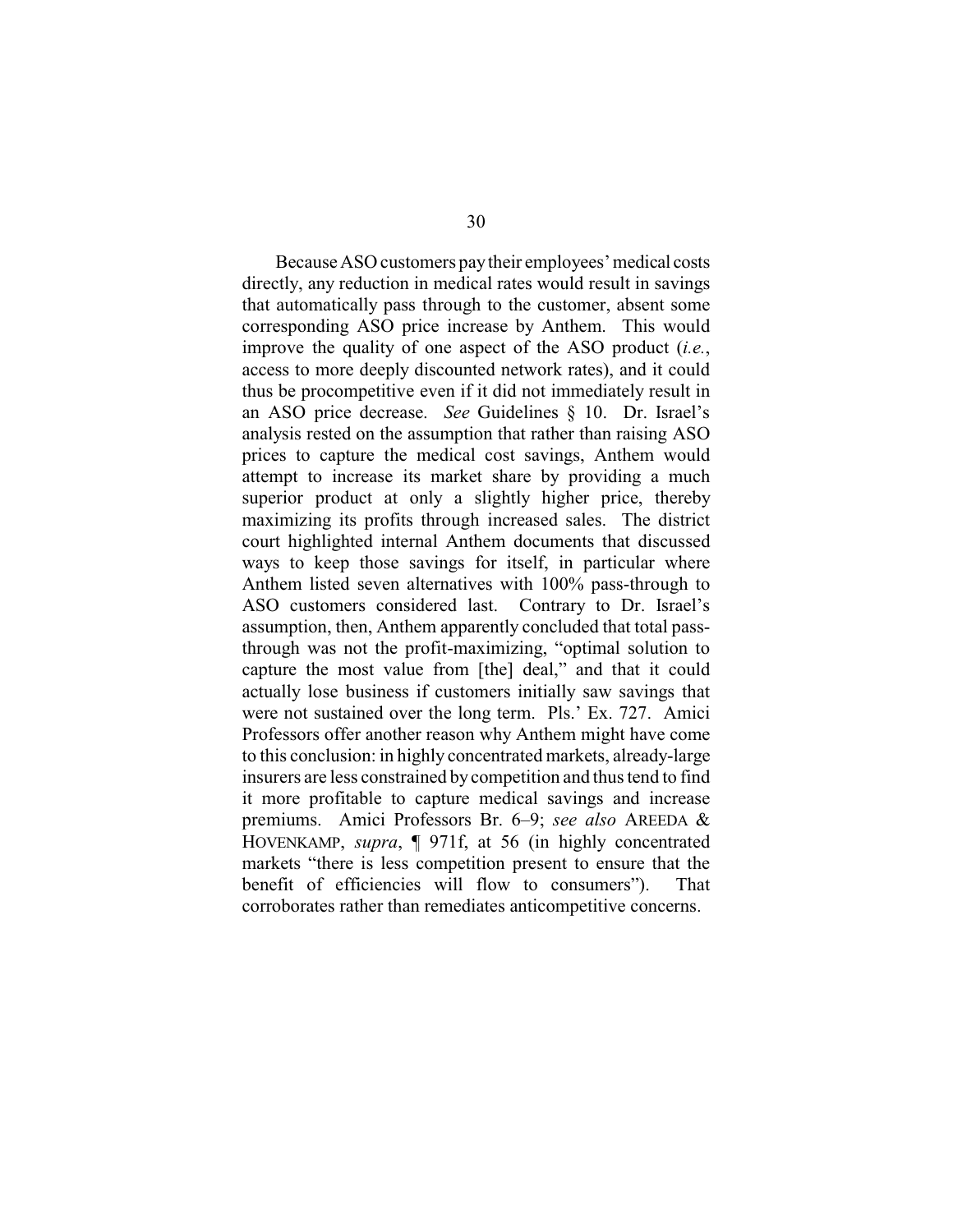As for fully insured customers, which comprise \$619.8 million of the projected savings, the estimated pass-through is even less likely given that the savings would automatically inure to Anthem's benefit absent some corresponding price decrease to its customers. Dr. Israel recognized this dynamic at trial, and yet his model takes no account of it, applying a pass-through rate of 98% to both ASO and fully insured accounts. The record indicates that ASO customers, which pay medical costs directly to providers, are keenly attuned to fee transparency, but it is unclear fully-insured customers are afforded the same transparency. That is, if Anthem negotiates provider rates and pays providers directly, how would a customer be aware that Anthem had achieved medical savings, in order to be able to seek a pass-through in the form of a lower negotiated price? Further, when would fully-insured customers realize that renegotiated price, given that their existing contracts would not pass though any savings? *See* Tr. 2107:17–21 (Dr. Israel: ordinary-course renegotiation of employers' contracts "will take place over time"). Neither Anthem nor Dr. Israel answers (or addresses) these problems.

Finally, the district court did not clearly err when it criticized Anthem's failure to account in its projected savings for utilization, which is a signature aspect of the Cigna product. Dr. Israel's model was based on discounts that either company was able to achieve on its own multiplied by the total claims value, but as Anthem's CEO Swedish testified, "We don't live in a discount world any longer." Tr. 295:11. Cigna's CEO Cordani agreed: "If you're looking [only at] a discount calculation, if [Anthem] has a 2 percent lower discount for the emergency room service, you would assume that that's a savings," unless Cigna's wellness program helps the patient avoid that emergency room visit altogether. Tr. 443:10–16. Anthem maintains that Dr. Israel and the McKinsey & Co. team did account for utilization, because Dr. Israel testified that lower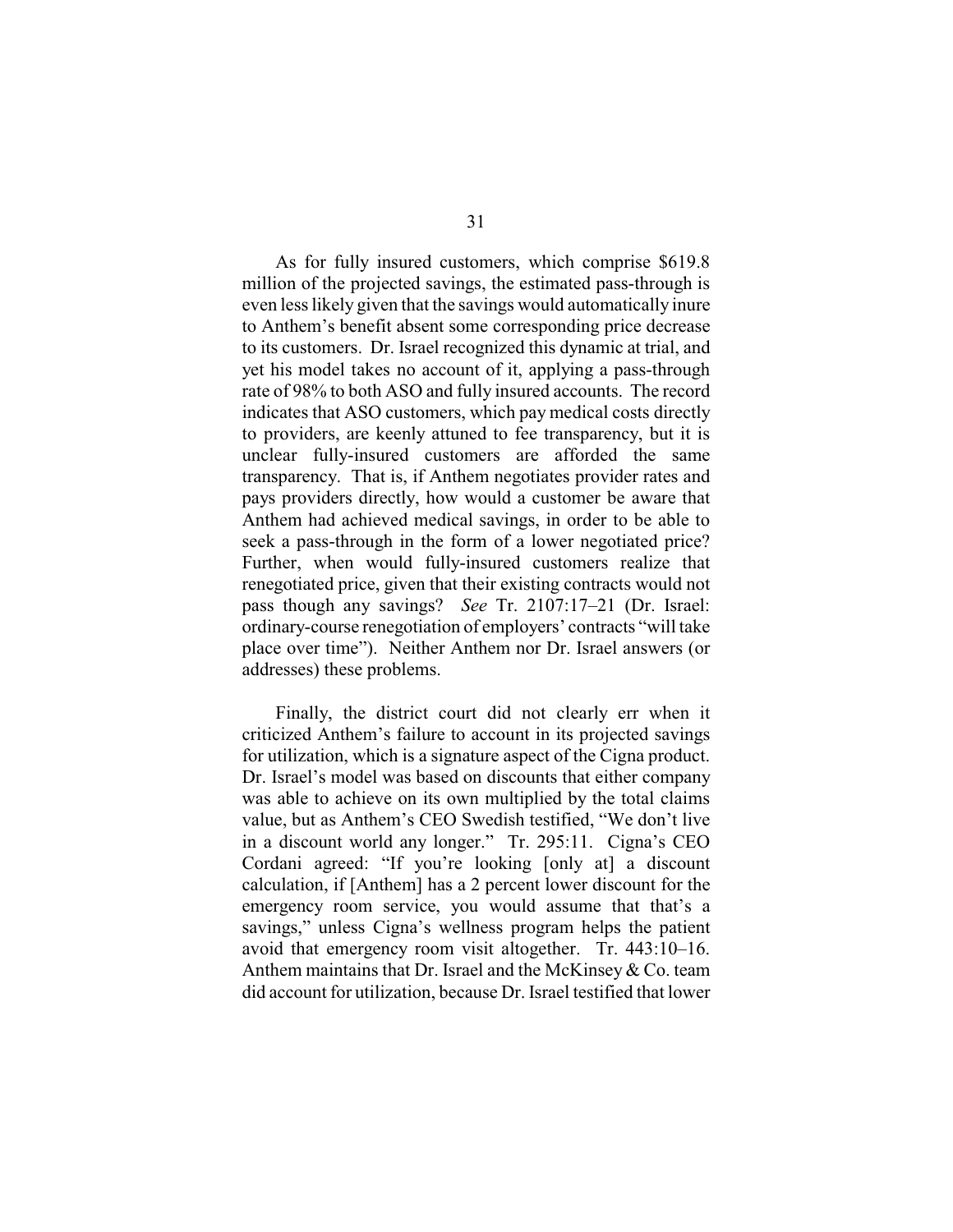utilization would result in a lower total claims value, a value that factored into both his and the McKinsey& Co. models. But this ignores that on cross-examination, Dr. Israel conceded that he did not control for the different risks and features of each company's population at a particular provider, which would be necessary to compare utilization, and so his model did not account for whether one company's utilization was better than the other's. And although Anthem nevertheless maintains that no evidence shows accounting for utilization would materially reduce the claimed savings, Dr. Dranove testified that any error or incorrect assumption would have a significant effect on the overall projected savings. *See* Tr. 2327:15–2329:11. Thus, the problem is less that the failure to account for utilization would necessarily reduce the projected savings, and more that it undermined the district court's confidence in the reliability and factual credibility of those savings calculations.

Both sets of projections suffered from additional, basic analytic flaws. For instance, Dr. Israel did not agree with the district court's national accounts market definition (employers with 5,000+ employees), so his savings projection was based on the broader market definition that he believed appropriate (largegroup employers with either 50+ or 100+ employees). In other words, Dr. Israel's claimed \$2.4 billion in savings is unmoored from the actual market at issue, and there is no indication of what portion is properly derived from the national accounts market. Similarly, the McKinsey & Co. analysts based some of their savings on a comparison of Cigna and Anthem rates where only one of the companies had negotiated a discount with that particular provider. This apples-to-oranges comparison of innetwork versus out-of-network rates overstated the true disparity between the companies' existing discounts and thus necessarily inflated McKinsey & Co.'s projected savings. Even Dr. Israel acknowledged as much: his model only compared in-network rates because he concluded that "that's what the economics tells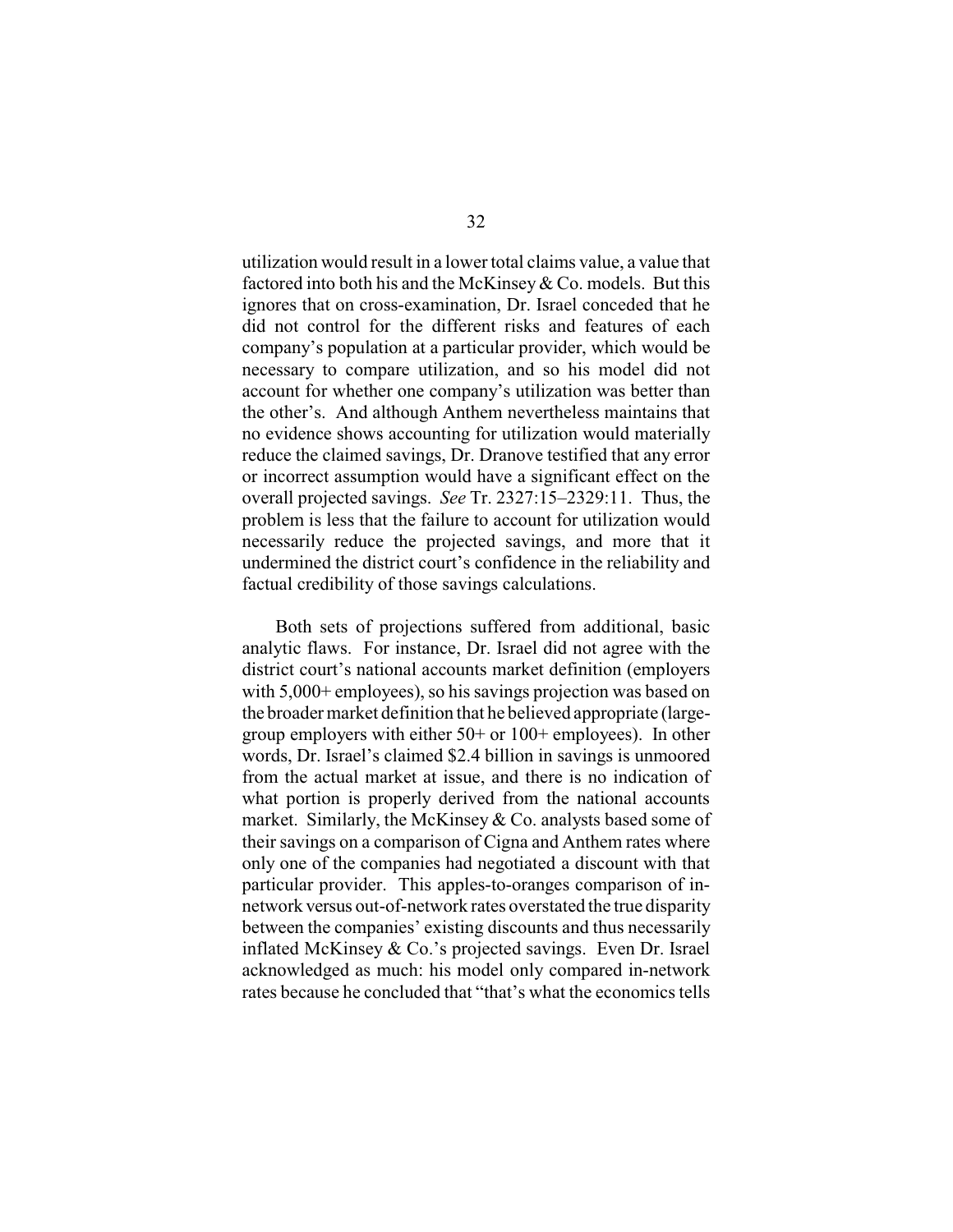you you need to do to get the answer right." Tr. 1855:2–22. This could help to explain why Dr. Israel's otherwise similar methodology resulted in a projection that was almost *a billion dollars* less than McKinsey & Co.'s.

The savings projected by McKinsey  $& Co.$  and Dr. Israel uncritically relied on by the dissent, *e.g.*, Dis. Op. 4–8, 18 were without a doubt enormous. The problem is, those projections fall to pieces in a stiff breeze. If merging companies could defeat a Clayton Act challenge merely by offering expert testimony of fantastical cost savings, Section 7 would be dead letter.

#### **D.**

Having considered the totality of circumstances, *see Baker Hughes*, 908 F.2d at 984, we hold that the district court reasonably determined Anthem failed to show the kind of "extraordinary efficiencies" that would be needed to constrain likely price increases in this highly concentrated market, and to mitigate the threatened loss of innovation. *Cf. Heinz*, 246 F.3d at 720. Given the record evidence, Anthem's objection that the district court "abdicated its responsibility" to balance the merger's likely benefits against its potential harm, Appellant Br. 46, rings hollow. Anthem seems to insist upon a dollar-fordollar comparison after discounting whatever claimed efficiencies were properly rejected, in responding that "so long as at least one-third of the \$2.4 billion of savings are likely to be achieved, the merger is procompetitive." Appellant Reply Br. 10. This would apparently require the court to calculate, for instance, a more realistic pass-through rate than the rejected 98% figure, or to estimate what percentage of the claimed \$2.4 billion was attributable to customers with fewer than 5,000 employees and thus outside of the relevant market. Anthem has pointed to no relevant expert economic evidence on which to base such an imprecise calculation, and Anthem, not the district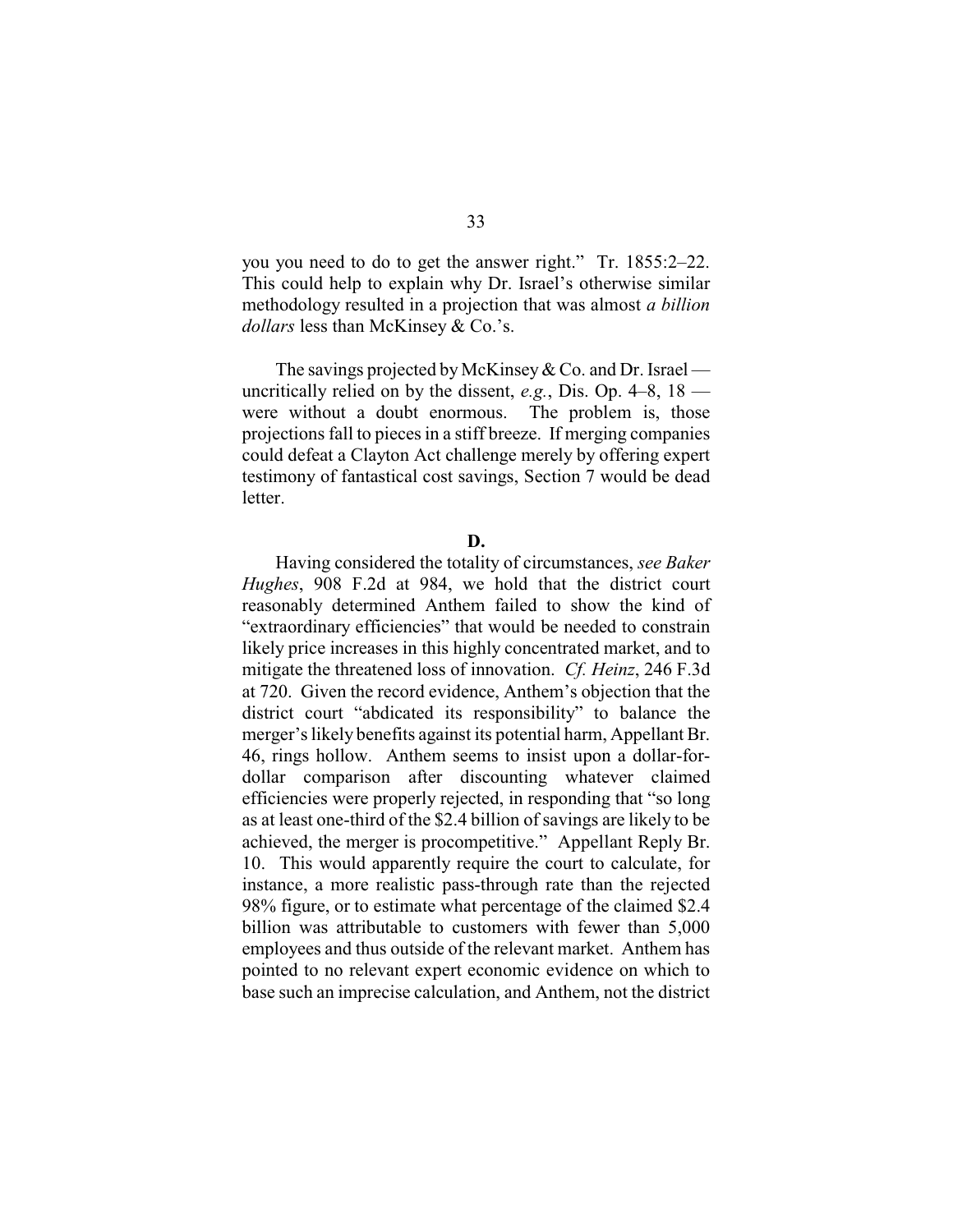court, has the burden of showing what portion of the claimed efficiencies will result from the merger itself. Even assuming it were possible on this record, *see University Health*, 938 F.2d at 1223, "[e]conomies cannot be premised solely on dollar figures, lest accounting controversies dominate § 7 proceedings," *Procter & Gamble*, 386 U.S. at 604 (Harlan, J., concurring). Because "the state of the science does not permit such refined showings," commentators have recommended simply giving the government the benefit of the doubt in a close case. *See* AREEDA&HOVENKAMP, *supra*, ¶ 971f, at 56. In any event, this is not a close case.

The dissent's critique of the court's opinion is not well founded. Its fundamental flaw is the failure to engage with the facts shown in the record as they pertain to merger-specificity and verifiability. Repeated references to unspecified evidence, *see, e.g.*, Dis. Op. 3, 12, 14, 17, on which the dissent bases sweeping conclusions, speak volumes. Rather than engage with the record, much less adhere to our standard for reviewing findings of fact by the district court, the dissent offers a series of bald conclusions and mischaracterizes the court's opinion. For instance, the dissent repeatedly claims that the court "does not fully accept the fact . . . that providers rates would actually be lower," Dis. Op. 17; *id.* at 15, when in fact the court accepts that rates would be lower for some existing Cigna (but not Anthem) customers post-merger. Those who rebrand with Anthem, however, will see no merger-specific savings, Op. 20–21, and the few that Anthem fails to rebrand will see far fewer savings than Anthem claims, due in large part to provider abrasion and big hospital systems that will stand their ground in renegotiation, Op. 24–27. The dissent baldly asserts that the efficiencies "are merger-specific bydefinition," Dis. Op. 6–7, without addressing the paucity of evidence that Anthem would be unable to develop a Cigna-like product without merging. So too, it baldly asserts that the savings were "sufficiently verified," while admitting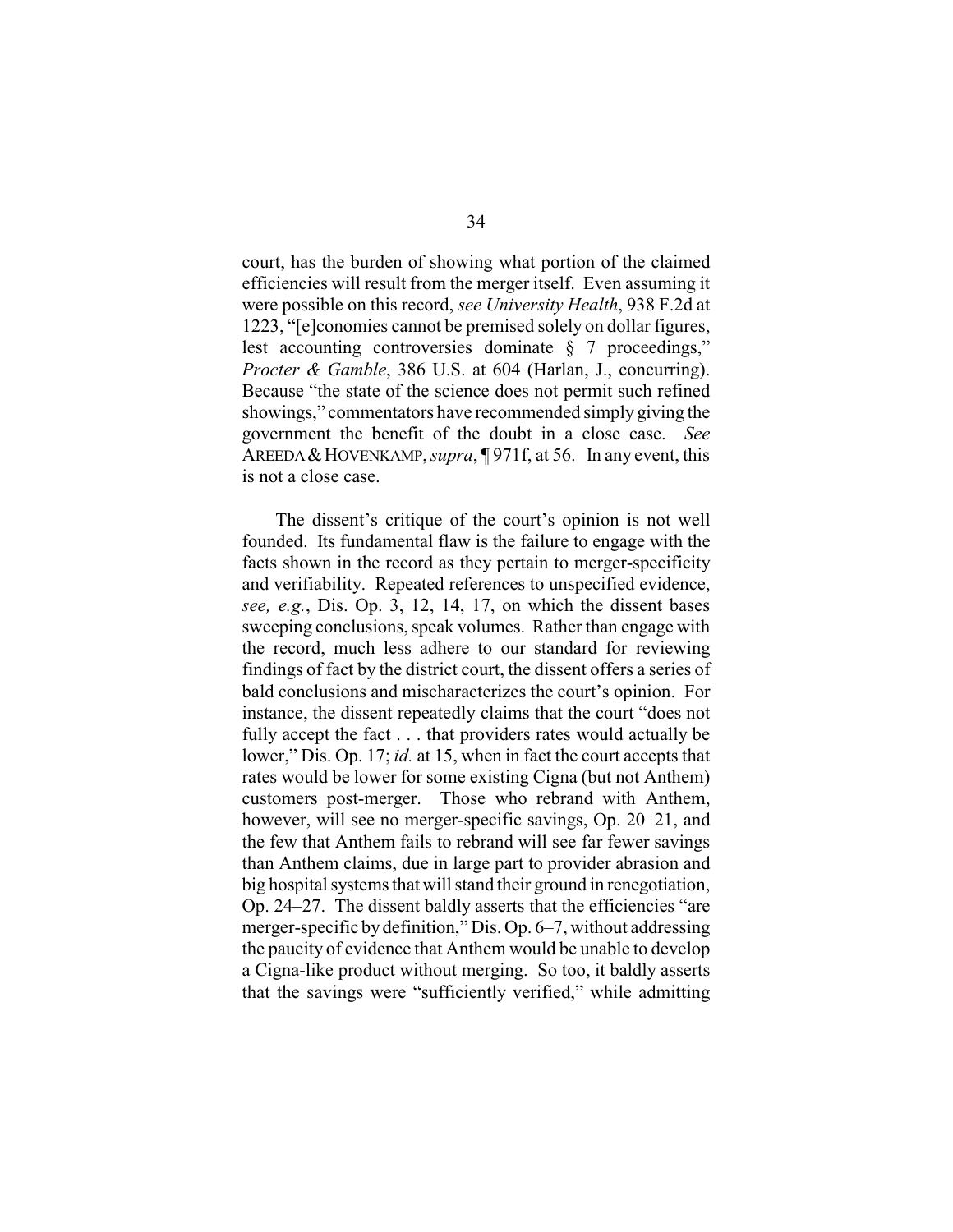that it is not clear "just how much the employers would benefit from this merger." *Id.* at 7 (emphasis omitted). In other words, Anthem estimated an astronomical amount of savings, so even if that amount were wildly overstated, the dissent expects the court to trust that, as an unknown fraction of a large number, the result "would be large." *Id*.

To the extent the dissent notes any of the major factual problems with Anthem's depiction of the merger, it brushes them aside. It dismisses as "highly speculative" the provider abrasion problem that was *conceded by both Anthem and Cigna witnesses*, Dis. Op. 17, a problem that undermines Anthem's plans for realizing the savings through the affiliate clause and renegotiation. It characterizes record evidence that squarely contradicts Anthem's pass-through estimates — Anthem's own internal PowerPoint presentation — as "secret Anthem plans to dramatically raise [its] fees," *id.*, which is precisely what the evidence reflects. It attacks straw men like supposed reliance on "friction between the Anthem and Cigna CEOs," *id.*, when the court does not so rely, noting indeed the limited probative value of that evidence. Op. 4 n.1. It fails entirely to address Anthem's "Best Efforts" obligations, which make it likely that Anthem will rely predominantly on rebranding, a strategy that gives rise to no merger-specific benefit. Op. 24–25. The "Best Efforts" clause also creates a verifiability problem with regard to Anthem's other savings strategies, for instance undercutting Anthem's assertion that 80% of the savings to Cigna customers "could be achieved simply [and rapidly] by invoking the affiliate clause." Appellant Br. 40. Again, pulling at any one loose thread quickly unravels Anthem's narrative, but the dissent is simply unwilling to do so.

Ultimately, the dissent concludes that "[o]n this record, there is little basis to doubt that the cost savings for employers as a result of the merger would be large," without evincing any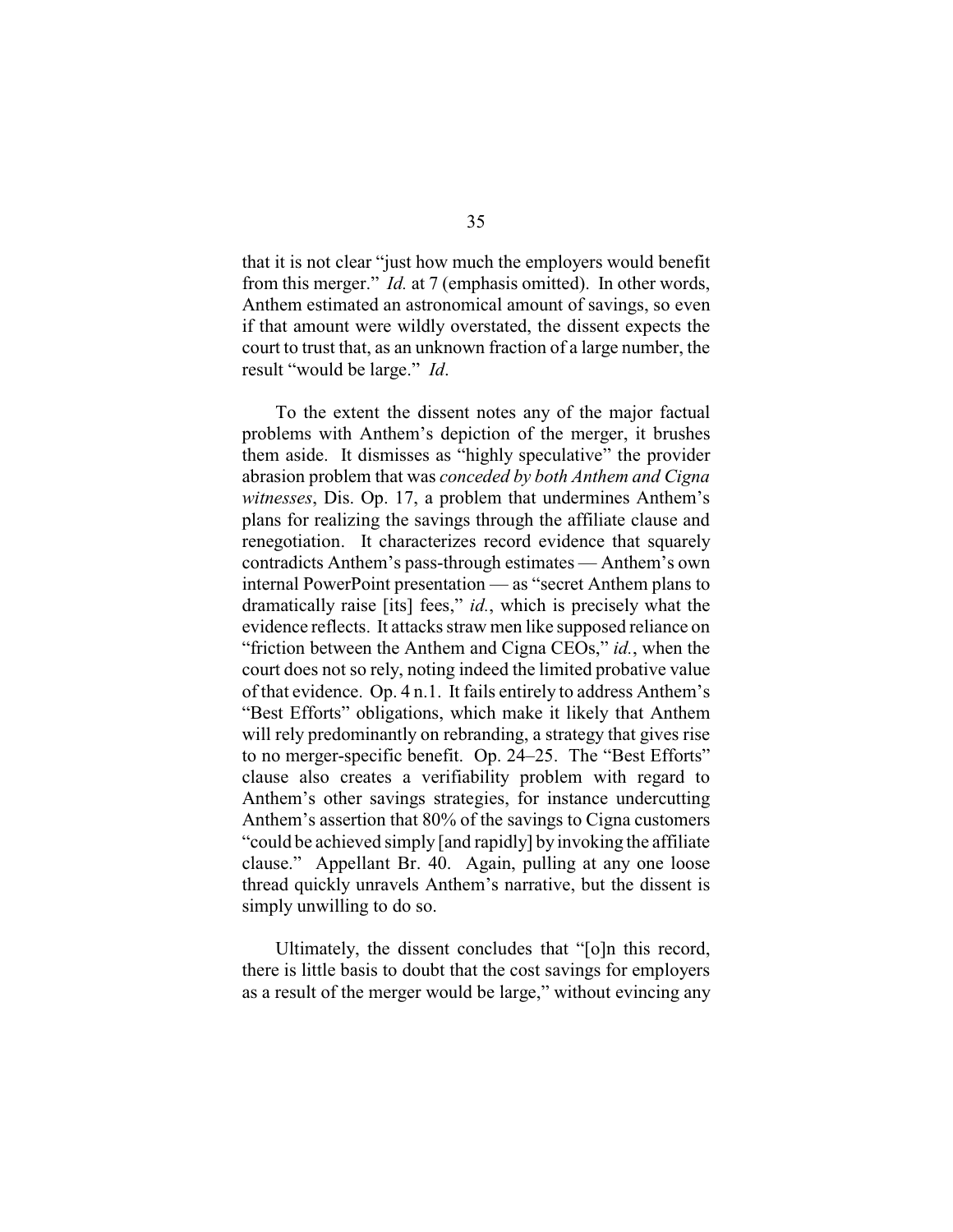real awareness of the record beyond the testimony of Anthem's expert and consultants. *See* Dis. Op. 7. To wit, the dissent suggests that Anthem's savings estimates went unrebutted at trial, Dis. Op. 6, when the record shows Dr. Dranove not only offered his own estimate of \$100 million to \$500 million but explained why those savings were unlikely to be realized, essentially for the reasons discussed in this opinion. *See, e.g.*, Tr. 3802:25–3803:11. Similarly, it recognizes no distinction between savings to existing Cigna customers (some of which the government concedes will materialize) and savings to existing Anthem customers (the existence of which even Anthem cannot explain in light of the testimony of both its CEO and expert, *see supra* Part III.C). Likewise, in concluding that the quality of the Cigna product (its wellness programs and the high-touch service that providers offer in support of the programs) will not degrade post-merger, the dissent does not go so far as to say there is no evidence to support the district court's contrary finding, *Anthem*, 2017 WL 685563, at \*59, \*61; rather, it asserts it does not consider this evidence "persuasive" or "convincing." Dis. Op. 18. Such *de novo* analysis throughout the dissent betrays no meaningful effort to engage with the district court's factual findings, which are subject only to review for clear error.

Furthermore, the dissent's assumption that the prices paid by consumers (regardless of the quality of the resulting product) are the sole focus of antitrust law is flawed. "The principal objective of antitrust policy is to maximize consumer welfare *by encouraging firms to behave competitively*." *Kirtsaeng v. John Wiley & Sons, Inc.*, 133 S. Ct. 1351, 1363 (2013) (emphasis added) (quoting 1 P. AREEDA & H. HOVENKAMP, ANTITRUST LAW  $\llbracket$  100, at 4 (2006)). This single-minded focus on price ignores that in highly concentrated markets like this one, lower prices, if they occur at all, may be transitory. Owing to the lower level of competition in highly concentrated markets, when presented with lower supply input prices, companies have a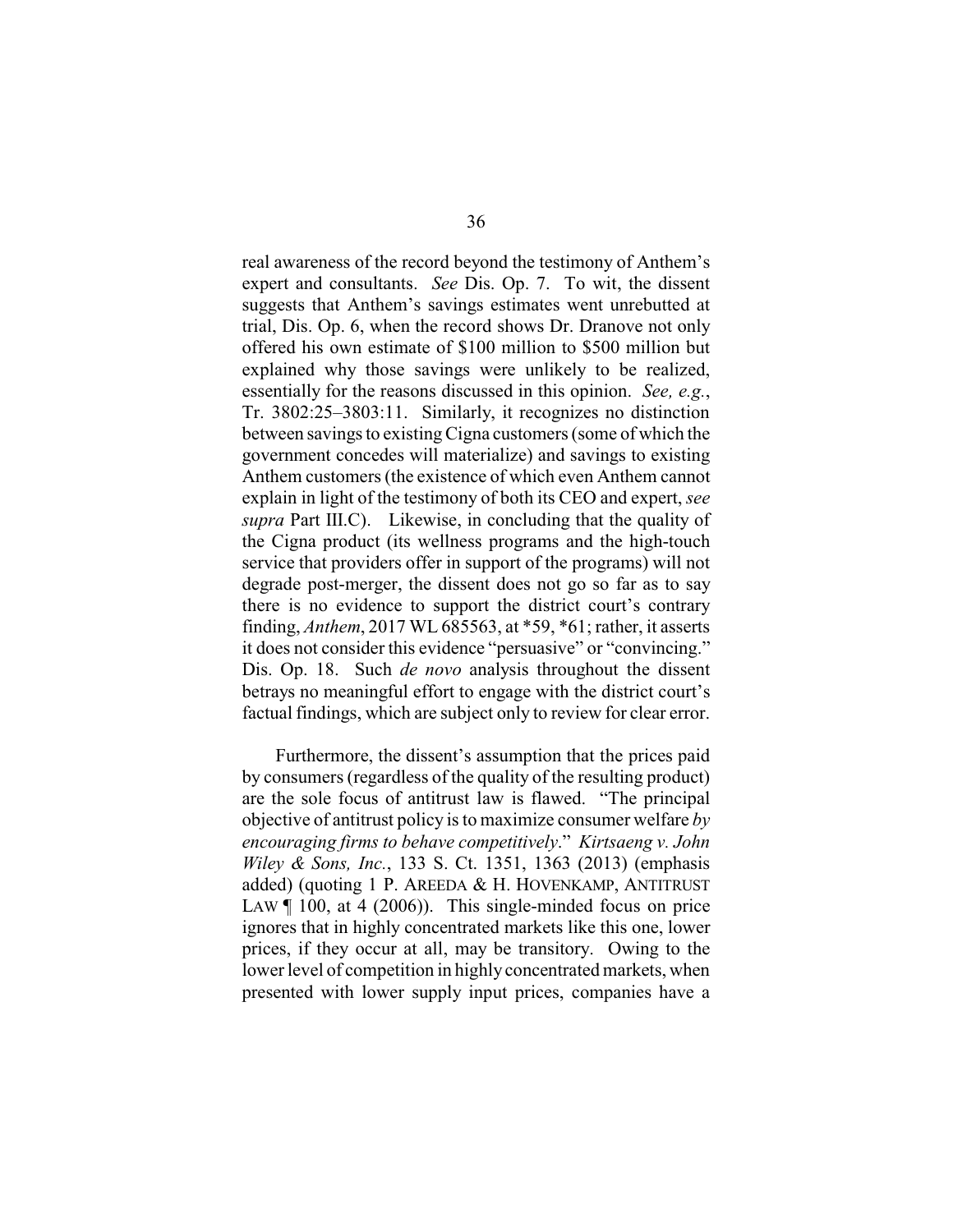greater ability to retain for themselves the input savings rather than pass them on to consumers. The Clayton Act, as the Supreme Court "ha[s] observed many times, [is] a prophylactic measure, intended primarilyto arrest apprehended consequences of intercorporate relationships before those relationships could work their evil." *Brunswick Corp. v. Pueblo Bowl-O-Mat, Inc.*, 429 U.S. 477, 485 (1977) (internal quotation marks and citation omitted). The ability of a firm to obtain lower prices for inputs for its product (here, provider services) should, especially in light of the prophylactic nature of the Clayton Act, be viewed skeptically when high market concentrations may have the future effect of permitting capture of those savings. The dissent uncritically accepts Dr. Israel's rosy testimony to the effect that ASO savings "will be passed through to employers," Dis. Op. 15, but fails to address contrary Anthem documents and the historical tendencies of large companies in highly concentrated markets to capture savings. *E.g.*, AREEDA & HOVENKAMP, *supra*, ¶ 971f, at 56. The dissent also ignores the district court's numerous and not clearly erroneous findings, as previously discussed, that total or nearly total pass-through is unlikely. *See, e.g.*, *Anthem*, 2017 WL 685563, at \*4, \*62. Even if ASO savings would pass through in the short term, that does not "practically guarantee[]" that Anthem would not then raise its prices correspondingly. *But see* Dis. Op. 16.

Additionally, the dissent fails to recognize that lower prices may arise due to, or ultimately lead to, a decrease in product quality. Everyone would agree that rock-bottom provider rates seem beneficial to consumers, but when those rock-bottom prices lead to inferior medical services, any benefit to the consumers' wallets is diminished by the harm to their health. As the Guidelines state, if merging firms "would withdraw a product that a significant number of customers strongly prefer to those products that would remain available, this can constitute a harm to customers over and above any effects on the price or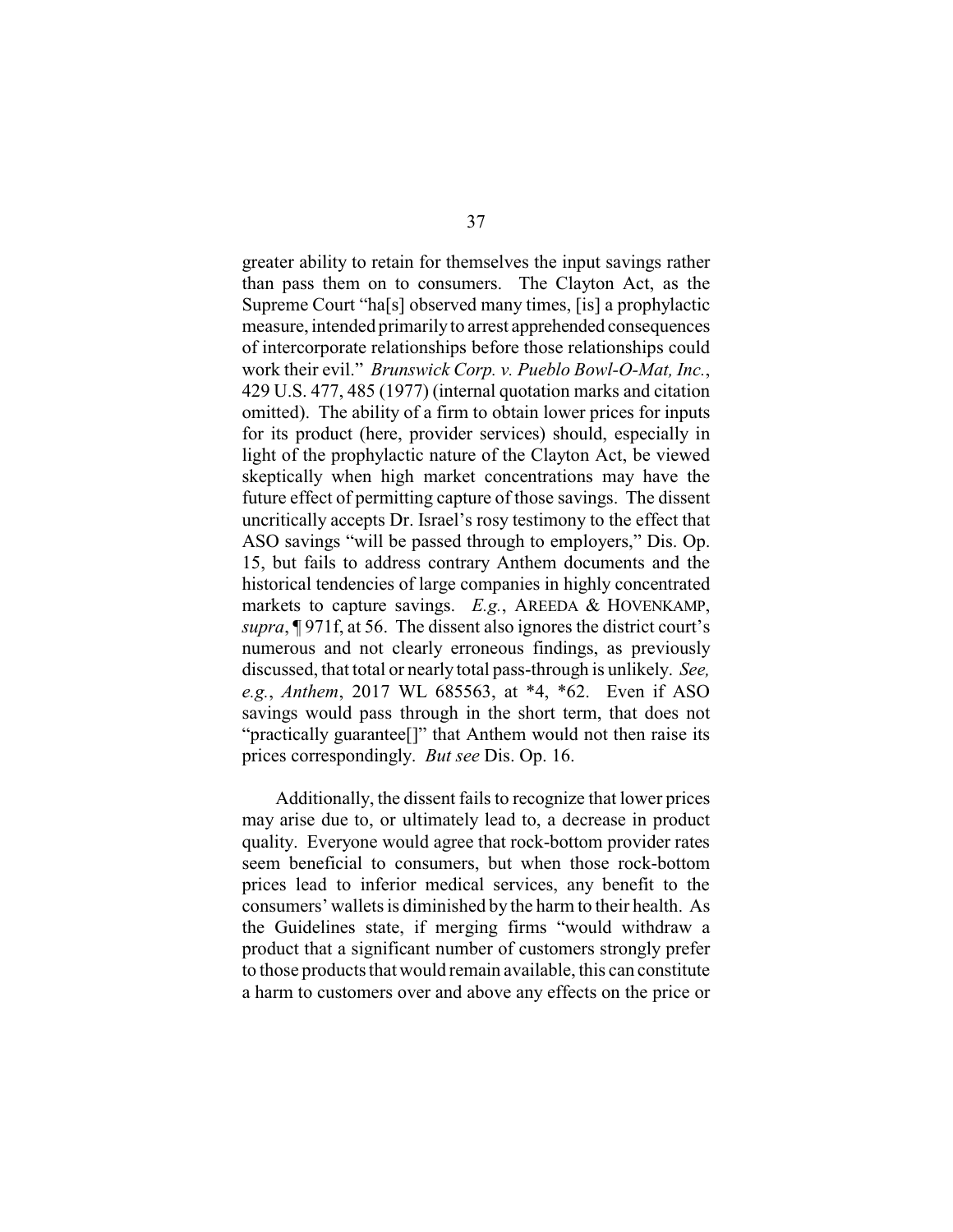quality of any given product." Guidelines § 6.4; *see also id.* § 10 ("[P]urported efficiency claims based on lower prices can be undermined if they rest on reductions in product quality or variety that customers value."). And a decrease in product quality is not merely speculative here — every dollar of medical cost savings realized by consumers will come at the expense of providers. It thus is quite plausible that paid less, the medical providers will provide less. These inconvenient facts do not jibe with the dissent's superficial, thirty-thousand-foot view of this case, and it is thus unsurprising that they are addressed in passing, if at all.

### **IV.**

Anthem fares no better in its challenge to the district court's independent and alternative determination that the merger should be enjoined on the basis of its anticompetitive effect in the Richmond, Virginia market for the sale of health insurance to "large group" employers with more than fifty employees. There, the government's prima facie case was even stronger than in the market for national accounts in the fourteen Anthem states. Depending on how market share was calculated (*i.e.*, including all Blue customers as Anthem or not, including fully insured customers or just ASO), the companies' combined market share ranged from 64% to 78%. Even under the calculation most favorable to Anthem (ASO-only, disregarding non-Anthem Blue customers), the merger would raise an overwhelming presumption of anticompetitive effect: HHI would rise 1511 to a post-merger total of 4350, where the Guidelines presumption threshold is an increase of 200 to a postmerger total of 2500. As the President of Anthem Virginia acknowledged, Anthem has the biggest share of the large group employer market across all of Virginia, and in Richmond, Cigna is its strongest competitor.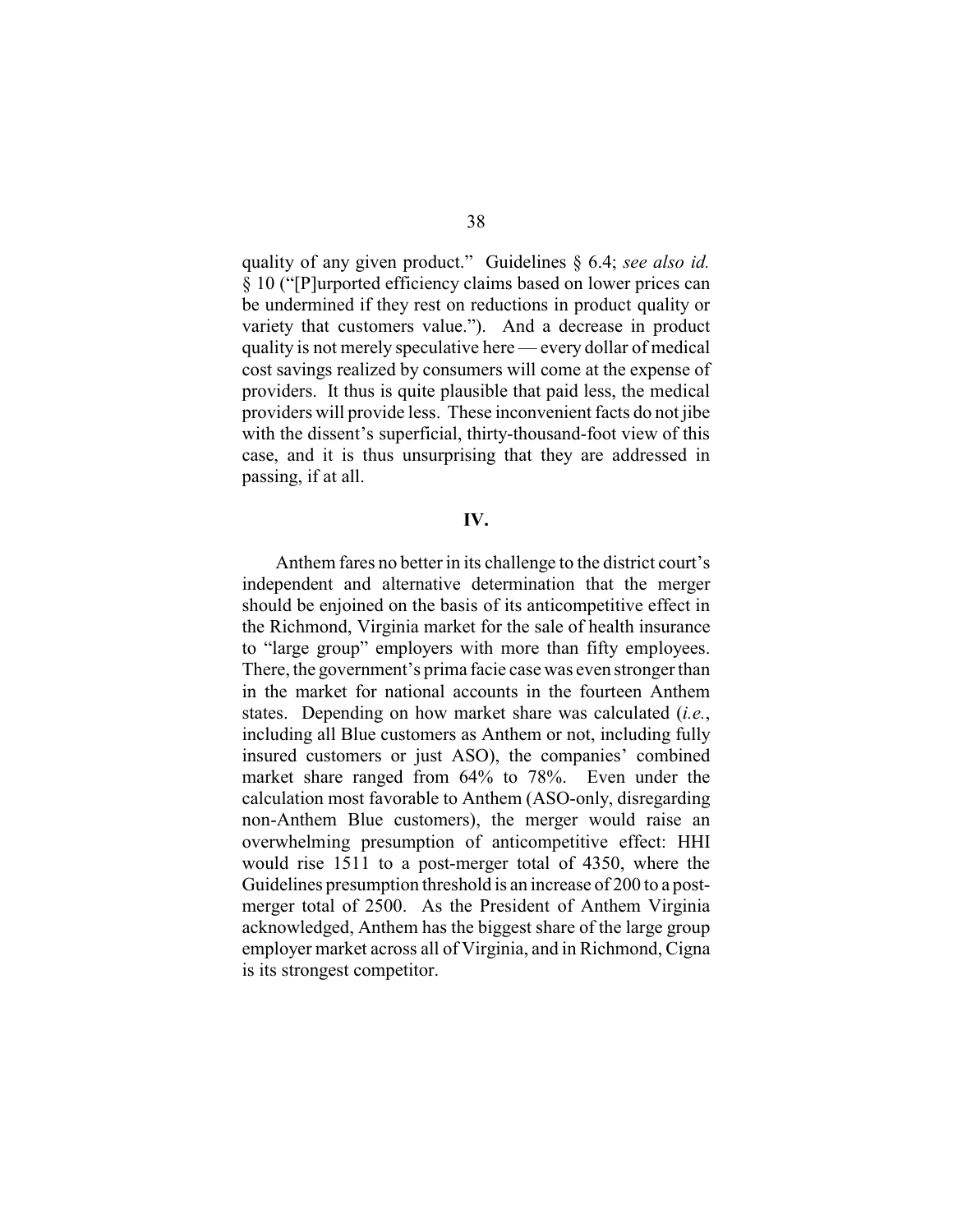Anthem principally challenges the district court's reliance on a chart prepared by Dr. Dranove, the government's expert witness, showing the merger would have an anticompetitive effect in Richmond even crediting all of Dr. Israel's claimed efficiencies. The chart included an asterisk next to the Richmond entry signifying that "no amount of cost savings could offset employer harm due to decreased competition." Pls.' Ex. 760. On cross examination, Dr. Dranove was asked whether that meant even a savings of \$10 billion or \$20 billion would not offset the merger's harm, and he acknowledged that he could not recall the foundation for his statement. Given this inabilityto address that extreme hypothetical, Anthem maintains that the district court should not have relied on the statement or even on the chart as a whole.

The record shows that the district court did not rely on the "asterisk" statement and explained at trial that it would not do so because it was unnecessary to finding a substantial anticompetitive effect. As to the broader question whether Dr. Dranove's inability to explain the asterisk meant that the district court should have disregarded his chart (and related testimony) altogether, the district court did not abuse its discretion. *See Heller v. District of Columbia*, 801 F.3d 264, 272 (D.C. Cir. 2015). Leaving the asterisk statement aside, Anthem raises no real objection to the substance of the chart, only urging that Dr. Dranove's inability to explain the asterisk was so damaging that it called into doubt the reliability of his overall analysis. The district court, which heard extensive testimony from Dr. Dranove about the anticompetitive effects revealed by his economic models and relied on it heavily throughout its opinion, clearly concluded otherwise. The district court had "considerable leeway" to do so in determining that all other aspects of the chart and his testimonywere reliable. *Kumho Tire Co. v. Carmichael*, 526 U.S. 137, 152 (1999); *cf. Snyder v. Louisiana*, 552 U.S. 472, 477 (2008).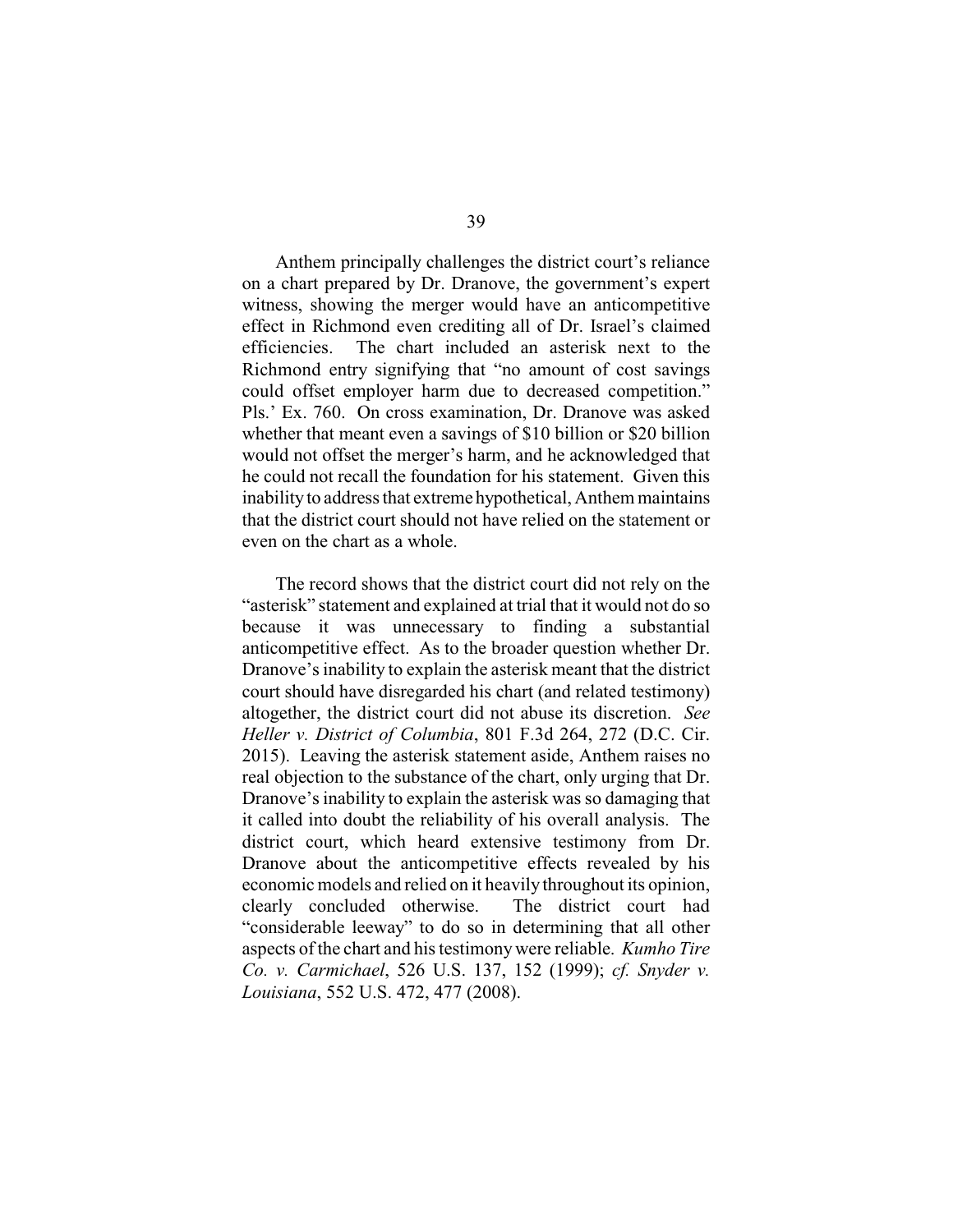Anthem's remaining challenges amount to an ineffectual attack on the district court's weighing of rebuttal evidence. It incorrectly states that the district court relied solely on Dr. Dranove's chart to find anticompetitive harm while ignoring evidence of "enormous" medical savings, Appellant Br. 53, when in fact Dr. Dranove testified that his chart credited 100% of Anthem's claimed savings and still found a net anticompetitive effect. Anthem posits that there would still be five or more competitive insurers in Richmond post-merger, but even assuming that is true (one of the two witnesses it cites identified only four, including the combined company), the mere existence of competitors may not be sufficient to constrain a larger Anthem that would control 64% to 78% of the market. *See* Guidelines § 5. Indeed, one of those competitors, Optima, was said to have struggled in the Richmond market, and Anthem shows no clear error in the district court's finding that Optima "does not appear able to compete on the same field as the merged company." *Anthem*, 2017 WL 685563, at \*68. Nor does Anthem show clear error in the finding that other companies do not appear interested in entering the Richmond market, or that even if they did, their entry would be insufficient to constrain the combined company. The evidence cited by Anthem shows only that other companies may intend to enter Richmond (Innovation), or may have the ability to enter Richmond (Piedmont, VCU), or may have a marginal or embryonic presence in Richmond (Kaiser, Bon Secours), not that entry by these companies would offset the merger's anticompetitive potential.

Tellingly, our dissenting colleague offers a single mention of the district court's Richmond holding (in a parenthetical, no less), which itself is a sufficient basis for enjoining the merger. Any suggestion that the claimed savings would make the merger procompetitive in Richmond ignores the record evidence,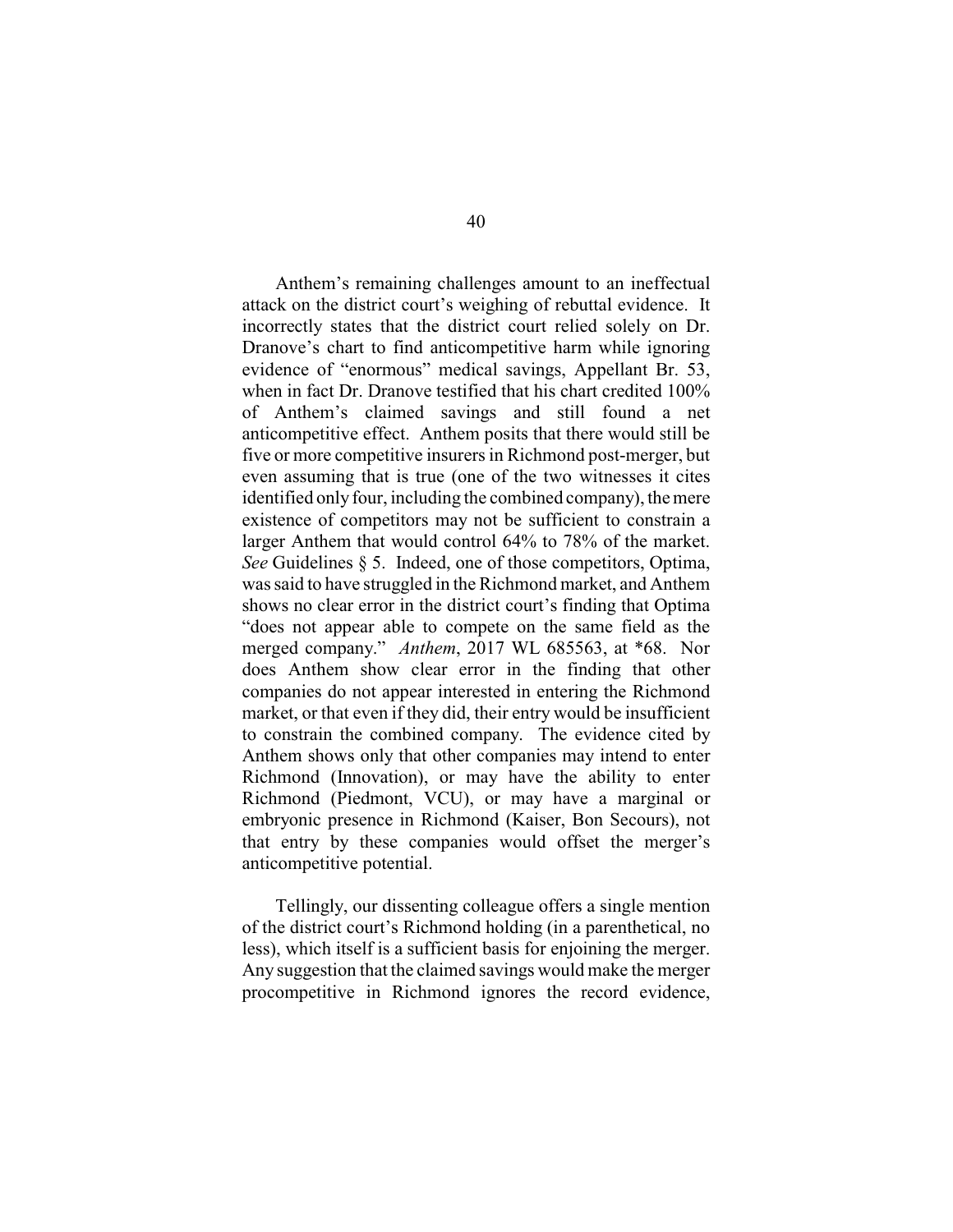namely that even crediting all of the claimed savings, the merger of Richmond's two biggest large-group insurers would give the combined company such a vast market share that the overall effect of the merger would still be anticompetitive. As Dr. Dranove testified at trial, his analysis "still predicts a price increase" in the Richmond market "even [after] crediting every penny of th[e] efficiencies" estimated by Dr. Israel. That is, even ignoring Anthem's failure to show that the savings were merger-specific and sufficiently verifiable, *see supra* Part III.B–C, the proposed merger would cause an already highly concentrated market to become overwhelmingly so, with Anthem controlling as much as 78% of the market and two or three other companies fighting to maintain relevance. Although the dissent recognizes this appeal raises "fact-intensive question[s]," Dis. Op. 13, it has persistently failed to engage with the facts.

In conclusion, the district court did not clearly err in its factual findings that the merger would have anticompetitive effects in the Richmond market, and importantly, Anthem does not allege any error of law with respect to that determination. Thus, the district court did not abuse its discretion in enjoining the merger on the basis of the merger's anticompetitive effects in the Richmond market. And, as previously noted, this holding provides an independent basis for the injunction, even absent a finding of anticompetitive harm in the fourteen-state national accounts market.

Accordingly, we affirm the issuance of the permanent injunction on alternative and independent grounds.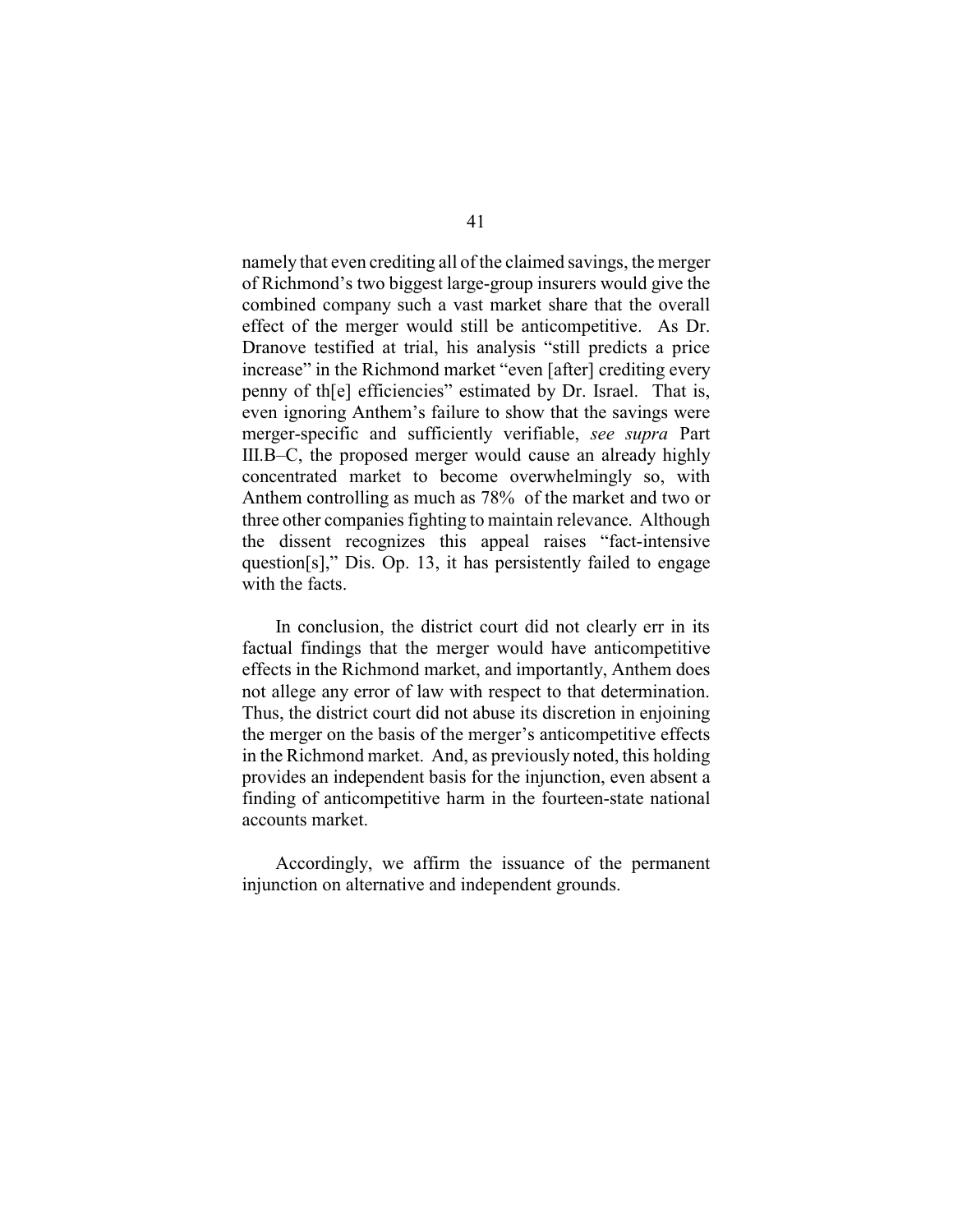MILLETT, *Circuit Judge*, concurring: I join the opinion of the court in full, including its two separate and independent holdings that the proposed merger would substantially reduce competition in (i) the national-accounts market and (ii) the large-group-employer market in Richmond. Indeed, as to the latter holding, all of Anthem's and the dissenting opinion's *Sturm und Drang* over efficiencies is beside the point because the district court held that, even accepting all of Anthem's claimed cost savings, the merger would still have substantial anticompetitive effects. *United States v. Anthem*, Civil Action No. 16–1493 (ABJ), 2017 WL 685563, at \*68 (D.D.C. Feb. 21, 2017).

With respect to the holding regarding the nationalaccounts market, I write separately only to underscore the foundational problems that pervade Anthem's and the dissenting opinion's insistence that any reduction in provider rates, standing alone, excuses an anticompetitive merger.

First, there is no dispute that, to have any legal relevance, a proffered efficiency cannot arise from anticompetitive effects. Dissenting Op. 13 ("Cognizable efficiencies \* \* \* do not arise from anticompetitive reductions in output or service.") (quoting DEPARTMENT OF JUSTICE & FEDERAL TRADE COMM'N, HORIZONTAL MERGER GUIDELINES § 10, at 30 (Aug. 19, 2010)). Rather, the proffered efficiencies, even if verifiable, must at least neutralize if not outweigh the harm caused by the loss of competition and innovation. HORIZONTAL MERGER GUIDELINES § 10, at 30 ("cognizable efficiencies" must "reverse the merger's potential to harm customers in the relevant market"); *see also* 4A PHILLIP E. AREEDA & HERBERT HOVENKAMP, ANTITRUST LAW ¶ 270e, at 36–40 (4th ed. 2016).

 That means that once a court has found a Section 7 violation, a generic statement that prices will go down proves nothing by itself. Yet the dissenting opinion repeatedly hangs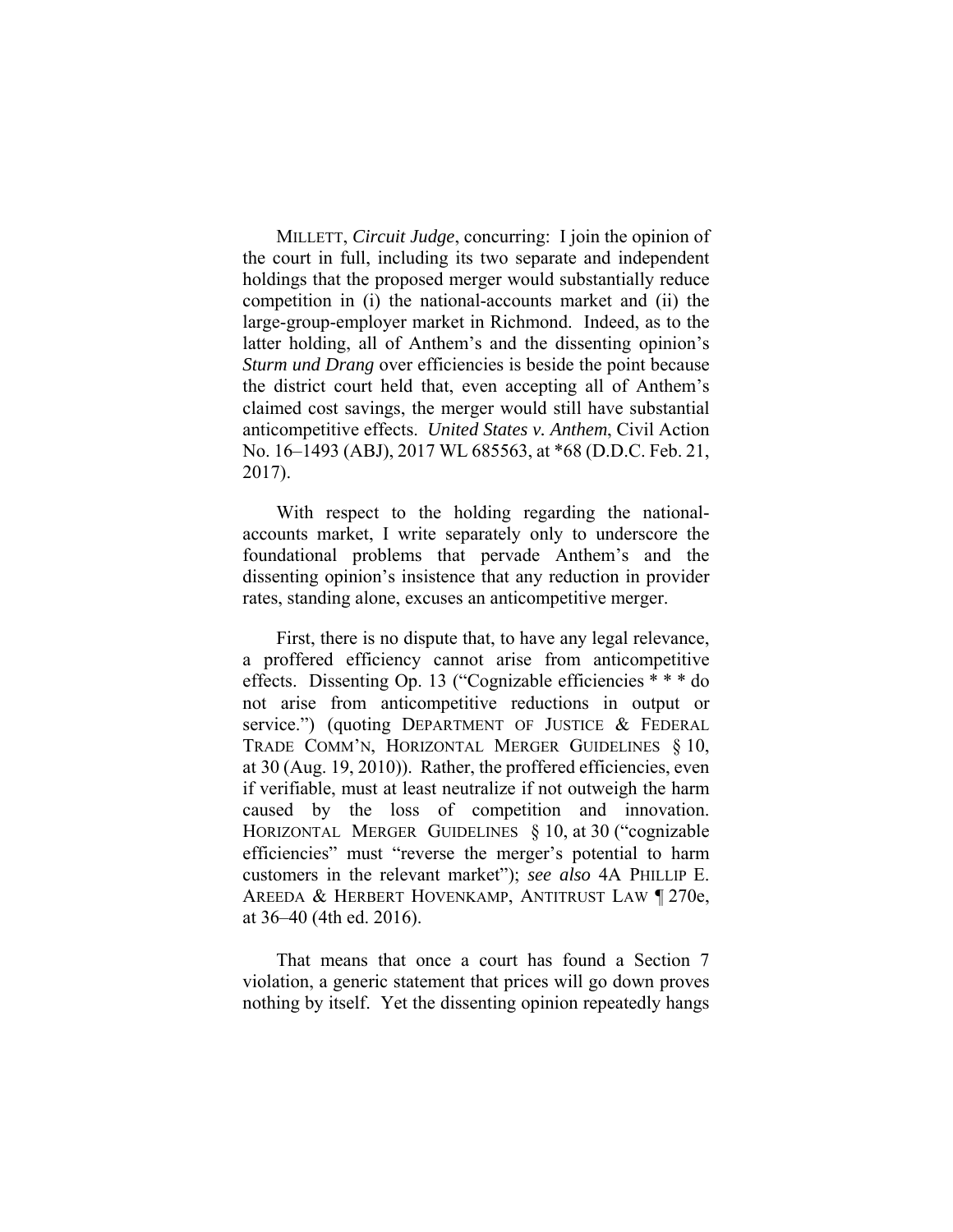its hat on the government's statement that the proposed merger will "lower" provider rates. *See* Dissenting Op. 4, 7, 15, 18– 19. The government, however, never agreed with Anthem or the dissenting opinion's assigned dollar amounts. Nor did it ever concede that (i) the reduction would be sufficiently large to offset the merger's anticompetitive effects, (ii) the savings were obtainable only through merger, or (iii) the savings were verifiable.

In fact, all that the government stated was that any decrease in provider rates would come about through an exercise of unlawful market power. *See* J.A. 545. That would be an antitrust violation, not an efficiency. And that statement by the government hardly seems to merit "[l]inger[ing]" over, Dissenting Op. 4.

Second, what the dissenting opinion (at 15) labels as an "undeniable" predicate assumption—that any cost savings will necessarily be passed through to customers—not only is very much denied, Appellees' Br. 58, but actually flies in the face of the factual record. As the district court found, a number of damaging internal Anthem documents detailed the company's efforts and specific business options for actively *preventing* those savings from being passed through to customers and instead capturing the money for itself. *Compare* Dissenting Op. 5–6, 12, 15–16, *with*, *e.g.*, *Anthem*, 2017 WL 685563, at \*62 ("Anthem's internal documents reflect that the company has been actively considering multiple scenarios for capturing any medical cost savings for itself[.]"); J.A. 2159 (Anthem presentation, entitled "Overview of potential ASO value capture models," states that "[p]ass[ing] all savings through to customers" is "not \* \* \* optimal" because it fails to "capture most value from [the] deal"); Suppl. App'x 1863–1865, 1858,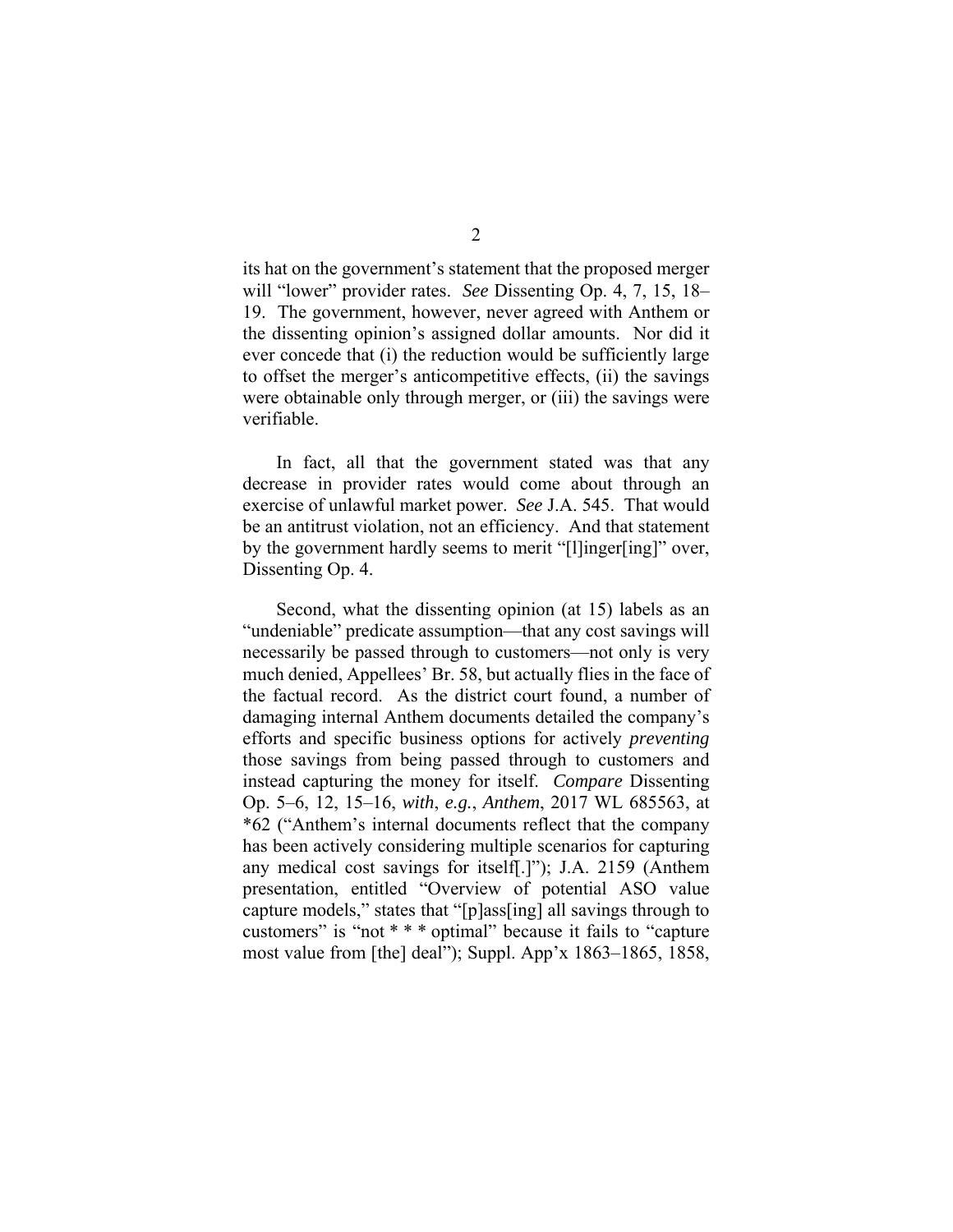1419, 463, 472 (sealed materials). It is right there in black and white. $<sup>1</sup>$ </sup>

So the reason the opinion of the court does not "fully accept[]" the dissenting opinion's "key fact[]," Dissenting Op. 15, is because the district court found it to be untrue. And given the content of the internal Anthem documents, that factual determination was not clearly erroneous.<sup>2</sup>

Third, context matters. Lower rates cannot be trumpeted without first asking what those lower rates will buy. The second half of the government's statements about decreased provider rates was that they would lead to an inferior health care product, including reduced access to medical care and fewer doctors. Compl. ¶ 72; *see also* J.A. 545. The district court found as a matter of fact, and the opinion of the court rightly affirms, that customers would be paying less because they would be getting less in the form of a degraded Cigna product. Op. 27–28; *Anthem*, 2017 WL 685563, at \*59 (crediting testimony that "imposing lower fee structures would unravel [Cigna's] collaborative relationships with providers"); *id.* at \*61; *id.* at \*63 ("[T]here is ample evidence in the record that the merger would harm consumers by reducing or weakening the Cigna value based offerings which aim to reduce medical costs by reducing utilization and by engaging with, rather than simply reducing the fees paid to, providers.").

 <sup>1</sup>  $1$  In addition, the dissenting opinion's rosy forecast (at 8) that Anthem's employer-customers would then automatically use those (unproven) savings to raise their employees' pay is cut out of whole cloth. Not even Anthem offered up that Panglossian prediction.

<sup>&</sup>lt;sup>2</sup> Curiously, none of the large employers who, according to Anthem, stand to gain billions of dollars in savings have filed any brief in support of this merger.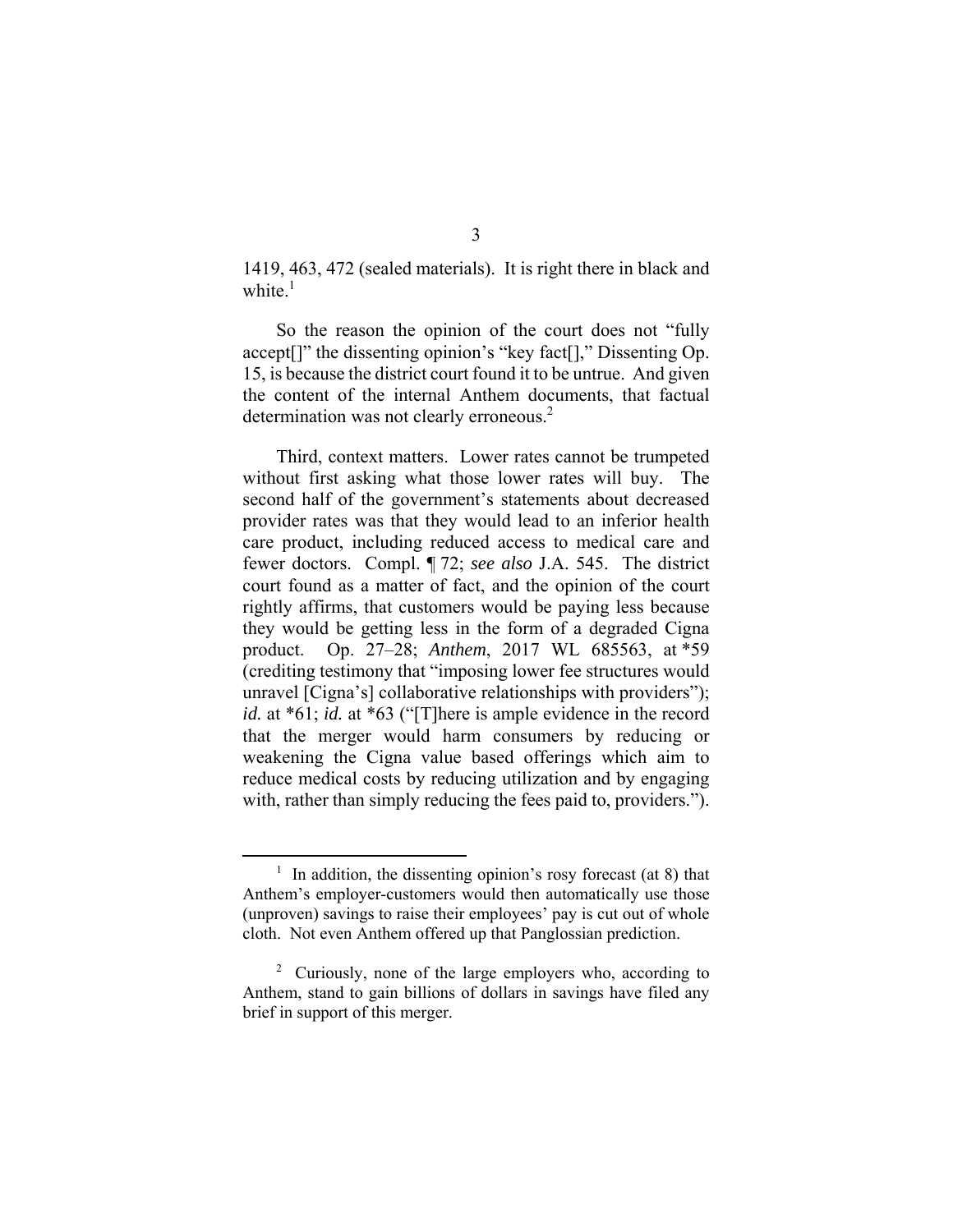Paying less to get less is not an efficiency; it is evidence of the anticompetitive consequences of reducing competition and eliminating an innovative competitor in a highly concentrated market.

Fourth, while the dissenting opinion repeatedly declares the record evidence "overwhelming[]" that the post-merger firm will deliver health care for less, *e.g.*, Dissenting Op. 8, it bears emphasizing that one half of this merger disagrees. "In this case, the Department of Justice is not the only party raising questions about Anthem's characterization of the outcome of the merger: one of the two merging parties"—Cigna—"is also actively warning against it." *Anthem*, 2017 WL 685563, at \*4. Importantly, "Cigna officials provided compelling testimony undermining the projections of *future savings*" that Anthem proffered and the dissenting opinion embraces. *Id*. (emphasis added).

Finally, the assumption that the prices paid by Anthem's customers—whatever the quality of the resulting product—are the sole focus of antitrust law sits at the center of Anthem's and the dissenting opinion's contentions. But antitrust law is not so monocular. Rather, product variety, quality, innovation, and efficient market allocation—all increased through competition—are equally protected forms of consumer welfare. *See* HORIZONTAL MERGER GUIDELINES § 6.4, at 24.<sup>3</sup> Indeed, "withdraw[al of] a product that a significant number of customers strongly prefer to those products that would remain

 <sup>3</sup> *See also Rebel Oil Co. v. Atlantic Richfield Co.*, 51 F.3d 1421, 1433 (9th Cir. 1995) ("Consumer welfare is maximized when economic resources are allocated to their best use, and when consumers are assured competitive price and quality.") (citing, *inter alia*, *National Gerimedical Hosp. & Gerontology Ctr. v. Blue Cross of Kansas City*, 452 U.S. 378, 387–388 & n.13 (1981)).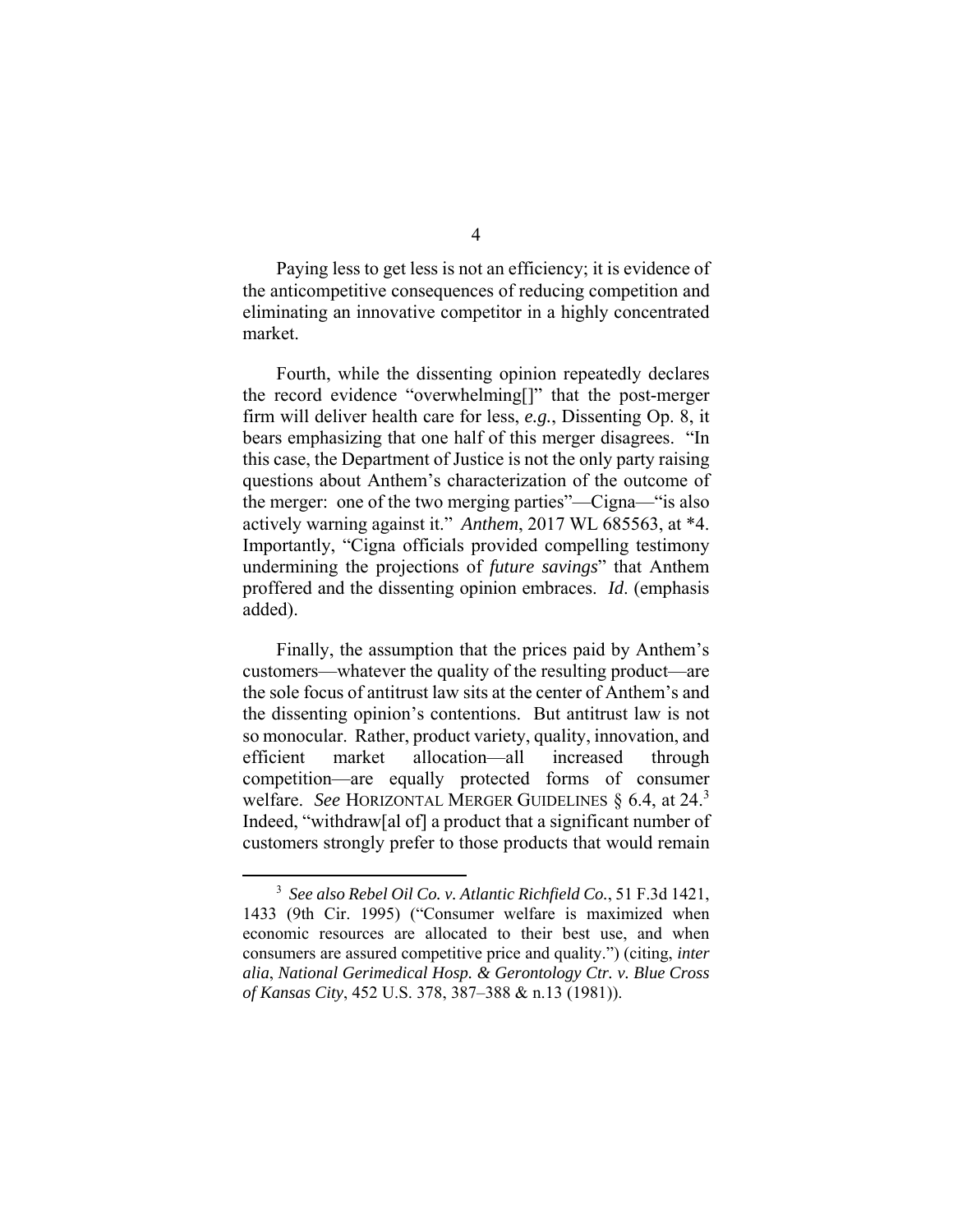available \* \* \* can constitute a harm to customers over and above any effects on the price or quality of any given product." *Id*. That is why, under antitrust law, anticompetitive conduct that lowers prices can be illegal. *See United States v. Socony-Vacuum Oil Co.*, 310 U.S. 150, 223 (1940) ("Under the Sherman Act a combination formed for the purpose and with the effect of raising, *depressing*, fixing, pegging, or stabilizing the price of a commodity in interstate or foreign commerce is illegal per se.") (emphasis added). $4$ 

The dissenting opinion also founders on the mistaken belief that any exercise of increased bargaining power short of monopsony is procompetitive. But securing a product at a lower cost due to increased bargaining power is not a procompetitive efficiency when doing so "simply transfers income from supplier to purchaser without any resource savings." AREEDA & HOVENKAMP, *supra*, ¶ 975i, at 106. Plus, as Professors Areeda and Hovenkamp explain in language that speaks directly to Anthem's proposed merger: "Congress may not have wanted anything to do with an efficiencies defense asserted by a firm that was already large or low cost within the market and to whom the efficiencies would give an even greater advantage over rivals." *Id.* ¶ 970c, at 31.

Ultimately, the judicial task here is not to favor cost redistribution or any other economic agenda for its own sake. Congress has decided that any merger that "substantially \* \* \* lessen[s] competition" is forbidden. 15

 $\frac{1}{4}$  *See also Knevelbaard Dairies v. Kraft Foods, Inc.*, 232 F.3d 979, 988 (9th Cir. 2000) ("[T]he central purpose of the antitrust laws, state and federal, is to preserve competition. It is competition—not the collusive fixing of prices at levels either low or high—that these statutes recognize as vital to the public interest.").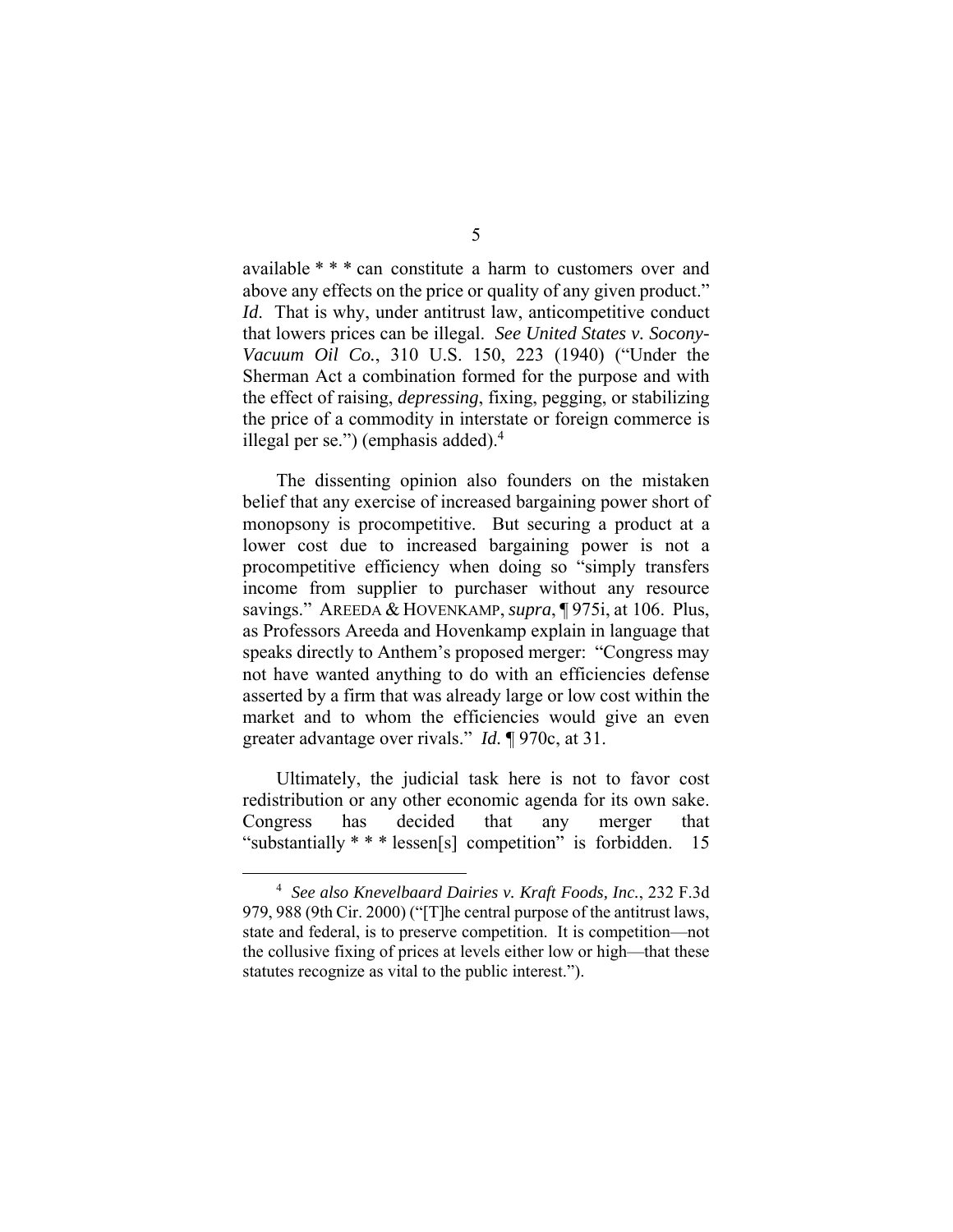U.S.C. § 18. Our task is to enforce that legislative judgment. To allow a merger that has already been proven to "substantially \* \* \* lessen competition," *id.*, to proceed anyhow because of some unverifiable and non-merger-specific amount of price decreases accruing to one segment of the health care market would rewrite rather than enforce the Clayton Act.<sup>5</sup>

 $rac{1}{5}$  Thus far the courts of appeals—including *United States v. Baker Hughes*, 908 F.2d 981 (D.C. Cir. 1990), and all of the cases on which the dissenting opinion relies—have only held that efficiencies may be used as part of an *evidentiary burden-shifting* scheme to *rebut* the government's *prima facie* showing of an anticompetitive merger. No court of appeals has gone as far as Anthem and held that a reduction in costs *standing alone* greenlights a substantially anticompetitive merger that would otherwise be barred by the Clayton Act. *See Federal Trade Comm'n v. University Health, Inc.*, 938 F.2d 1206, 1222 n.29 (11th Cir. 1991) ("Of course, once it is determined that a merger *would* substantially lessen competition, expected economies, however great, will not insulate the merger from a section 7 challenge."); AREEDA & HOVENKAMP, *supra*, ¶ 970f, at 42.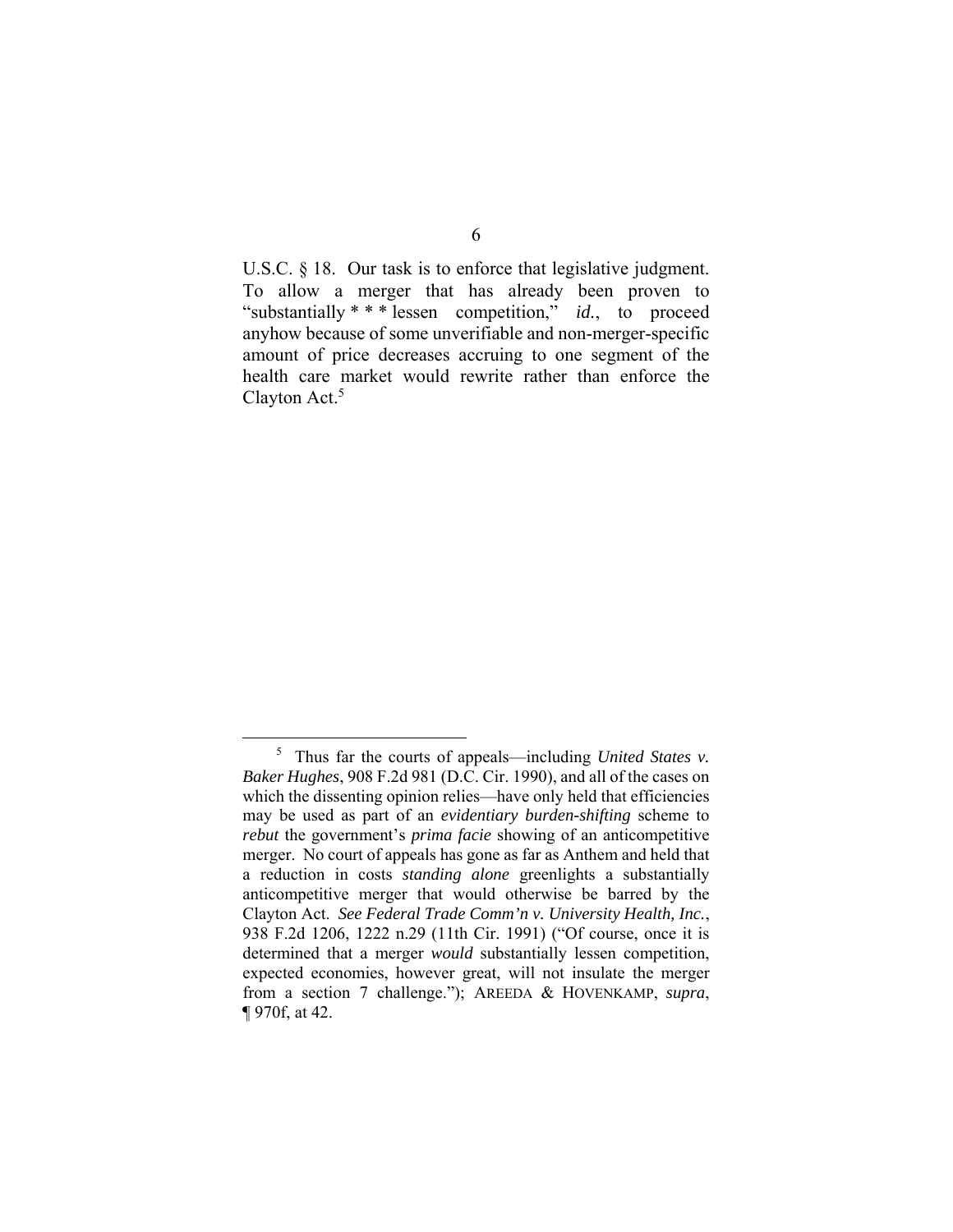KAVANAUGH, *Circuit Judge*, dissenting: This important antitrust case involves a multi-billion dollar merger between two health insurers, Anthem and Cigna. As relevant to this case, those two insurers sell insurance services to large national businesses. There are four national insurers in that market: Anthem, Cigna, United, and Aetna. Anthem and United are the two major insurers in this market, whereas Cigna is a fairly small player. In the 14 States where Anthem and Cigna sell insurance services to large national businesses, Anthem has a 41% share of the market, and Cigna has a 6% share.

The U.S. Government sued under Section 7 of the Clayton Act to block the Anthem-Cigna merger. *See* 15 U.S.C. §§ 18, 25. The Government alleged that the merger would unlawfully lessen competition in the market for insurance services sold to large national businesses. The District Court agreed with the Government and enjoined the merger. The majority opinion affirms. I respectfully dissent.

At the outset, it is important to stress that this is an unusual horizontal merger case because of the nature of this particular slice of the insurance industry. To properly analyze this case, it is essential to understand precisely how these markets work.

There are three main players: (i) large employers, (ii) insurers, and (iii) healthcare providers, namely hospitals and doctors. Under the standard contracts that apply in this particular segment of the insurance industry, the employers do not pay premiums to the insurers. And the insurers do not pay the hospitals and doctors for healthcare services provided to the employers' employees. Instead, the employers pay insurers a fee for obtaining access to the insurers' provider network. Insurers in turn contract with healthcare providers – hospitals and doctors – to develop that provider network. In that upstream market, the insurers negotiate rates in advance with the hospitals and doctors.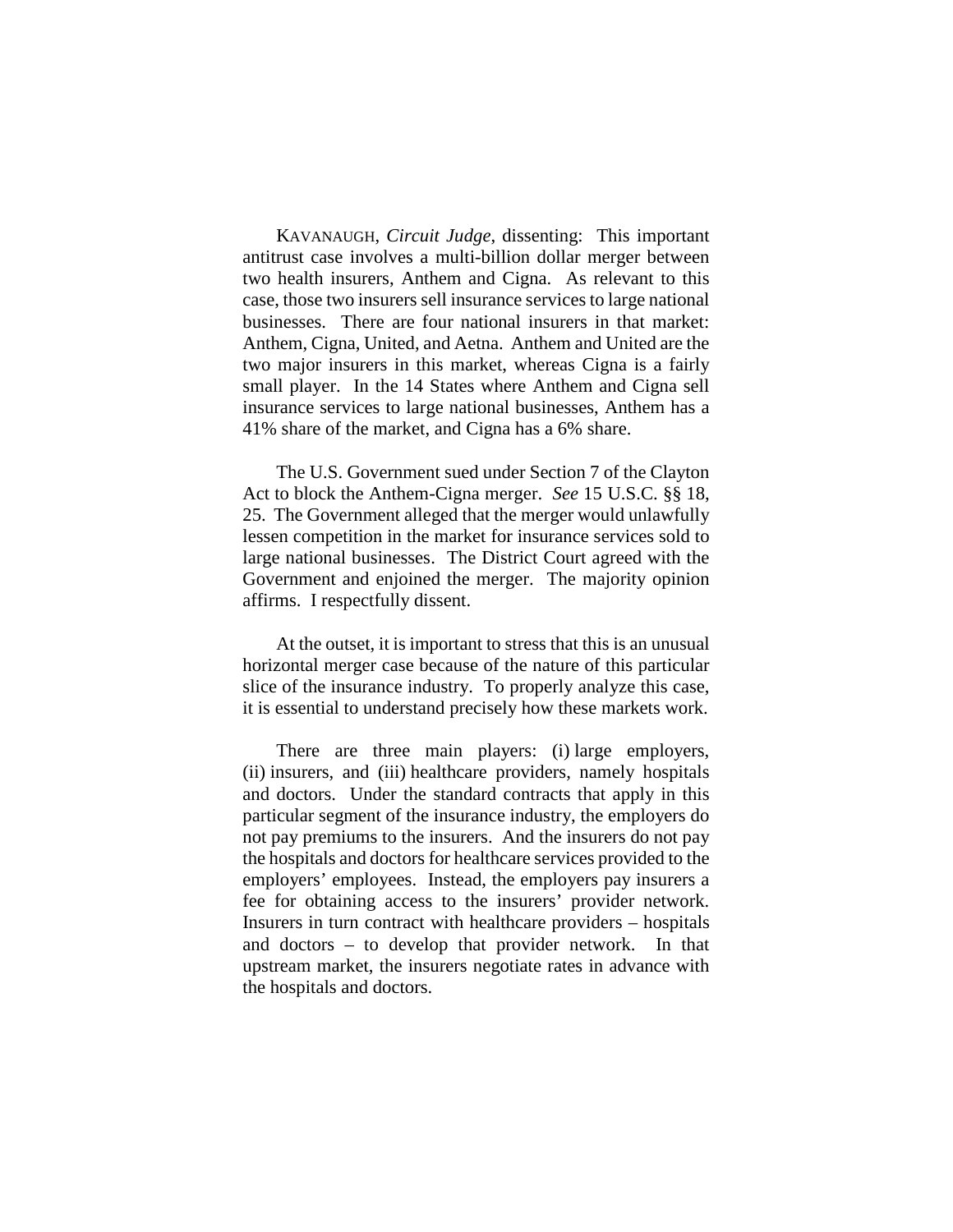As a result, when the employers' employees need health care, the employers pay those negotiated rates to the healthcare providers. Importantly, therefore, employers in this market are self-insured. They pay the insurers a fee simply to obtain access to the provider networks arranged by the insurers, as well as for certain administrative services performed by the insurers.

To summarize in simple terms: The employers pay the insurers a fee, and the insurers then act as the employers' purchasing agents for healthcare services. In that upstream market, the insurers negotiate in advance with hospitals and doctors over the rates that will be charged to employers for their employees' health care. When insurers negotiate lower provider rates, employers save money on health care.

Here, two insurers (Anthem and Cigna) want to merge. The majority opinion sees this as a classic horizontal merger case where the high concentration of this market and the merged insurer's high market share would mean increased prices for the employer-customers. But that understanding misses what I believe is the critical feature of this case. Here, these insurance companies act as purchasing agents *on behalf of their employer-customers* in the upstream market where the insurers negotiate provider rates for the employer-customers. When the insurers negotiate lower provider rates, those savings go directly to the employer-customers. The merged Anthem-Cigna would be a more powerful purchasing agent than Anthem and Cigna operating independently. The merged Anthem-Cigna would therefore be able to negotiate *lower* provider rates on behalf of its employer-customers. Those lower provider rates would mean cost savings that would be passed through directly to the employer-customers. To be sure, the merged company may charge its employer-customers an increased fee for obtaining those savings. But the record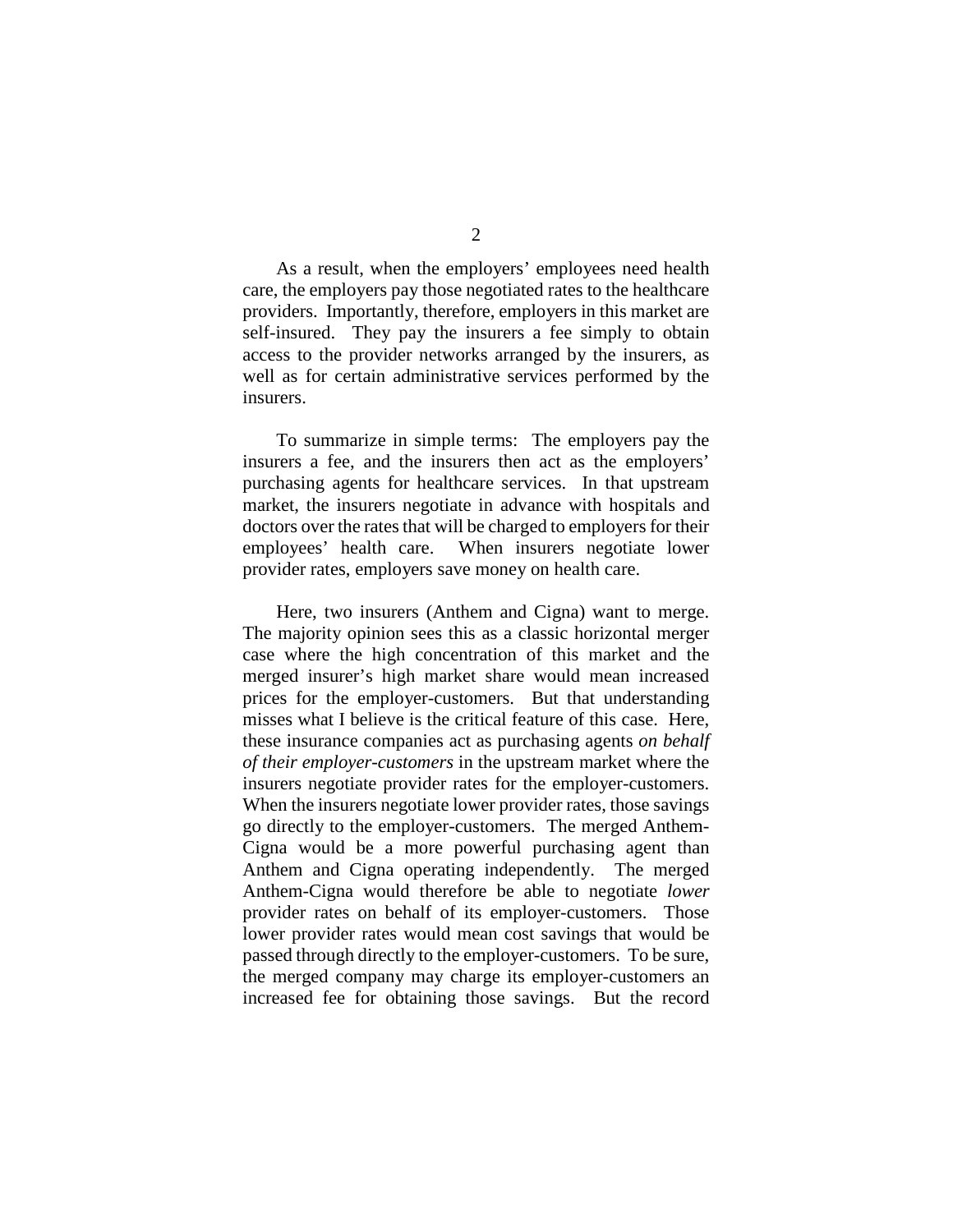overwhelmingly demonstrates that the cost savings to employers would far exceed any increased fees paid by employers.

In short, the record decisively demonstrates that this merger would be *beneficial* to the employer-customers who obtain insurance services from Anthem and Cigna. That is the core of my respectful disagreement with the majority opinion. (As I will explain in Part I-C below, if there is a problem with this merger, the problem lies in the merger's effects on hospitals and doctors in the upstream market, not in the merger's effects on employers in the downstream market.)

In Part I of this dissent, I will outline my approach to this case. In Part II, I will briefly summarize some of my concerns about the majority opinion and the concurrence.

## I

## A

The Government contends that this merger between Anthem and Cigna would cause undue market concentration in the market for the sale of insurance services to large employers, and would increase the merged company's market share to an anti-competitive level. The Government argues that, as a result, the merged Anthem-Cigna would be able to use its market power to raise the fees it charges to large employers for those insurance services. How much? The evidence in the record suggests that large employers would pay Anthem-Cigna increased fees of about \$48 million annually by one estimate, up to \$220 million annually by another estimate, and up to \$930 million annually by yet another estimate.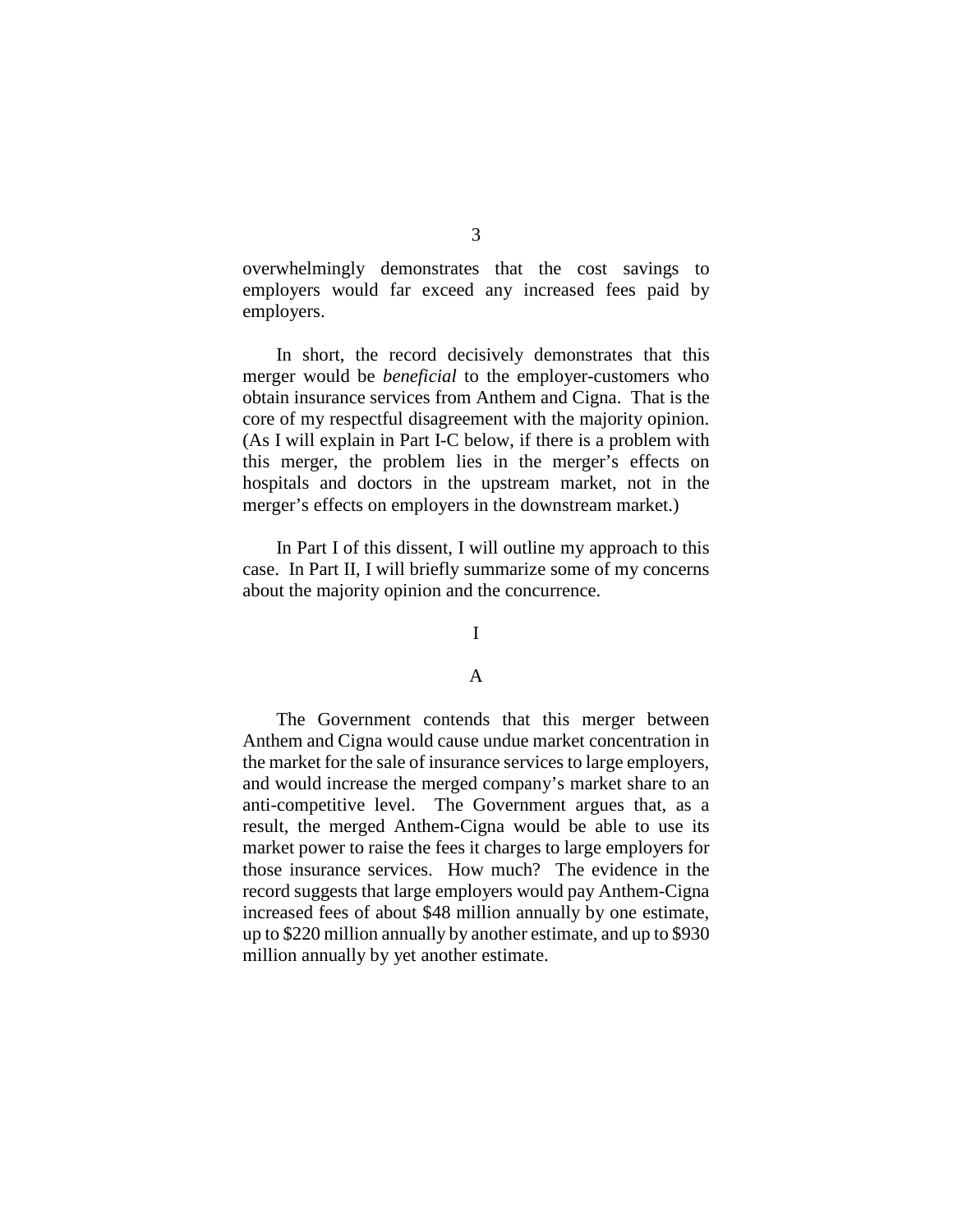But that is not the end of the antitrust analysis under the law governing horizontal mergers. The case law of the Supreme Court and this Court, as well as the Government's own Merger Guidelines, establish that we must consider the efficiencies and consumer benefits of a merger together with its anti-competitive effects. *See United States v. General Dynamics Corp.*, 415 U.S. 486, 498-500 (1974); *FTC v. H.J. Heinz Co.*, 246 F.3d 708, 720 (D.C. Cir. 2001); *United States v. Baker Hughes Inc.*, 908 F.2d 981, 990-91 (D.C. Cir. 1990); U.S. Department of Justice & Federal Trade Commission, *Horizontal Merger Guidelines* § 10, at 29-31 (2010).

Here, as I will explain, the analysis of the overall effects of this merger shows that the merger would not substantially lessen competition in the market for the sale of insurance services to large employers. The record demonstrates that those large employers would *save* an amount ranging from \$1.7 to \$3.3 billion annually due to reduced rates charged by healthcare providers. For large employers, therefore, the savings from the merger would far exceed the increased fees they would pay to Anthem-Cigna as a result of the merger.

To begin with, the record evidence overwhelmingly demonstrates that the merged Anthem-Cigna, with its additional market strength and negotiating power in the upstream market, would be able to negotiate lower provider rates from hospitals and doctors for healthcare services. *Indeed, the Government itself agrees that this merger would allow Anthem-Cigna to obtain lower provider rates*. Linger on that point for a moment: The Government concedes that Anthem-Cigna would be able to negotiate lower provider rates that employers would pay for their employees' health care. On top of that, in light of the "affiliate clause" in many of Anthem's existing contracts, the merger would allow at least some of the businesses that currently purchase insurance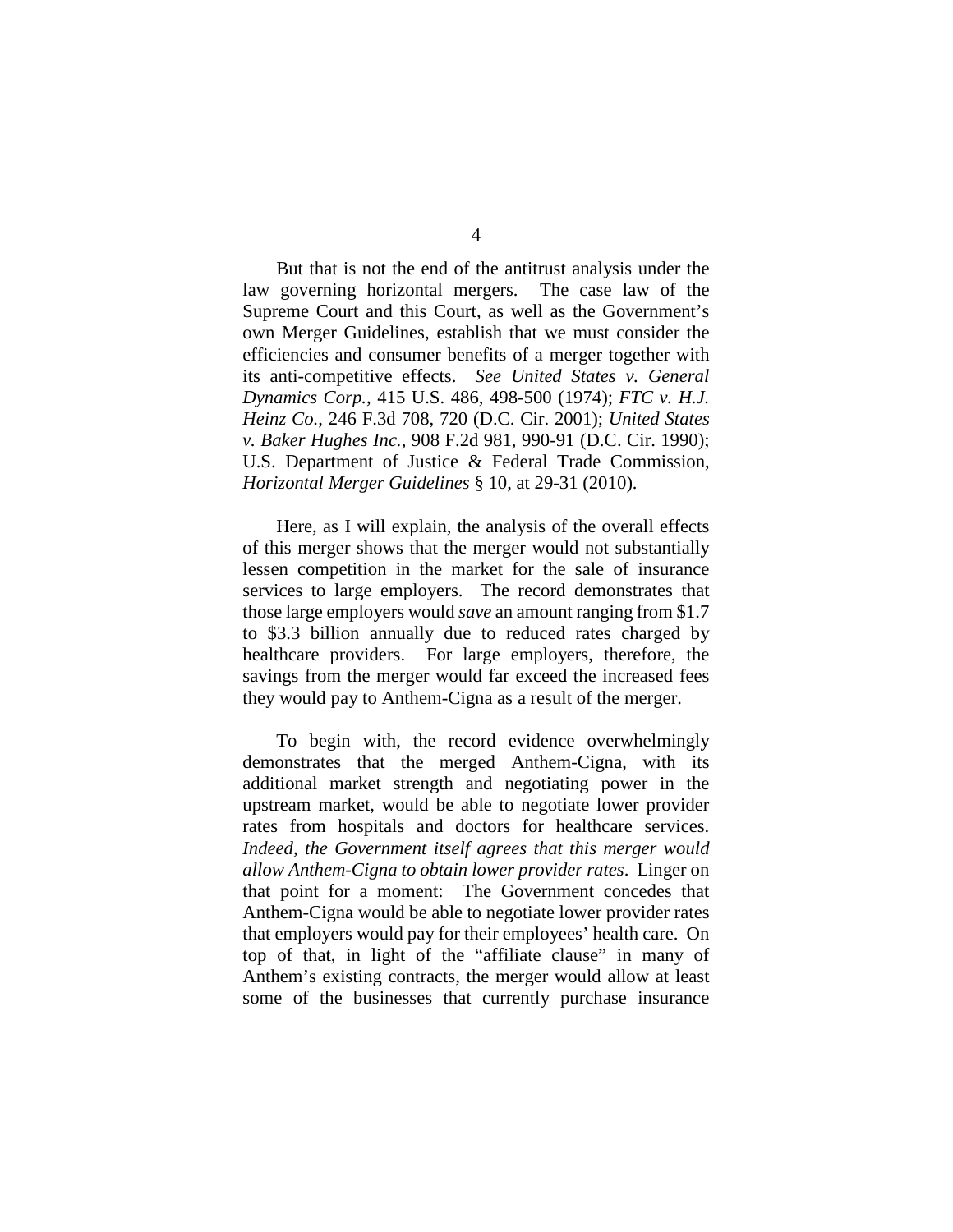services from Cigna to obtain lower rates that Anthem has previously negotiated with providers.

How much would provider rates be reduced? Anthem-Cigna's integration planning team, working in consultation with McKinsey, an independent consulting firm, calculated \$2.6 to \$3.3 billion in projected annual savings for Anthem-Cigna's employer-customers as a result of the merger. Anthem-Cigna's expert, Dr. Israel, worked independently of the integration team, but he came to a similar conclusion. He determined that the merger would yield \$2.4 billion in annual medical cost savings.

The record evidence also overwhelmingly demonstrates that the medical cost savings from the lower provider rates negotiated by Anthem-Cigna would be largely if not entirely passed through to the large employers that contract with Anthem-Cigna. The savings are passed through to employers because, under the contractual arrangements that apply in that market, the employers pay healthcare providers for the healthcare services provided to employees. So if the price of healthcare services is lower, the employers would directly benefit because the employers would then pay those lower prices.

The Government critiques those estimates in part by noting that the estimates include cost savings that will accrue to the fully insured employers. It is true that a slice of this large employer market is fully insured, not self-insured. For those large employers, there would not necessarily be automatic pass-through. Even taking the fully insured employers out of the equation, however, the annual savings to self-insured employers would still be at least \$1.7 billion annually.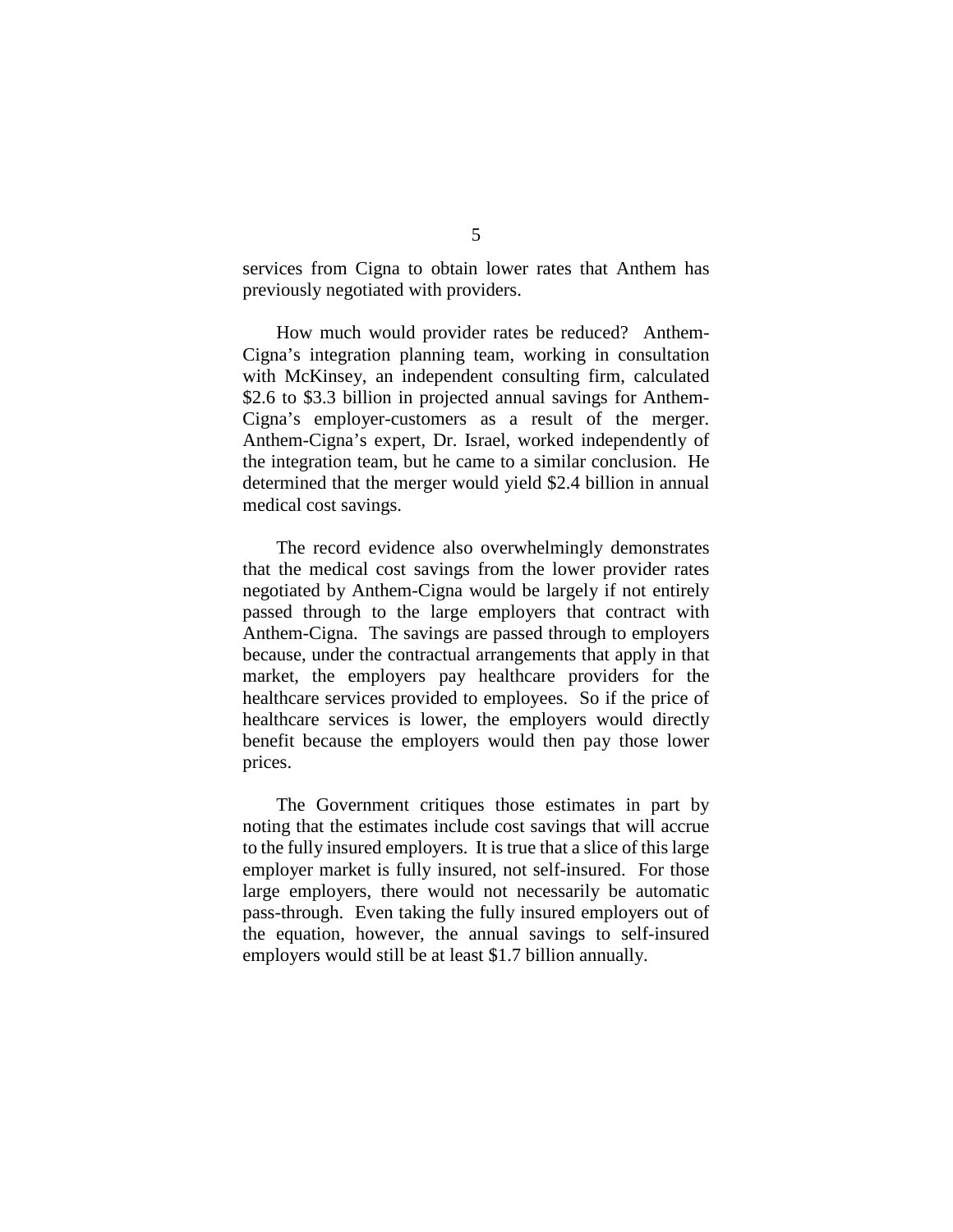6

By contrast, the Government's expert, Dr. Dranove, never did a merger simulation that calculated the amount of the savings that would result from the lower provider rates and be passed through to employers. Even though the Government admitted that the merger would lead to a reduction in provider reimbursement rates, Dr. Dranove built an assumption into all of his models that there would be *zero* medical cost savings. *See* Trial Tr. 1159, 1867. So we are left with Anthem-Cigna's evidence showing \$1.7 to \$3.3 billion annually in passedthrough savings for employers. $<sup>1</sup>$  $<sup>1</sup>$  $<sup>1</sup>$ </sup>

Under the law, those efficiencies and consumer benefits identified by Anthem-Cigna must be both merger-specific and verified. *See* U.S. Department of Justice & Federal Trade Commission, *Horizontal Merger Guidelines* § 10, at 30. Both requirements are satisfied here.

The efficiencies and consumer benefits in this case are merger-specific by definition. As even the Government

<span id="page-52-0"></span><sup>&</sup>lt;sup>1</sup> To be sure, if a price decrease were accompanied by a substantial reduction in quality, that fact would raise a separate concern about this merger. But here, the record does not contain sufficient evidence, beyond some speculation and guesswork by the Government, that the merger would cause an actual decrease in the quality of medical service provided to employers by hospitals and doctors, or in the quality of customer service provided to employers by insurers.

Relatedly, the Government suggests that the current Cigna employer-customers, once switched over to Anthem after the merger, would utilize healthcare services more often. The Government argues that the higher utilization would cancel out some of the cost savings that the employer-customers would otherwise achieve. That suggestion is likewise highly speculative and does not square with the record, which shows that current Anthem employer-customers have *lower* utilization rates than the current Cigna employercustomers. *See* J.A. 480.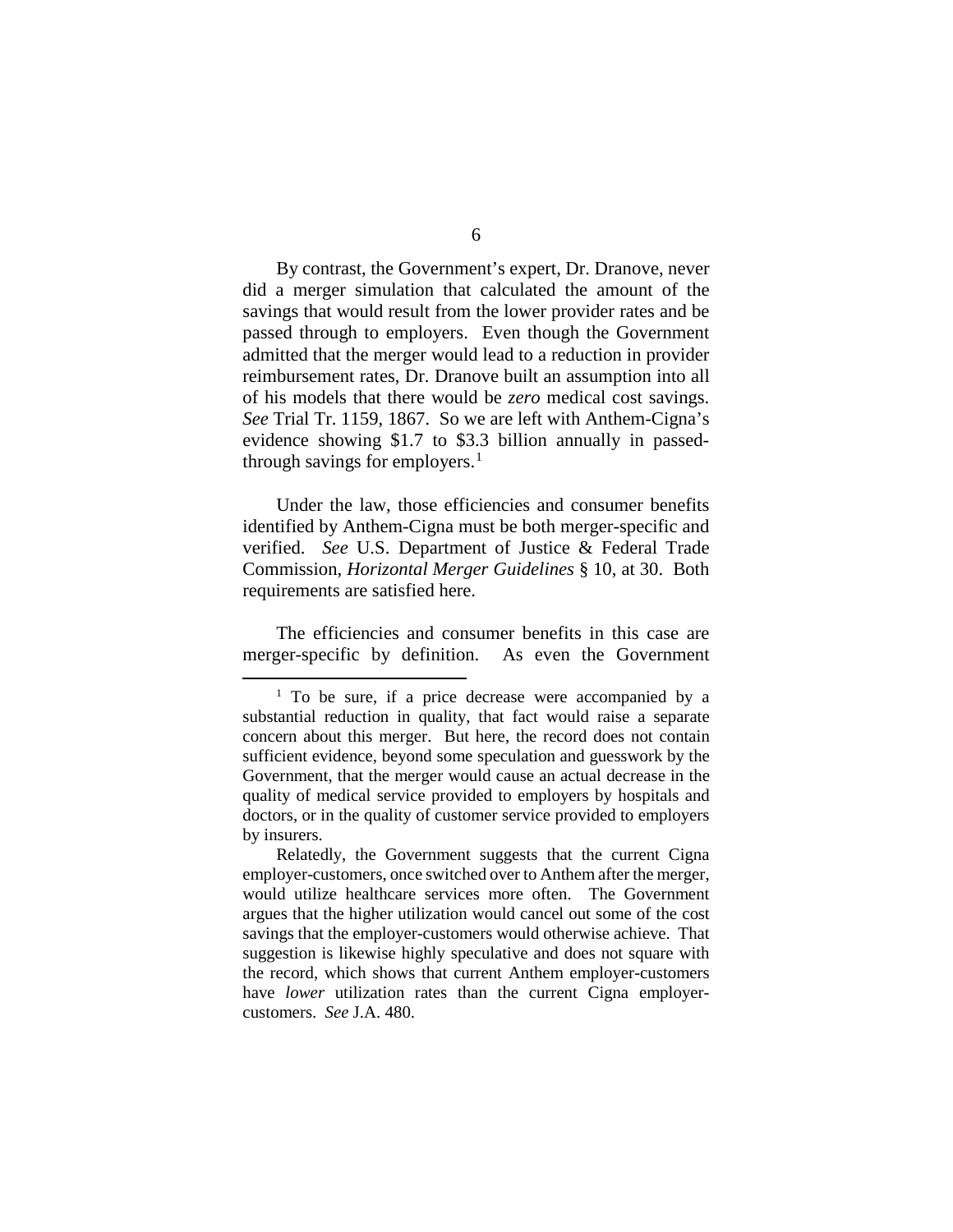admits, Anthem-Cigna's enhanced bargaining power would come from the merger. And that enhanced bargaining power is a large part of what would enable Anthem-Cigna to negotiate the lower provider rates that in turn would lead to cost savings for employers. So, too, Anthem's ability to rely on its existing contracts to offer lower rates to Cigna customers is a direct result of the merger. There is little if any evidence to support the made-up notion that Anthem and Cigna could obtain lower provider rates even absent the merger. The claimed savings are merger-specific.

Moreover, the efficiencies and benefits were sufficiently verified (i) by Anthem-Cigna's expert witness Dr. Israel, (ii) by the merger integration planning team, working with McKinsey, the independent consulting firm, and (iii) by various healthcare providers who testified at trial. To be verified, the efficiencies and consumer benefits must be "more than mere speculation and promises about post-merger behavior." *Heinz*, 246 F.3d at 721. But they need not be certain. They merely must be probable. *See Baker Hughes*, 908 F.2d at 984 ("Section 7 involves *probabilities*, not certainties or possibilities."). Here, that bar is cleared because there is no doubt that the merger would reduce provider rates (as the Government concedes) and no doubt that the savings from those lower provider rates would be largely passed through to employers (as the contracts and basic structure of this self-insured market require). To be sure, one can debate just *how much* the employers would benefit from this merger. But Anthem-Cigna's expert and integration planning team calculated savings of \$1.7 to \$3.3 billion annually. On this record, there is little basis to doubt that the cost savings for employers as a result of the merger would be large – and far larger than the increased fees charged by insurers to employers as a result of the merger.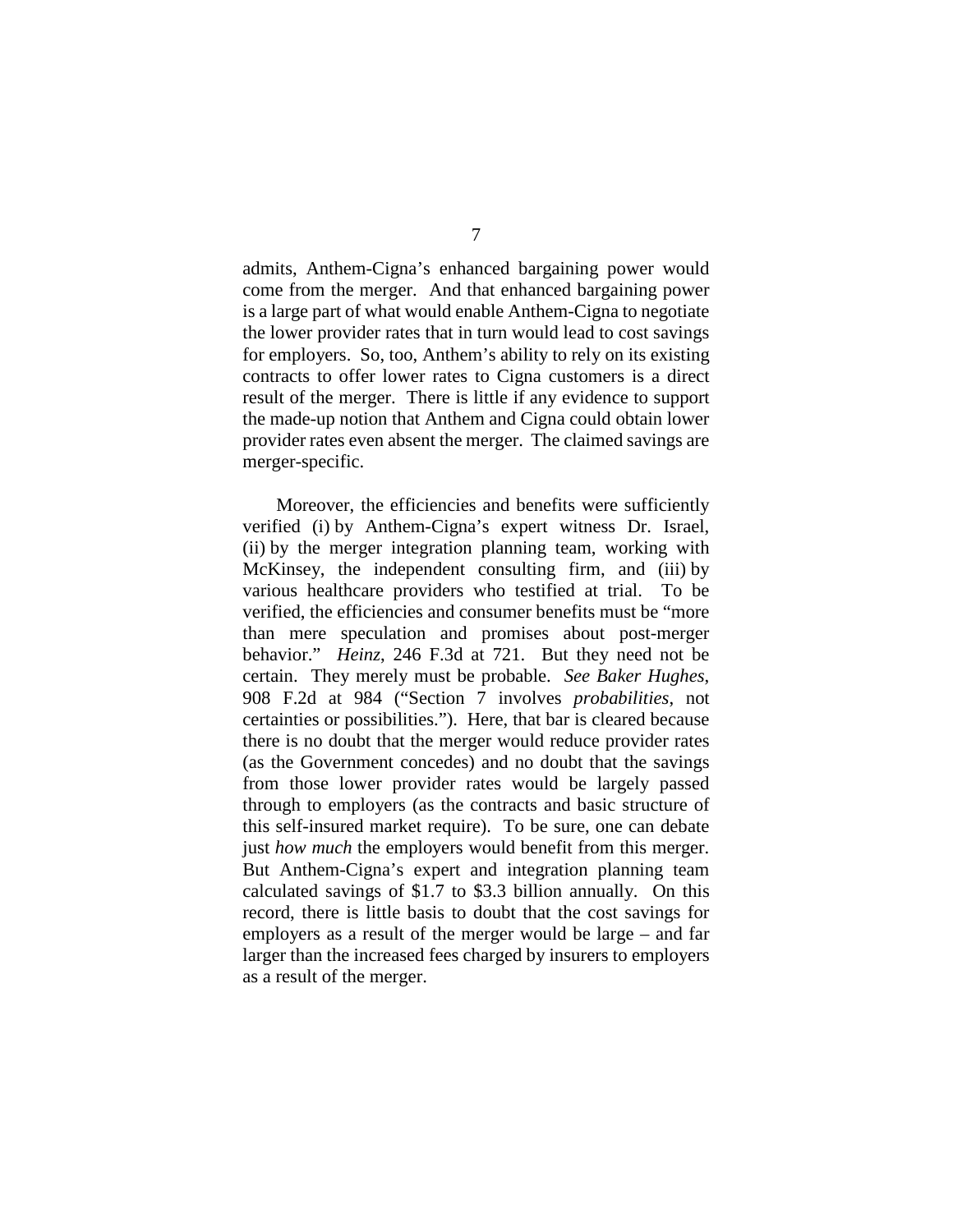In short, the record overwhelmingly establishes that the merger would generate significant medical cost savings for employers in all of the geographic markets at issue here – overall, approximately \$1.7 to \$3.3 *billion* annually – and employers would therefore spend significantly less on healthcare costs. (As noted, the increased fees for employers, on the other hand, would amount to \$48 to \$930 *million*.) And because the employers would spend less on health care for employees, they would have more to spend on employees' salaries, thereby benefitting their employees. Some of the ultimate beneficiaries of this merger would be the rank-and-file workers who are employed by the businesses that obtain insurance services from Anthem and Cigna.

I of course recognize that the District Court's factual findings are reviewed only for clear error. But we are not a rubber stamp. And here, the record convincingly demonstrates that this merger would significantly reduce healthcare costs for the large employers that purchase insurance services from Anthem and Cigna. That is true across the 14 states in which Anthem and Cigna both operate, including Virginia (and the Richmond market). The District Court clearly erred, therefore, in concluding that the merger would substantially lessen competition in the market in which insurance services are sold to large employers.

B

In a separate discussion, however, the District Court also relied on 1960s Supreme Court cases and suggested that antitrust law may not allow consideration of the efficiencies and consumer benefits in the first place. If that were true, this would be an easy case for the Government given the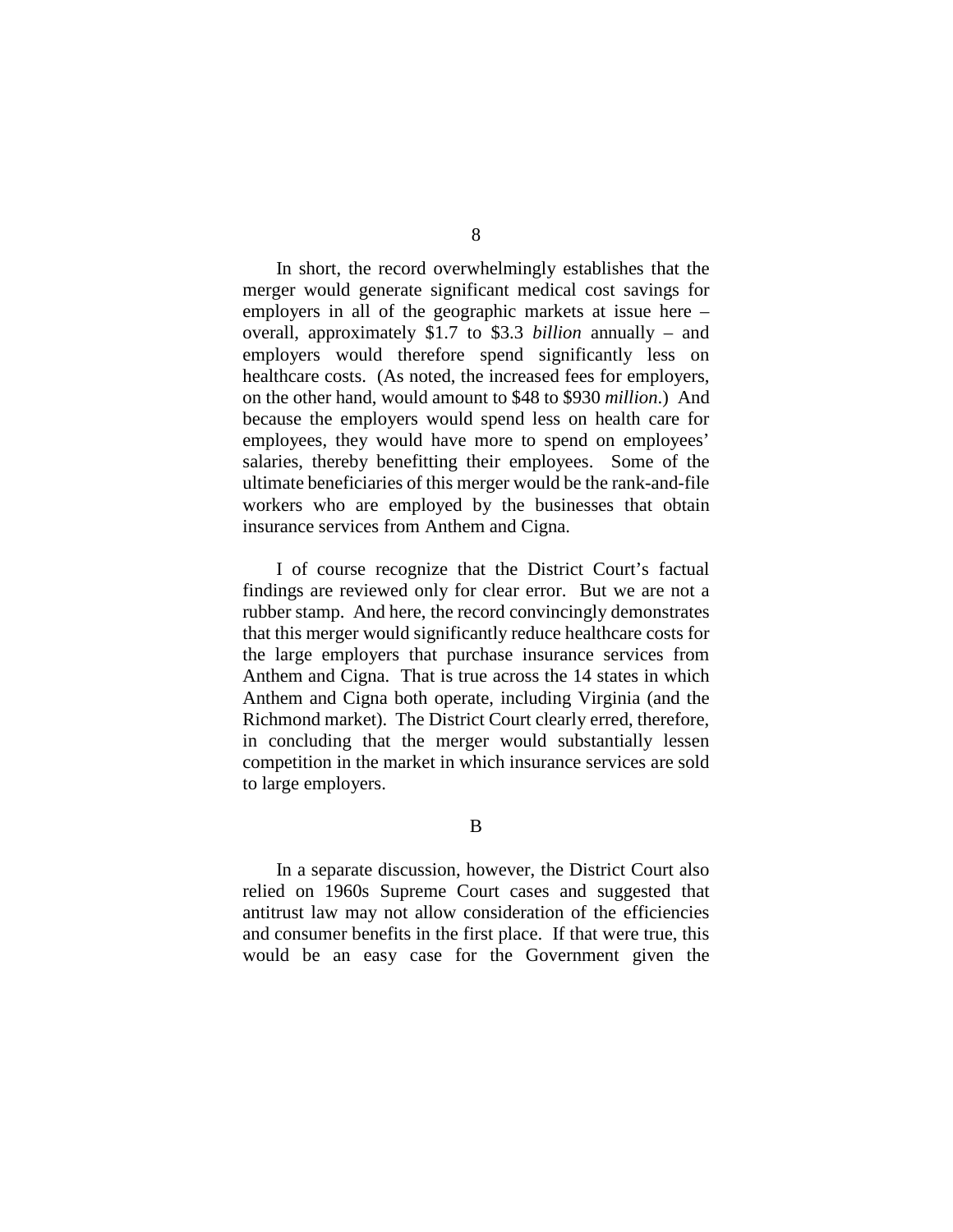concentration of the market and the market share of the merged company. But that description of the law is not correct.

In landmark decisions in the 1970s – including *United States v. General Dynamics Corp.*, 415 U.S. 486 (1974), and *Continental T. V., Inc. v. GTE Sylvania Inc.*, 433 U.S. 36 (1977) – the Supreme Court indicated that modern antitrust analysis focuses on the effects on the consumers of the product or service, not the effects on competitors. In the horizontal merger context, the Supreme Court in the 1970s therefore shifted away from the strict anti-merger approach that the Court had employed in the 1960s in cases such as *Brown Shoe Co. v. United States*, 370 U.S. 294 (1962), and *United States v. Philadelphia National Bank*, 374 U.S. 321 (1963).

As this Court has previously noted, in "the mid-1960s, the Supreme Court construed section 7 to prohibit virtually any horizontal merger or acquisition," but the Supreme Court subsequently "cut" those precedents "back sharply," beginning with its 1974 decision in *General Dynamics*. *Baker Hughes*, 908 F.2d at 989-90. In *General Dynamics*, the Supreme Court made clear that the merger analysis must take account not just of market concentration and market shares, but also of the "structure, history and probable future" of the market. 415 U.S. at 498 (quoting *Brown Shoe*, 370 U.S. at 322 n.38); *see also* E. THOMAS SULLIVAN & JEFFREY L. HARRISON, UNDERSTANDING ANTITRUST AND ITS ECONOMIC IMPLICATIONS 369 (6th ed. 2014) ("*General Dynamics* signaled a major shift in § 7 interpretation."); Note, *Horizontal Mergers After* United States v. General Dynamics Corp., 92 HARV. L. REV. 491, 499, 502 (1978) (The *General Dynamics* case "signaled a new judicial approach to section 7 cases. . . . By endorsing an inquiry into such factors – the structure, history and probable future of the relevant market – *General Dynamics* brought antitrust analysis back into line with current economic thought.") (internal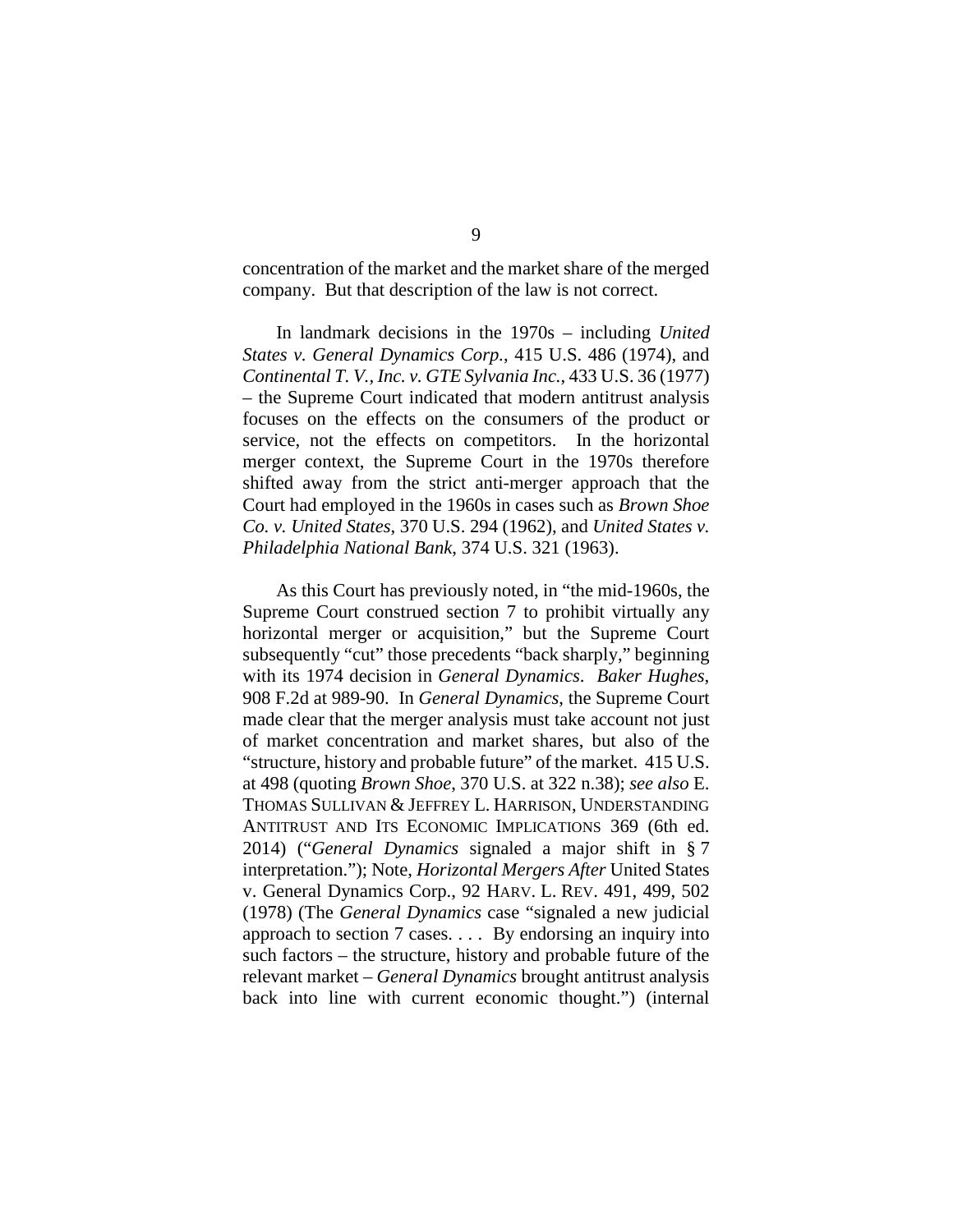quotation marks omitted); *cf.* ROBERT H. BORK, THE ANTITRUST PARADOX 210 (1978) ("It would be overhasty to say that the *Brown Shoe* opinion is the worst antitrust essay ever written. . . . Still, all things considered, *Brown Shoe* has considerable claim to the title.").

Applying that broader analysis, the *General Dynamics* Court rejected the Government's assertion in that case that a proposed merger between two leading coal producers would violate Section 7 of the Clayton Act. In subsequent cases, the Supreme Court has adhered to *General Dynamics*. *See, e.g.*, *United States v. Marine Bancorporation, Inc.*, 418 U.S. 602, 631 (1974); *United States v. Citizens & Southern National Bank*, 422 U.S. 86, 120 (1975). Notably, since 1975, the Supreme Court has not decided a case assessing the lawfulness of a horizontal merger under Section 7 of the Clayton Act. So *General Dynamics* remains the last relevant word from the Supreme Court.

This Court has already concluded that we are bound by *General Dynamics*, not by the earlier 1960s Supreme Court cases. In *Baker Hughes*, we explained that "*General Dynamics* began a line of decisions differing markedly in emphasis from the Court's antitrust cases of the 1960s. Instead of accepting a firm's market share as virtually conclusive proof of its market power, the Court carefully analyzed defendants' rebuttal evidence." *Baker Hughes*, 908 F.[2](#page-56-0)d at 990.<sup>2</sup> In *Baker Hughes*, we thus cited *General Dynamics* for the proposition that the Section 7 analysis is "comprehensive" and focuses on a "variety of factors," including "efficiencies." *Id*. at 984, 986. As *Baker Hughes* recognized, and as this Court reaffirmed in its later decision in *Heinz*, modern merger analysis must

<span id="page-56-0"></span> <sup>2</sup> *Baker Hughes* was authored by Judge Clarence Thomas and joined by Judge Ruth Bader Ginsburg and Judge David Sentelle.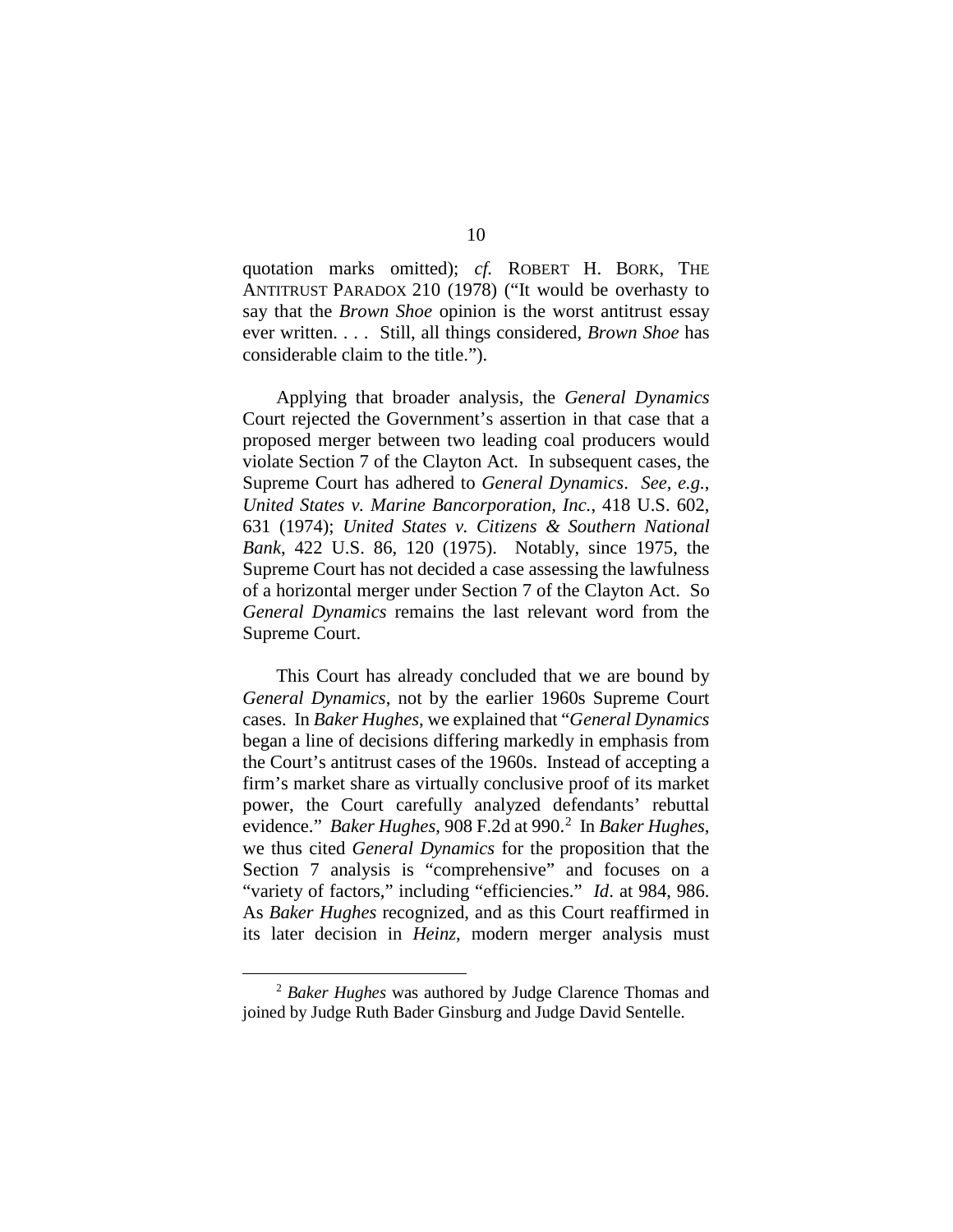consider the efficiencies and consumer benefits of the merger. *See Baker Hughes*, 908 F.2d at 984-86; *Heinz*, 246 F.3d at 720 ("[E]fficiencies can enhance the merged firm's ability and incentive to compete, which may result in lower prices, improved quality, or new products.") (internal quotation marks omitted). Importantly, even the Government's own Merger Guidelines now recognize that the merger analysis must consider the efficiencies and consumer benefits of the merger. *See* U.S. Department of Justice & Federal Trade Commission, *Horizontal Merger Guidelines* § 10, at 29-31; *see also Baker Hughes*, 908 F.2d at 985-86 ("It is not surprising" that "the Department of Justice's own Merger Guidelines contain a detailed discussion of non-entry factors that can overcome a presumption of illegality established by market share statistics." Those "factors include . . . efficiencies.").

We are bound by the modern approach taken by the Supreme Court and by this Court. *See generally* BRYAN A. GARNER ET AL., THE LAW OF JUDICIAL PRECEDENT 31 (2016) ("[W]hen the Supreme Court overturns the standard that it had previously used to resolve a particular class of cases," federal courts "must apply the new standard and reach the result dictated under that new standard." The "results reached under the old standard" are no longer "binding precedent."). Under the modern approach reflected in cases such as *General Dynamics*, *Baker Hughes*, and *Heinz*, the fact that a merger such as this one would produce heightened market concentration and increased market shares (and thereby potentially harm other insurers that are competitors of Anthem and Cigna) is not the end of the legal analysis. Under current antitrust law, we must take account of the efficiencies and consumer benefits that would result from this merger. Any suggestion to the contrary is not the law.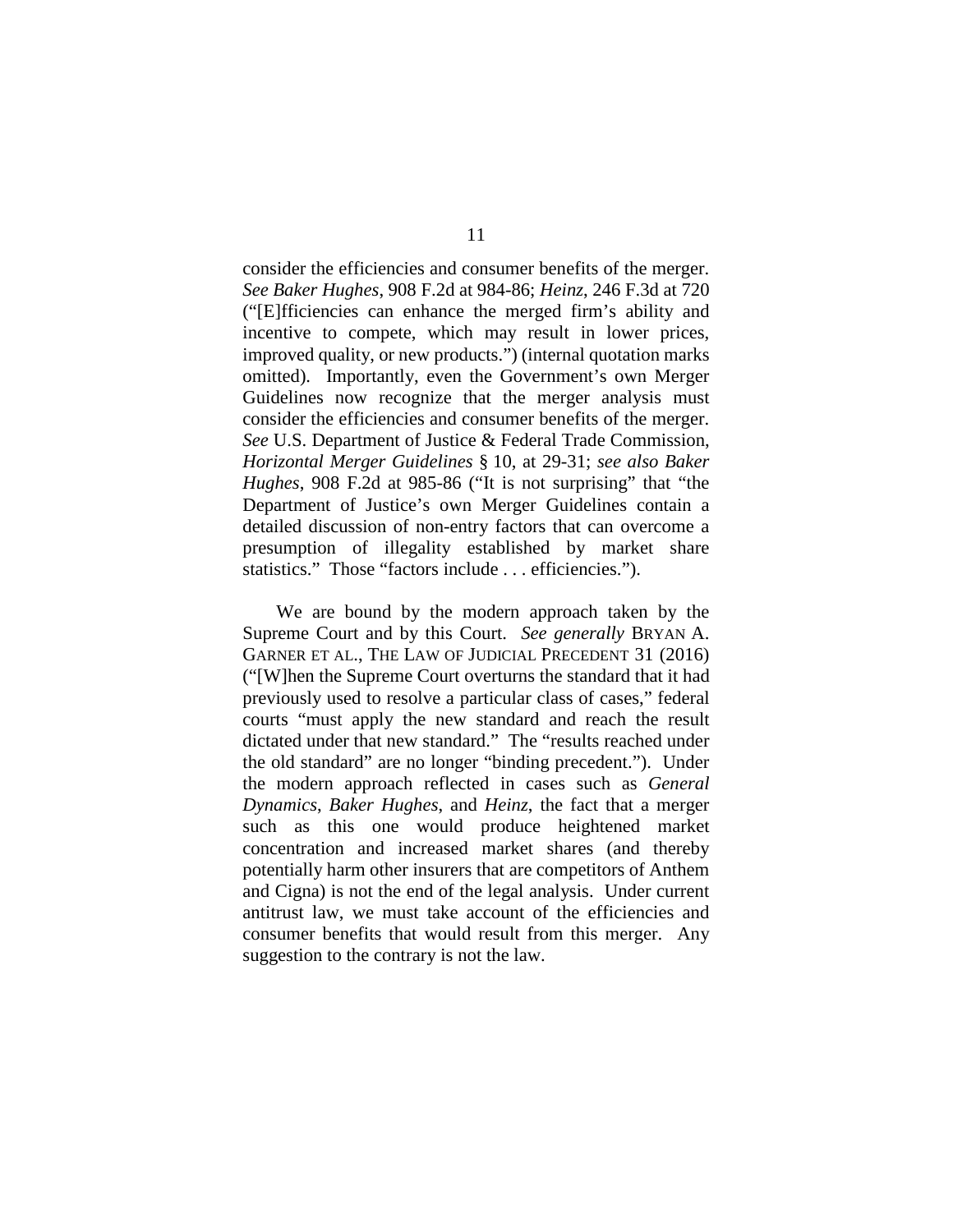12  $\mathcal{C}$ 

That said, on my view of the case, the Government could still ultimately block this merger based on the merger's effects on hospitals and doctors in the *upstream* provider market. At trial, the Government asserted an alternative ground for blocking the merger: The Government claimed that the merger between Anthem and Cigna would give Anthem-Cigna monopsony power in the upstream market where Anthem-Cigna negotiates provider rates with hospitals and doctors. The District Court did not decide that separate claim. I would remand for the District Court to decide it in the first instance.

Monopsony power describes a scenario in which Anthem-Cigna would be able to wield its enhanced negotiating power to unlawfully push healthcare providers to accept rates that are below competitive levels. That may be an antitrust problem in and of itself. Moreover, the exercise of monopsony power to temporarily reduce consumer prices does not qualify as an efficiency that can justify an otherwise anti-competitive merger. The consumer welfare implications (and consequently, the antitrust law implications) of monopsony power and ordinary bargaining power are very different. Although both monopsony and bargaining power result in lower input prices, ordinary bargaining power usually results in lower prices for consumers, whereas monopsony power usually does not, at least over the long term. *See* 4A PHILLIP E. AREEDA & HERBERT HOVENKAMP, ANTITRUST LAW ¶ 980, at 108 (3d ed. 2009); HERBERT HOVENKAMP, FEDERAL ANTITRUST POLICY § 1.2b, at 15 (4th ed. 2011). Therefore, the exercise of *bargaining power* by Anthem-Cigna is *procompetitive* because it usually results in lower prices for Anthem-Cigna's employer-customers. By contrast, the exercise of *monopsony power* by Anthem-Cigna may be *anticompetitive* because it may result in higher prices for Anthem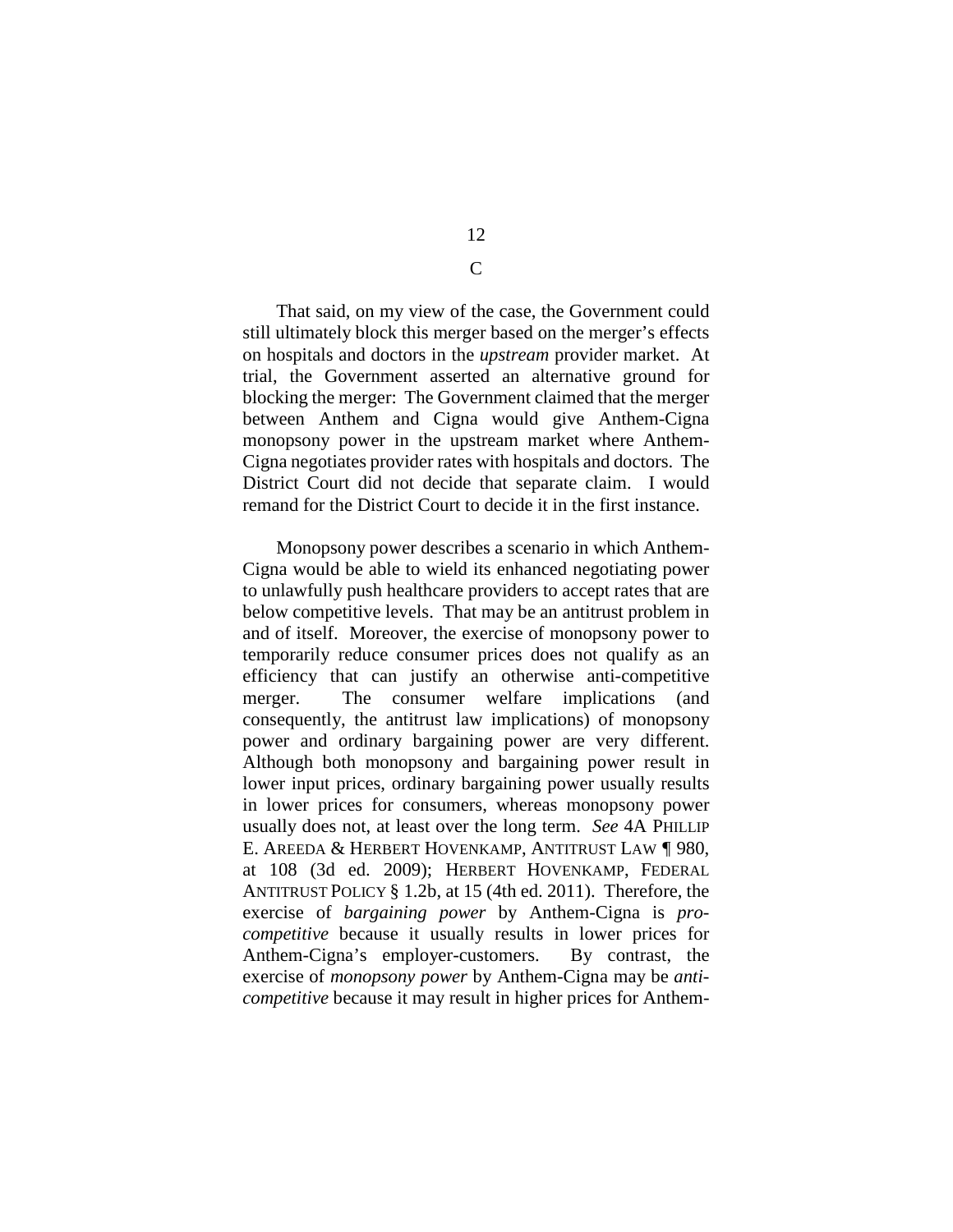Cigna's employer-customers. *Cf.* U.S. Department of Justice & Federal Trade Commission, *Horizontal Merger Guidelines* § 10, at 30 ("Cognizable efficiencies . . . do not arise from anticompetitive reductions in output or service.").

Notably, even Anthem-Cigna concedes that the merger would be unlawful if the merger would give Anthem-Cigna monopsony power in the upstream market. *See* Tr. of Oral Arg. at 85 (Defense Counsel: "If it was an exercise of market power on the buy-side, monopsony, we are not claiming that it's a cognizable efficiency. We're accepting the rule in the merger guidelines that if it really is the exercise of market power, which means a constraint in output, bringing the price away from the competitive level, yes, we're not claiming that that's a cognizable efficiency.").

To be clear, if Anthem-Cigna would obtain lower provider rates merely because of its enhanced ability to negotiate lower prices with providers, that alone would not necessarily be an antitrust problem. But if Anthem-Cigna would obtain provider rates that are below competitive levels because of its exercise of unlawful monopsony power against providers, that could be a problem, and perhaps a fatal one for this merger. In other words, if the lower provider rates from this merger turn out to be the fruit of a poisonous tree – namely, the fruit of Anthem-Cigna's exercise of unlawful monopsony power against hospitals and doctors in the upstream market – then the merger may be unlawful. *See* U.S. Department of Justice & Federal Trade Commission, *Horizontal Merger Guidelines* § 10, at 30.

As a result, the legality of the merger should turn on the answer to the following fact-intensive question: Would Anthem-Cigna obtain lower provider rates from hospitals and doctors because of its exercise of unlawful monopsony power in the upstream market where it negotiates rates with healthcare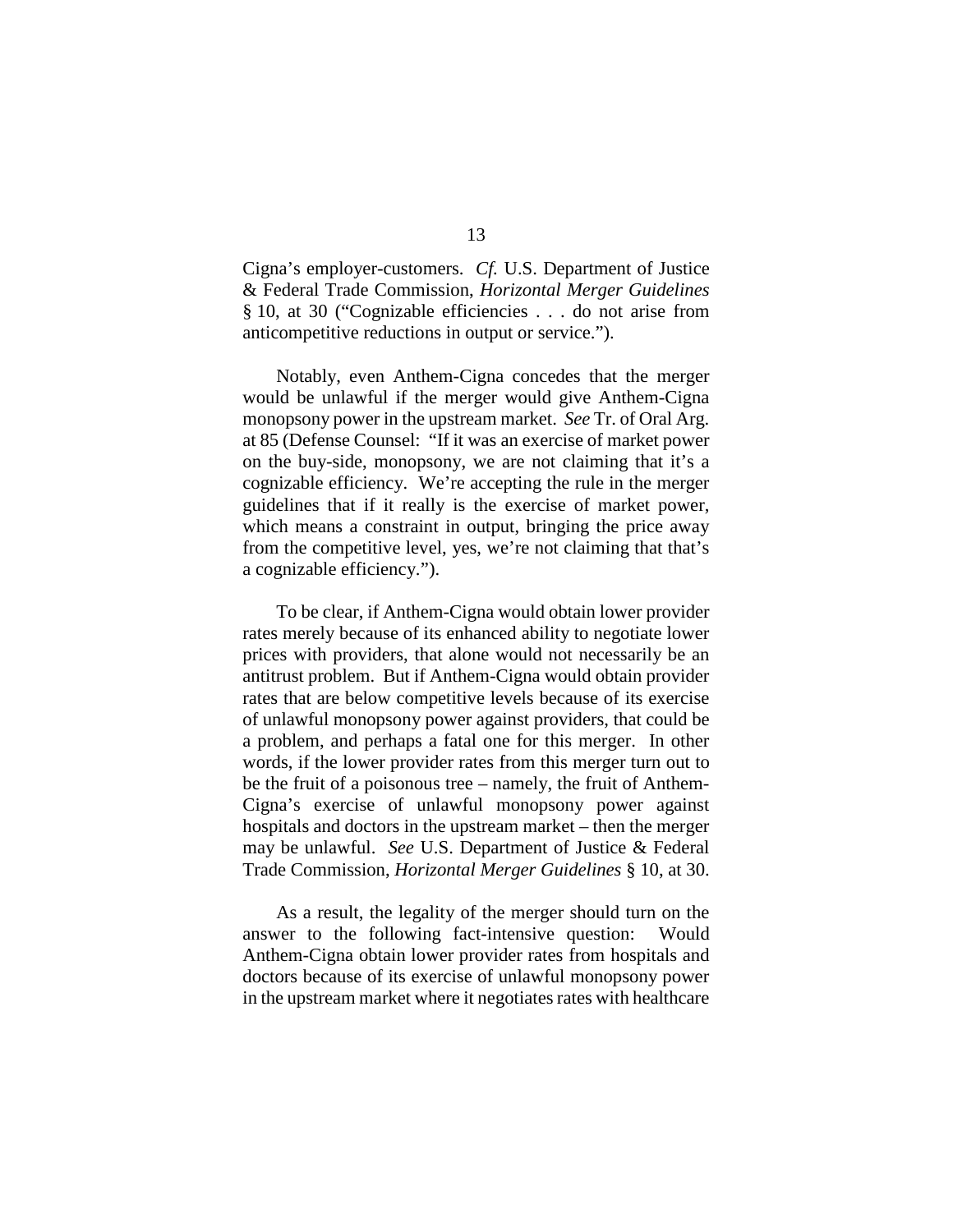providers? Given the way it resolved the case, the District Court never reached that critical question. Therefore, I would remand for the District Court to expeditiously decide that question in the first instance.

II

The majority opinion portrays this as an easy case for blocking the merger. If the law and the facts were as described by the majority opinion, I would agree with it. But in my view, the law and the facts are not as described by the majority opinion. Indeed, the majority opinion outflanks even the Government's position on the law and the facts.

*First*, the Government accepts as a given that a defendant in a Section 7 case may rely on a merger's efficiencies to show that a merger would not be anti-competitive despite the increased market concentration and market shares that would result from the merger. But the majority opinion – echoing the District Court – does not accept that legal principle as a given. On the contrary, the majority opinion casts doubt on this Court's opinions in *Baker Hughes* and *Heinz*, and on whether Section 7 analysis allows a court to take account of a merger's efficiencies as a defense in a merger case. The majority opinion says that the Supreme Court's 1967 decision in *FTC v. Procter & Gamble Co.*, 386 U.S. 568 (1967), is the essential precedent on this question. For the majority opinion, we are apparently stuck in 1967. The antitrust clock has stopped. No *General Dynamics*. No *Continental T. V. v. GTE Sylvania*. No *Baker Hughes*. No *Heinz*. No updated Merger Guidelines.[3](#page-60-0) To reiterate, not even the Government makes that far-reaching argument. For good reason. As one hornbook aptly puts it, the

<span id="page-60-0"></span><sup>&</sup>lt;sup>3</sup> The concurrence goes so far as to say that even if "prices will go down," that "proves nothing by itself." Concurring Op. at 1.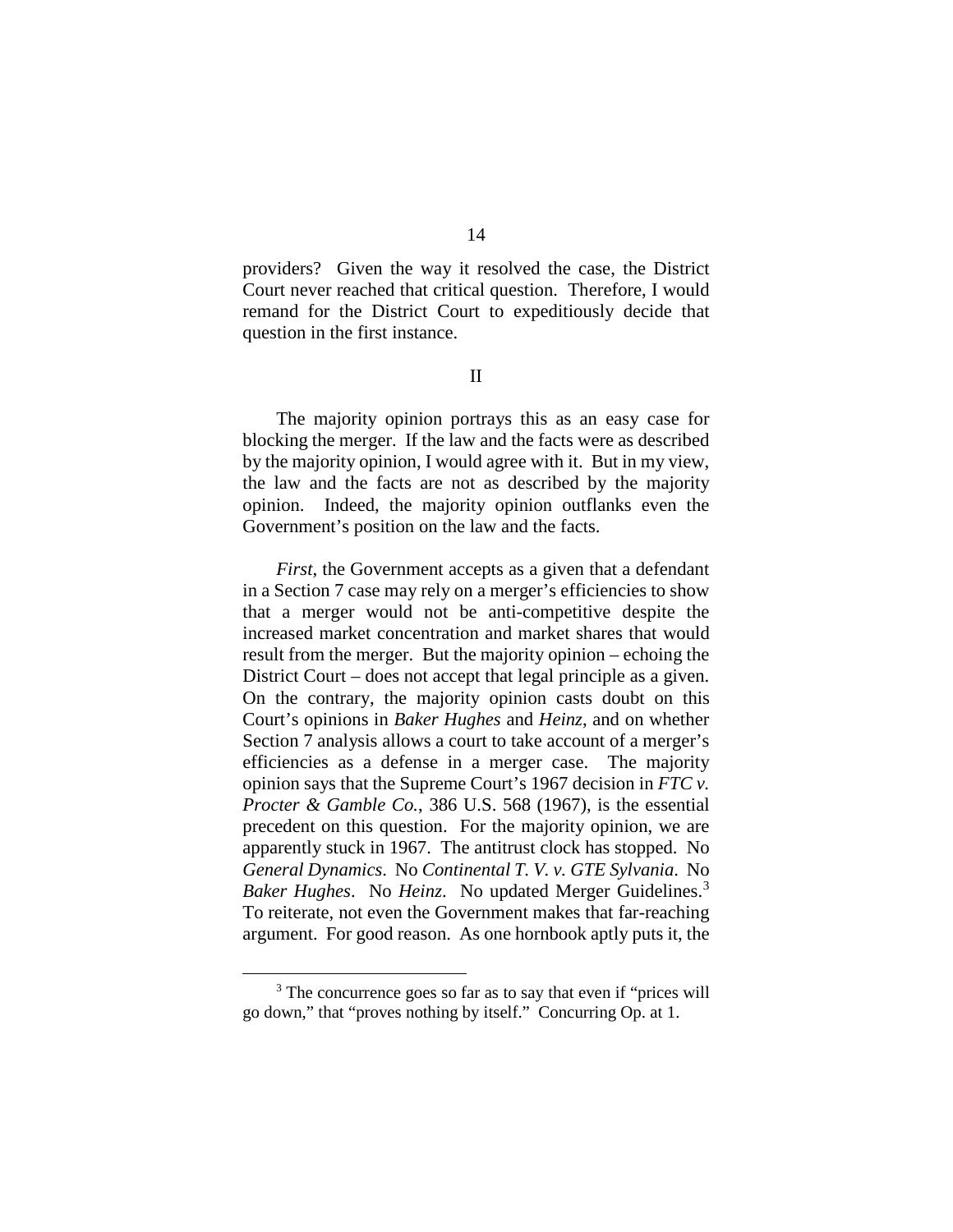"truly important point is that no modern observer, and no modern court, espouses the old *FTC v. Procter & Gamble Co.* (1967) position that efficiencies might be reason to condemn a merger." ERNEST GELLHORN, WILLIAM E. KOVACIC & STEPHEN CALKINS, ANTITRUST LAW AND ECONOMICS IN A NUTSHELL 463 (5th ed. 2004); *see also Baker Hughes*, 908 F.2d at 985 ("Indeed, that a variety of factors other than ease of entry can rebut a prima facie case has become hornbook law. . . . [O]ther factors include industry structure, weakness of data underlying prima facie case, elasticity of industry demand, inter-industry cross-elasticities of demand and supply, product differentiation, *and efficiency*.") (emphasis added).

Fortunately, the majority opinion in the end does not actually *hold* that there is no efficiencies defense available in Section 7 cases. The majority opinion merely suggests as much in dicta – perhaps portending a return to 1960s antitrust law in some future merger case. For purposes of this case, however, the majority opinion simply says that even assuming such a defense exists under the law, the defense would not be satisfied here. The majority opinion's lack of a square holding on the role of efficiencies in merger cases is some measure of good news because it means that future district courts and future panels of this Court still must follow *General Dynamics*, *Baker Hughes*, and *Heinz*, not the ahistorical drive-by dicta in today's majority opinion.

*Second*, on the facts, the majority opinion never fully accepts the two key facts in this case: First, provider rates will be lower; and second, the savings from those lower rates will be passed through to employers. The first fact is conceded by the Government, and the second fact is undeniable given the nature of this market and the contractual relationships between employers and insurers.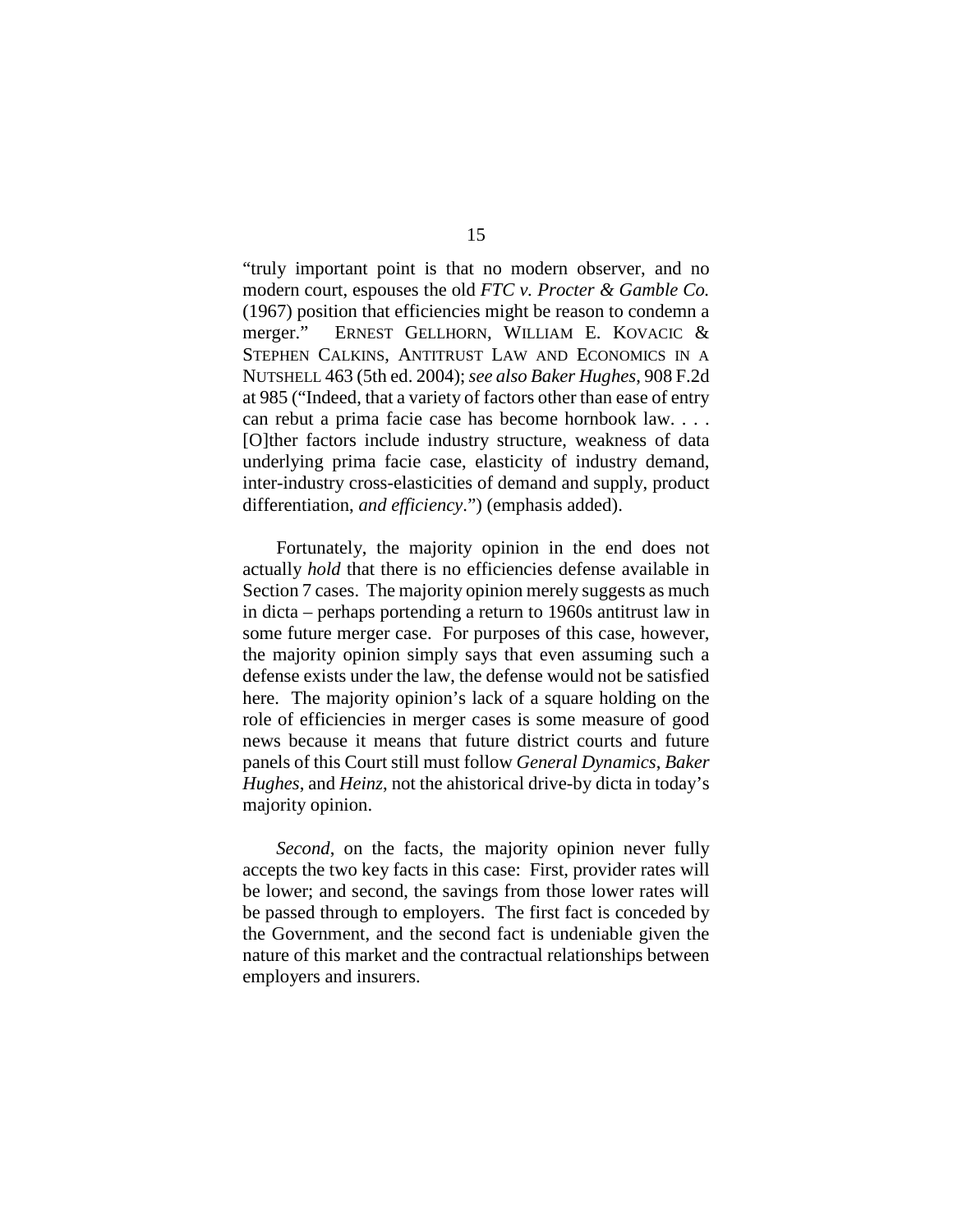As mentioned above, the key difference between this horizontal merger and some horizontal mergers is that the increased savings obtained by the merged company in the upstream supply market in this case would be passed through *directly* to consumers. That one fact makes this merger unusual. In the ordinary case of a merger where the merged firm would have market power, it can be difficult for the merged firm to demonstrate that a substantial portion of the efficiencies resulting from the merger would actually be passed through to consumers instead of being retained by the merging companies. *See, e.g.*, *FTC v. Staples, Inc.*, 970 F. Supp. 1066, 1090 (D.D.C. 1997) ("Staples and Office Depot have a proven track record of achieving cost savings through efficiencies, and then passing those savings to customers in the form of lower prices. However, in this case the defendants have projected a pass through rate of two-thirds of the savings while the evidence shows that, historically, Staples has passed through only 15-17%."); *see also* U.S. Department of Justice & Federal Trade Commission, *Horizontal Merger Guidelines* § 10, at 31 ("The greater the potential adverse competitive effect of a merger, the greater must be the cognizable efficiencies, and the more they must be passed through to customers."). However, in this case, a high pass-through rate is practically guaranteed because, under the contractual arrangements that apply in the relevant market, the employers pay healthcare providers for the healthcare services provided to employees. So if the price of healthcare services is lower, the employers directly benefit because Anthem-Cigna's employer-customers pay those lower prices.

The only real factual question concerning the effects of the merger on large employers should be whether the savings to employers from lower provider rates would exceed the increased fees employers would pay to Anthem-Cigna for the insurance services. As I have explained, the record evidence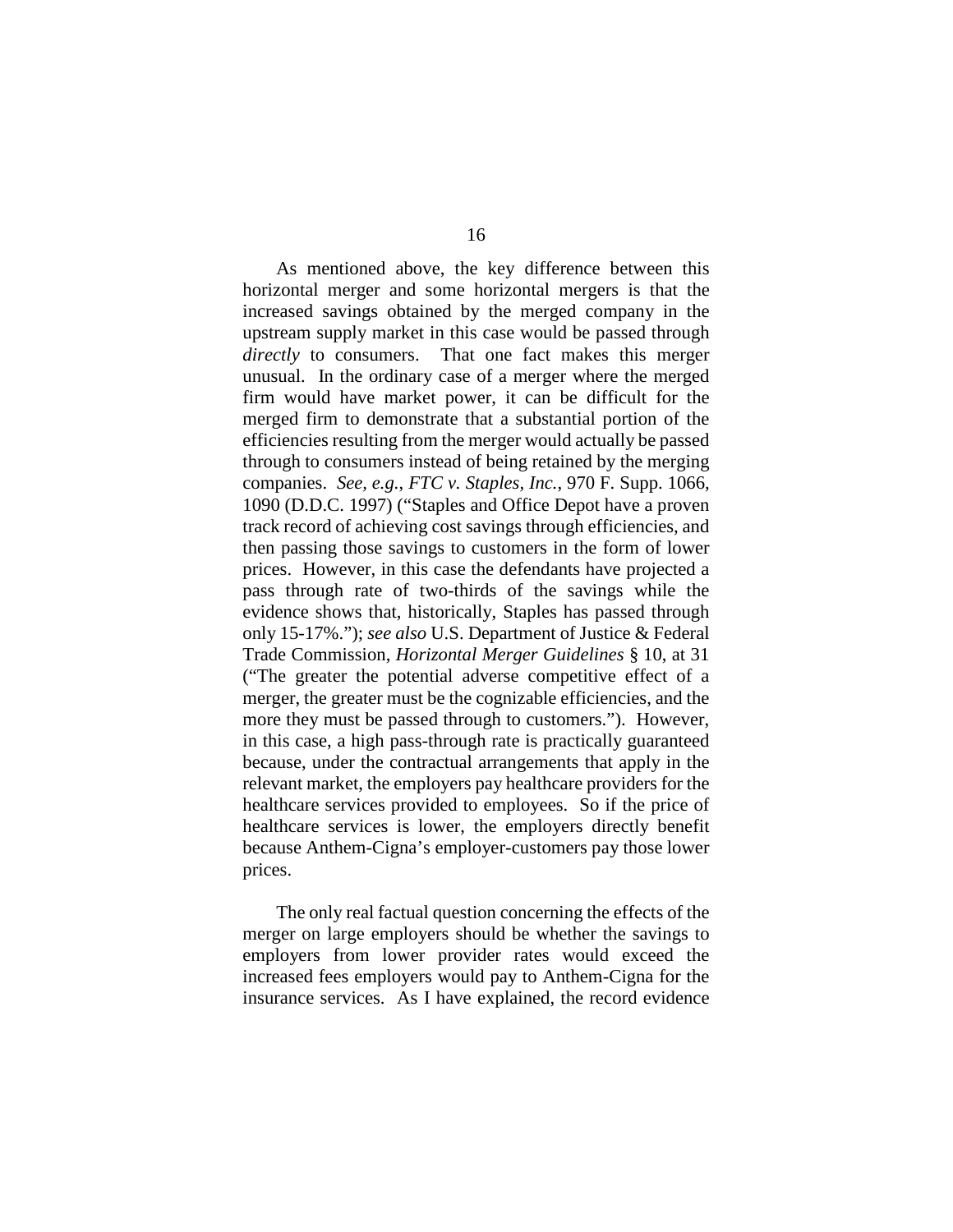overwhelmingly indicates that the savings to employers from lower provider rates would greatly exceed the increased fees they would pay to Anthem-Cigna for the insurance services.

But the majority opinion does not conduct that key inquiry. That is because the majority opinion does not fully accept the fact, undisputed by the parties, that provider rates would actually be lower as a result of this merger. And the majority opinion likewise does not accept that any possible cost savings would actually be passed through. So for the majority opinion, there are no cognizable efficiencies to consider in the first place and no need to assess whether the cost savings for employers are greater than the increased fees paid by employers.

The majority opinion offers up a smorgasbord of reasons to think that provider rates would not be lower or would not really be passed through, ranging from provider "abrasion," to secret Anthem plans to dramatically raise the fees it charges employers, to Anthem's supposed inability to force or negotiate with providers to obtain Anthem rates for Cigna customers, to friction between the Anthem and Cigna CEOs. All of that seems at best highly speculative. The plural of anecdote is not data. Of course, lots of bad things *could* happen after the merger. But the courts have to assess what is *likely*. *See Baker Hughes*, 908 F.2d at 984 ("Section 7 involves *probabilities*, not certainties or possibilities."). The majority opinion seems to be accepting the worst-case possibility rather than determining what is likely. And the overwhelming evidence of what is likely is that provider rates would go down, that the savings would be passed through to employers, and that the savings to employers would greatly exceed any increase in fees paid by employers.

To the extent the majority opinion acknowledges even obliquely that prices possibly could go down after the merger,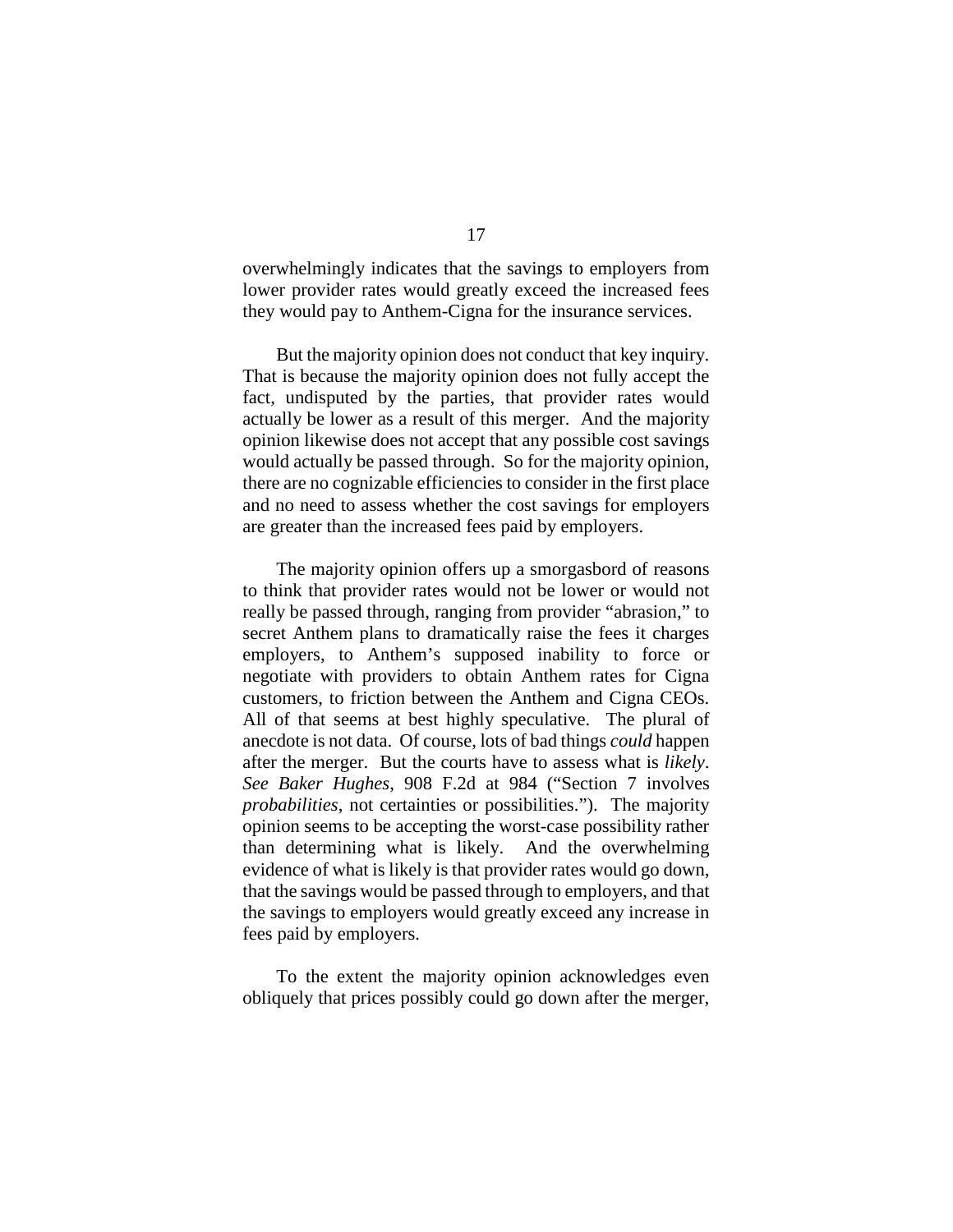the majority opinion retorts that quality will also go down after the merger. But quality of what? As noted earlier, there is no persuasive evidence that the quality of medical care provided by hospitals and doctors would decrease. Nor is there any convincing evidence that the quality of services provided to employers by insurers would meaningfully decrease. Not to mention, does any supposed decrease in quality really rise to the level of \$1.7 to \$3.3 billion annually? The record discloses no meaningful effort to quantify or calculate the supposed decrease in quality.

The majority opinion also says that Cigna provides programs that help reduce utilization and that those could be jettisoned after the merger. But there is no good reason to think that those programs would be jettisoned rather than adopted by the merged company. Moreover, this speculation does not account for the fact that Anthem already has lower utilization rates than Cigna. So is it not likely that Cigna customers would utilize health care *more* after the merger than they do now.

\* \* \*

The analysis of a merger's effects necessarily entails a predictive judgment. Courts are often ill-equipped to render those predictive judgments in cases of this sort. But here, we have a far clearer picture of what will unfold than we often do. We know that Anthem-Cigna would be able to negotiate lower provider rates; indeed, *even the Government admits as much*. And we know that those savings will be largely passed through to employers because that is the way the market and contracts are structured. After all, the whole point of the provider rates negotiated by insurers is to establish the prices that the *employers* will pay. If the prices are lower, the employers will pay less. And we know, furthermore, that any cost savings to